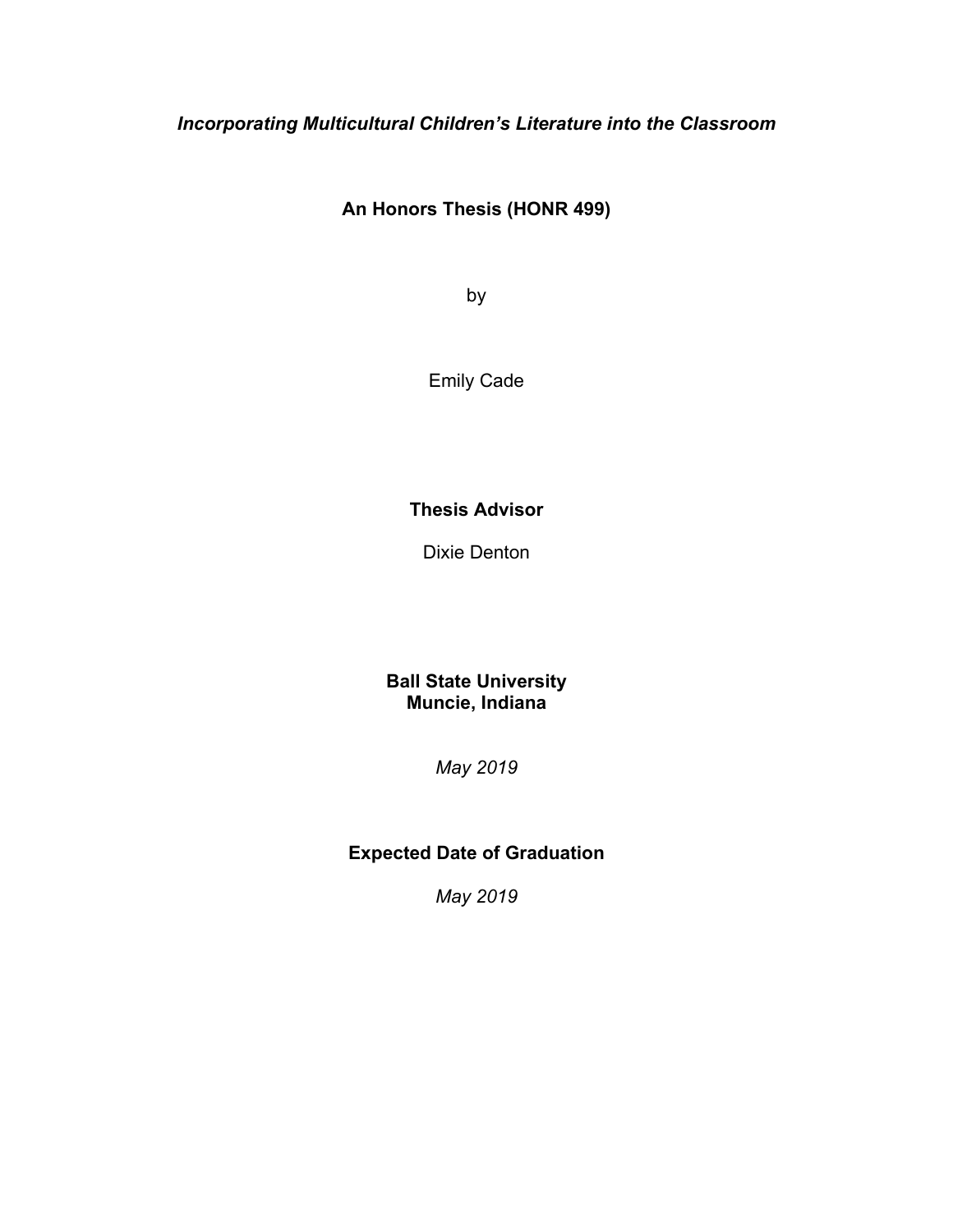#### ABSTRACT

Incorporating multicultural children's literature in elementary classrooms and schools is imperative for helping students grow in their own identities and understandings of the world. The problem, however, is that although a lot of research exists on this matter, children are still lacking access to these vital resources. This project begins by reviewing research that already exists, and then, a study was created to survey current elementary educators about their experiences when incorporating multicultural children's literature in their classrooms and libraries. Once responses were collected, they were analyzed, and solutions were posed for the challenges that survey participants shared when incorporating this literature. Finally, these solutions and resources were shared with preservice teachers during a professional development presentation.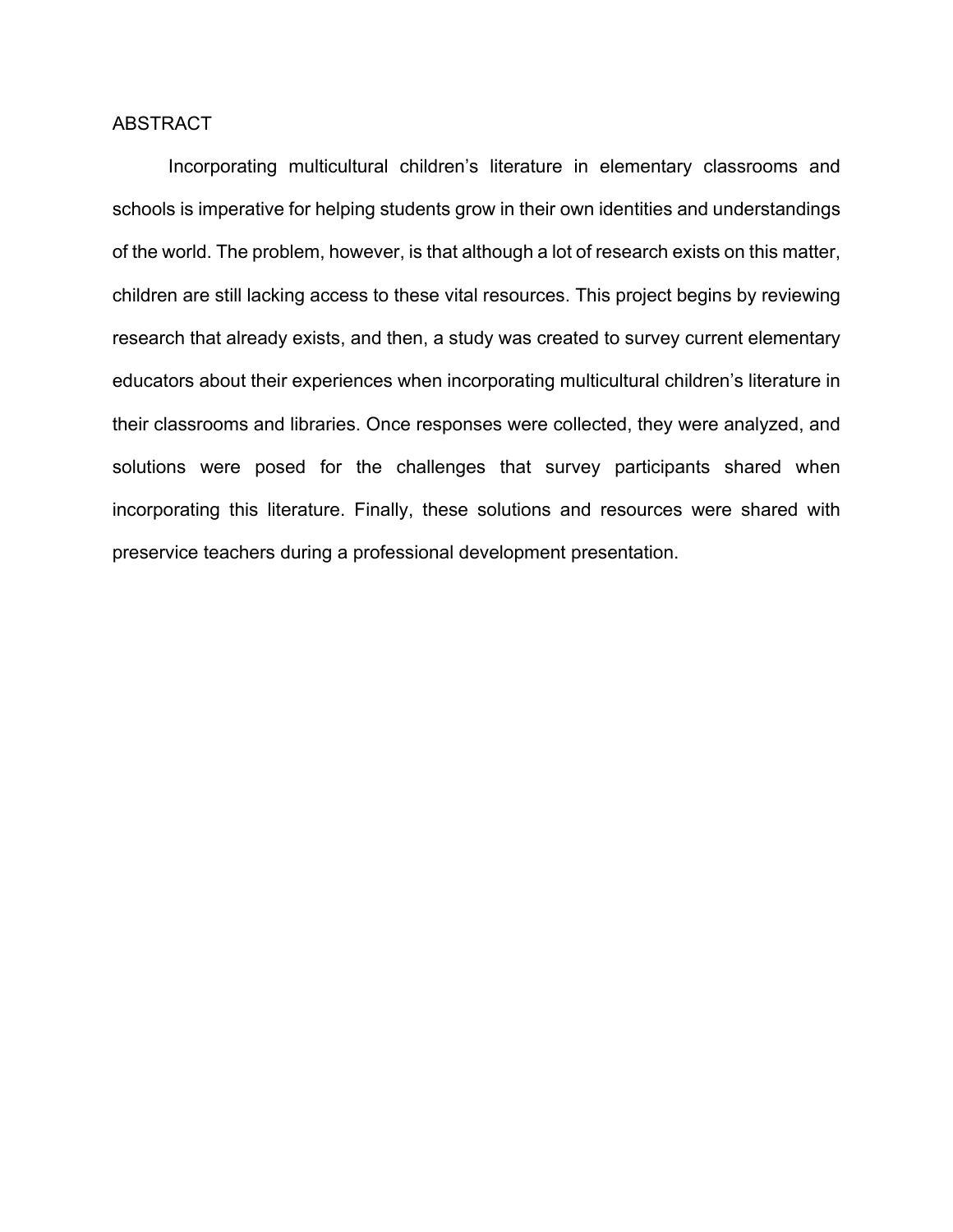#### ACKNOWLEDGMENTS

I would like to thank Professor Dixie Denton, my thesis advisor, for supporting me throughout my time at Ball State University. In my very first elementary education course, you challenged me to teach with an assets-based perspective, and this stuck with me every single day since. It was this lesson that became a part of my teaching philosophy, and, eventually, it helped to inspire this research project. Thank you for helping me develop my idea into a research topic, navigate the requirements for receiving IRB approval, conduct a survey for the first time, and planning for my professional development presentation. Thank you for always providing me with encouragement and guidance; it always "gives me goosebumps" to know that I have your support.

I would also like to thank my family, friends, and fiancé for always encouraging me, even when it seemed like completing this project was impossible. From the beginning, you all listened to me brainstorm topics and research ideas, gave me advice when I needed it, and supplied me with support (and chocolate) when I felt overwhelmed. I could not have finished this without you.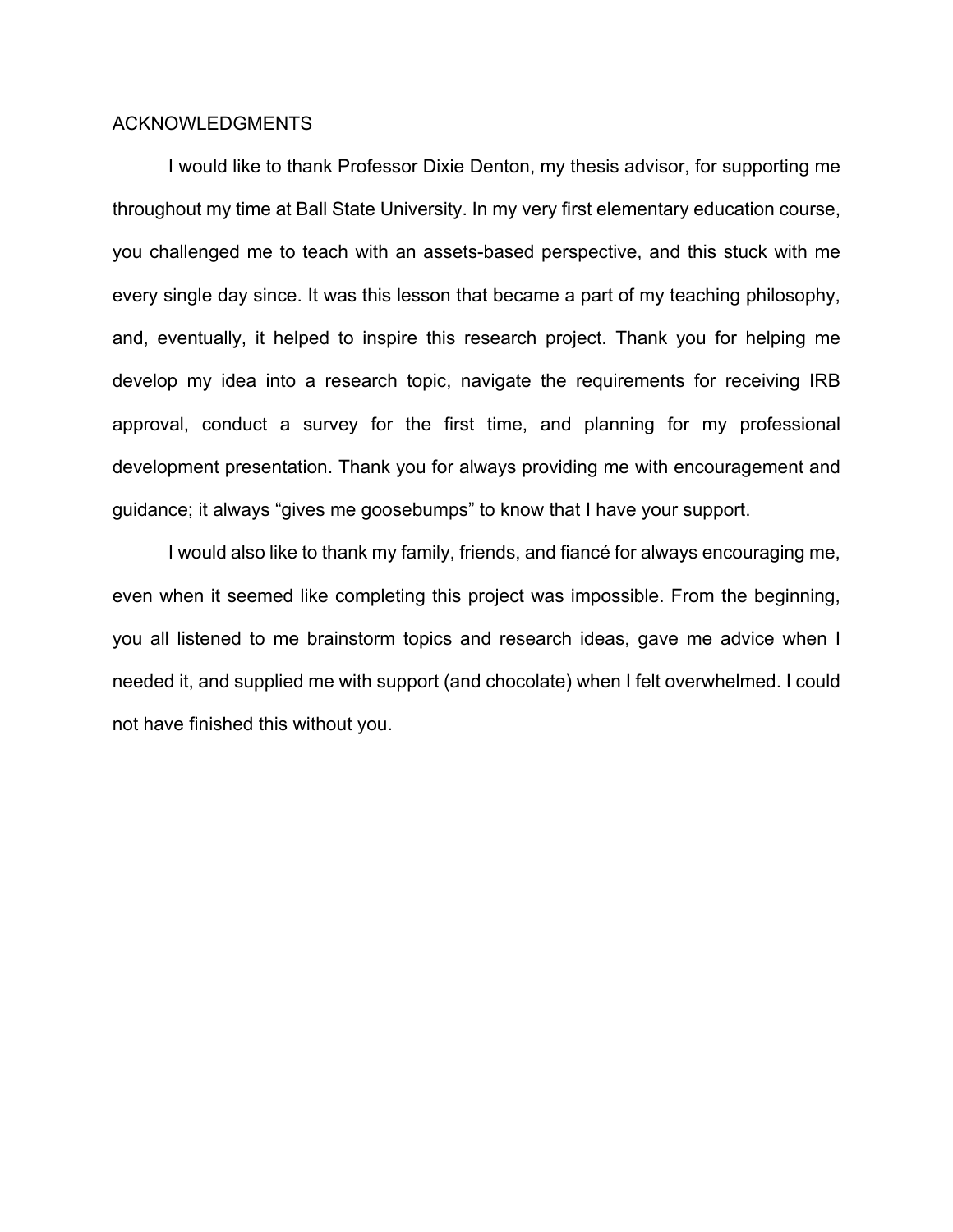#### PROCESS ANALYSIS STATEMENT

During the past four years, I have been constantly challenged to incorporate diverse children's literature and curriculum into my lessons and future classroom to provide "mirrors, windows, and sliding glass doors" for my students (Sims Bishop, 1990). I was always taught that such literature not only helps our students feel valued in the classroom and school, but it also helps them flourish academically and socially in the diverse world that we live in. When I was in classrooms, though, I noticed that many were still lacking these incredibly important resources. The purpose of this research was to determine why this is happening and what, if anything, can be done to solve this problem that affects so many.

I began my search for answers by reviewing research that has already been conducted on this topic, specifically those that consider what multicultural children's literature is, why it is important, and what challenges educators might face when trying to incorporate it. Additionally, I reviewed literature that posed possible ways to overcome these challenges. This created a strong foundation for my project.

Next, I needed to design my own study to research elementary educators' beliefs about multicultural literature and their experiences implementing it in the classroom and school. To do this, I created a survey to distribute to elementary educators around Indiana using Qualtrics surveying software. Since this research dealt with human subjects, I had to request approval from Ball State University's branch of The Institutional Review Board (IRB) by submitting an application that outlined my plans for my study, including the type and amount of participants that I hoped to have, letters of support from two elementary school administrators that gave me permission to contact their staff, and proof that I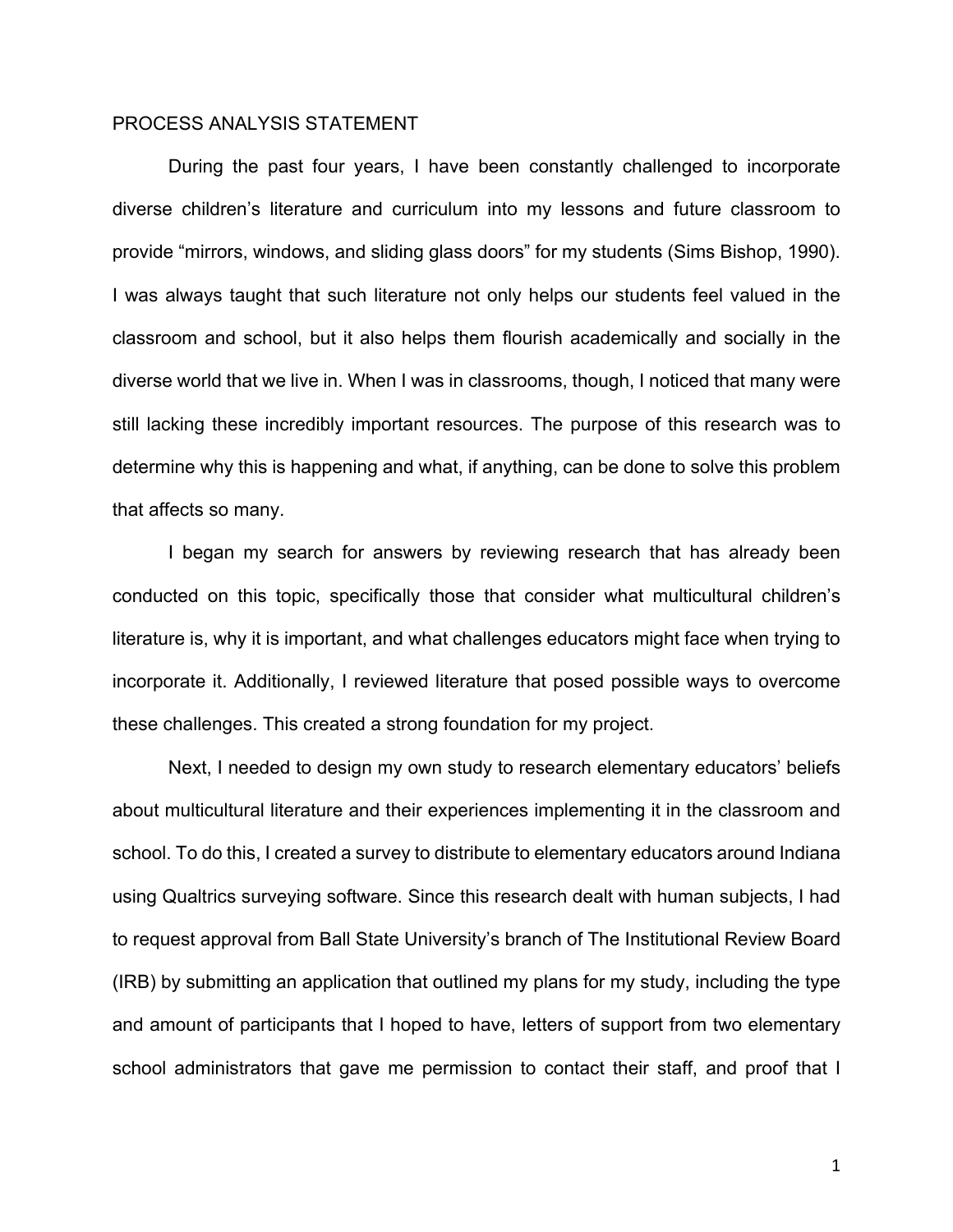completed training for conducting such research. A few days after submitting my application, I received "exempt" approval (Appendix F), and it was finally time to distribute my surveys.

With the school administrators' support, I was able to send a recruitment email (Appendix A) to request participation in my survey titled, "Incorporating Multicultural Literature into the Elementary Classroom" (Appendix B). Although I did not receive as many responses as I had hoped for, I was able to collect a total of 18 responses from general elementary teachers, librarians, literacy specialists, and special education teachers.

Once I received these responses, I began to analyze them for common patterns in their beliefs and experiences. This gave me the opportunity to consider how these responses relate to the research that I had already done—were responses similar to what research suggested they would be or were they completely different? Then, I paid special attention to challenges that teachers shared and, using the knowledge I had gained from my own, personal experiences and the research I had conducted at the beginning, I collected resources and ideas for alleviating some of these challenges.

Finally, I completed my project by presenting my findings, including my proposed plans for overcoming some of the challenges that educators might face when trying to incorporate multicultural literature in their classrooms and libraries, to a room full of preservice teachers. I wanted to share what I had learned and what resources I had collected because I wanted to give these preservice teachers every possible opportunity to succeed in incorporating this essential resource. I finished by sharing my learning and experience with others because I am a teacher and this is what I am meant to do.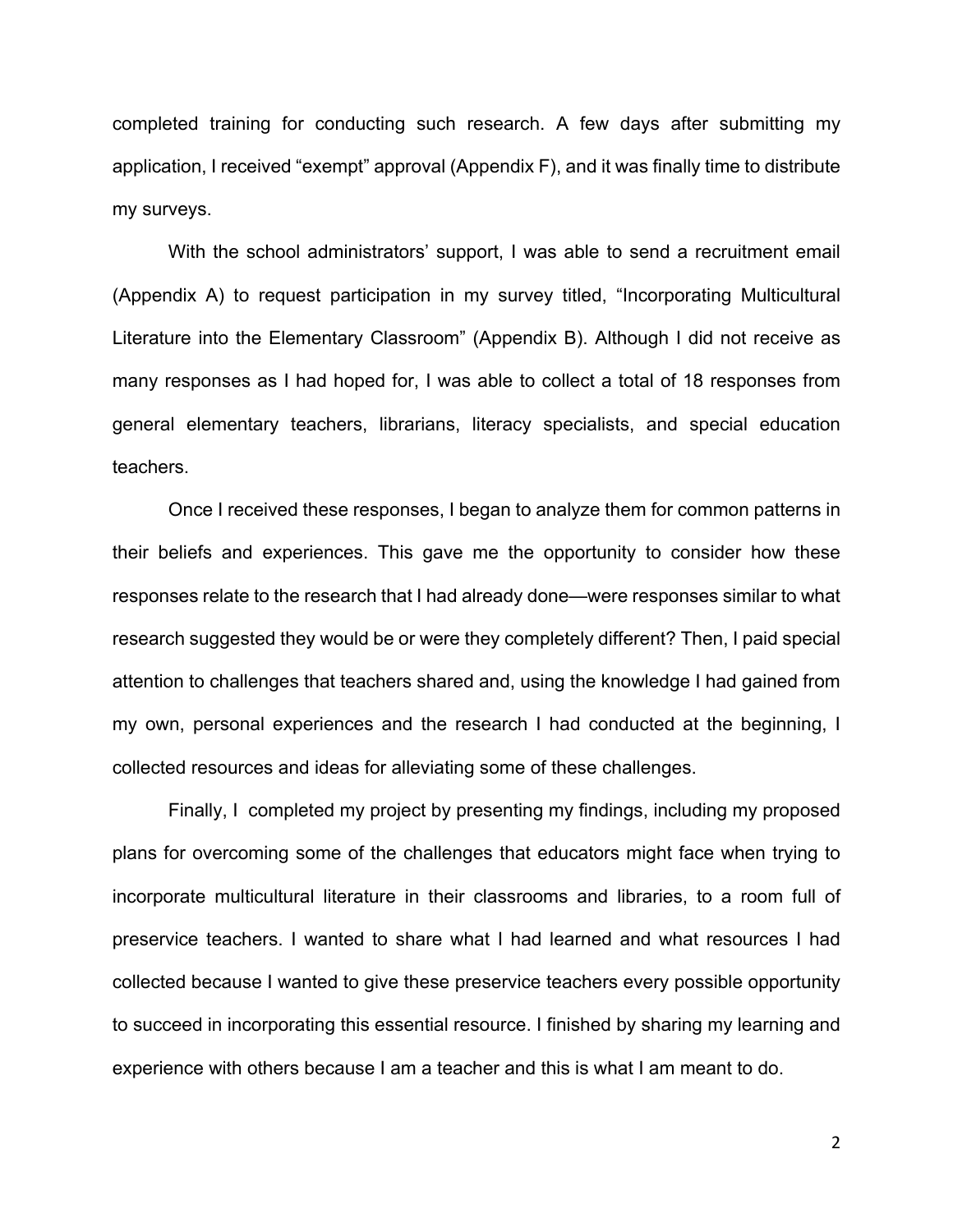#### **INTRODUCTION**

Diversity, just like change, can make people feel uncomfortable and anxious. Just like change, though, it can also be beautiful and eye-opening, pushing people to grow more than they ever could on their own, with only their experiences to learn from. In the world that exists today, diversity is also unavoidable, and, in order for educators to help their students become productive and respectful citizens, they need to expose them to the diverse perspectives that exist, challenge previously held biases, and encourage them to be understanding and accepting of people's differences, no matter what those difference may be. Educators can begin to take on this daunting task by sharing high-quality, multicultural children's literature with their eager students. Easier said than done, sure, but well worth every effort.

With the growing awareness for this need, teachers and librarians are challenged daily—on social media, from colleagues, in educational courses, or at professional development experiences—to find, buy, and promote these multicultural literature to students and other educators to enhance their learning experiences and promote students' understanding and respect of cultures—both their own and those that exist in the world (Haeffner, 2016). That leaves an important question, though—what exactly is multicultural literature? Multicultural literature, or culturally diverse literature, is not a simple term to define; quite on the contrary, in fact. It is multidimensional, complex, and fluid, attempting to address the thousands of differences that can exist, even within a population (Boyd, Causey, & Galda, 2015). For the purpose of this research, however, multicultural children's literature will refer to literature that focuses on themes about race, ethnicity, language, culture, disabilities, family structures, sexuality, gender identity,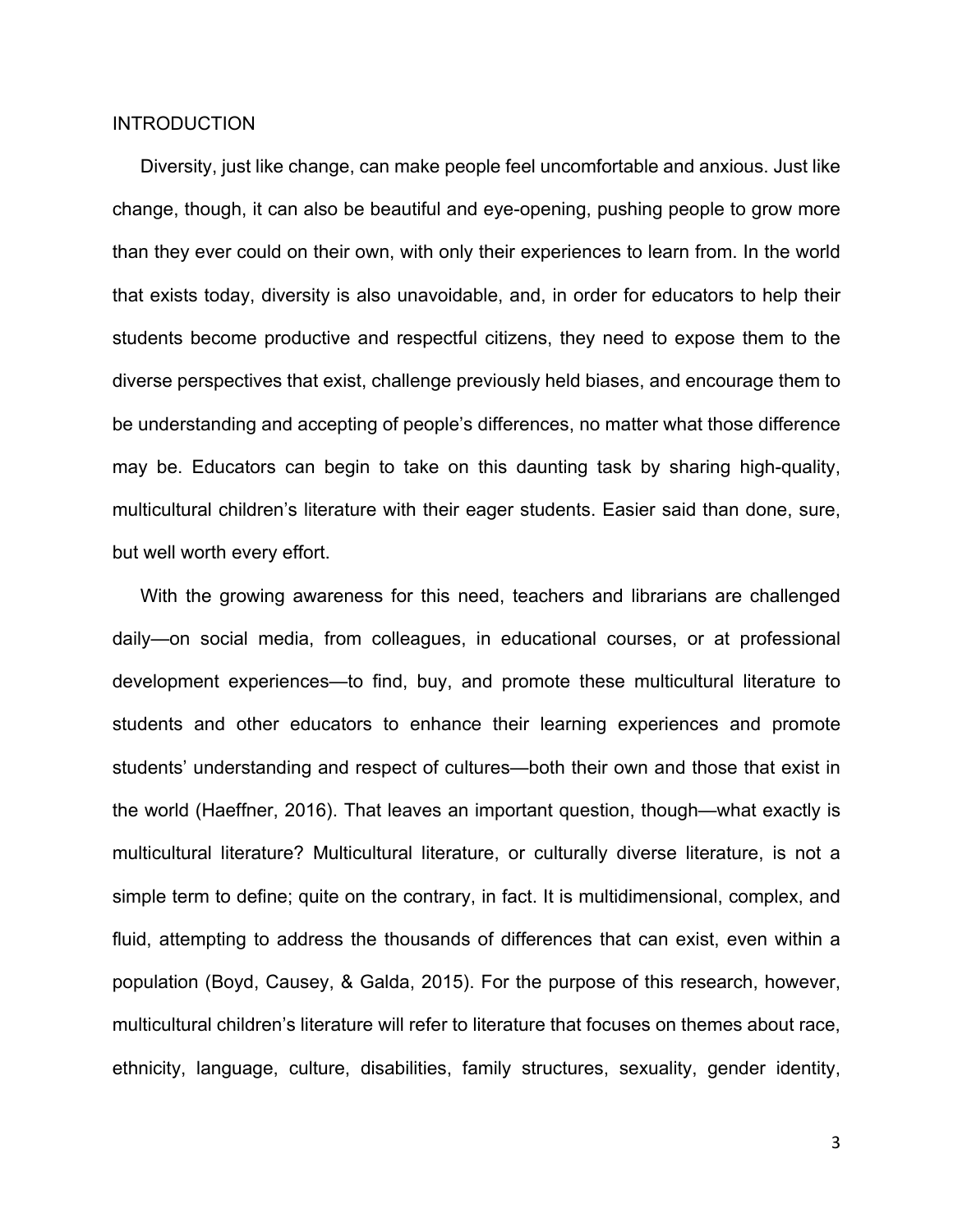socioeconomic status, religious practices, and dialect differences (Boyd, Causey, & Galda, 2015).

#### LITERATURE REVIEW

#### *Importance of Multicultural Children's Literature*

Educators are constantly challenged to incorporate diverse children's literature and curriculum into their schools and classroom, but before they can do that, they need to understand why this literature is important. According to Emily Style, there are two types of multicultural literature that should be available to all of our students, and she coined the terms "mirrors" and "windows" to describe them (1988). "Mirrors" refers to literature and curriculum that reflect students' own culture and experiences, and "windows" reveal some insights into others' cultures and experiences (Style, 1988). Every child deserves to see themselves reflected in the books they read and the content they learn, but they also deserve to learn about the many other perspectives that exist in this pluralistic world; it is educators' and librarians' duty to ensure that they have these experiences. Students of majority populations, who often find themselves surrounded by mirrors, are unable to experience the reality of the wonderful, multicultural world that they live in when they do not have access to books that serve as windows and sliding glass doors (Sims Bishop, 1990). Students of minority populations, however, are often surrounded by windows into the lives and cultures of majority populations, and this sends a message that their cultures and experiences are less valuable in the school and wider community, which can be detrimental to students' self-efficacy (Sims Bishop, 1990). Rudine Sims Bishop takes the mirrors and windows metaphor a step further. She explains that as students read books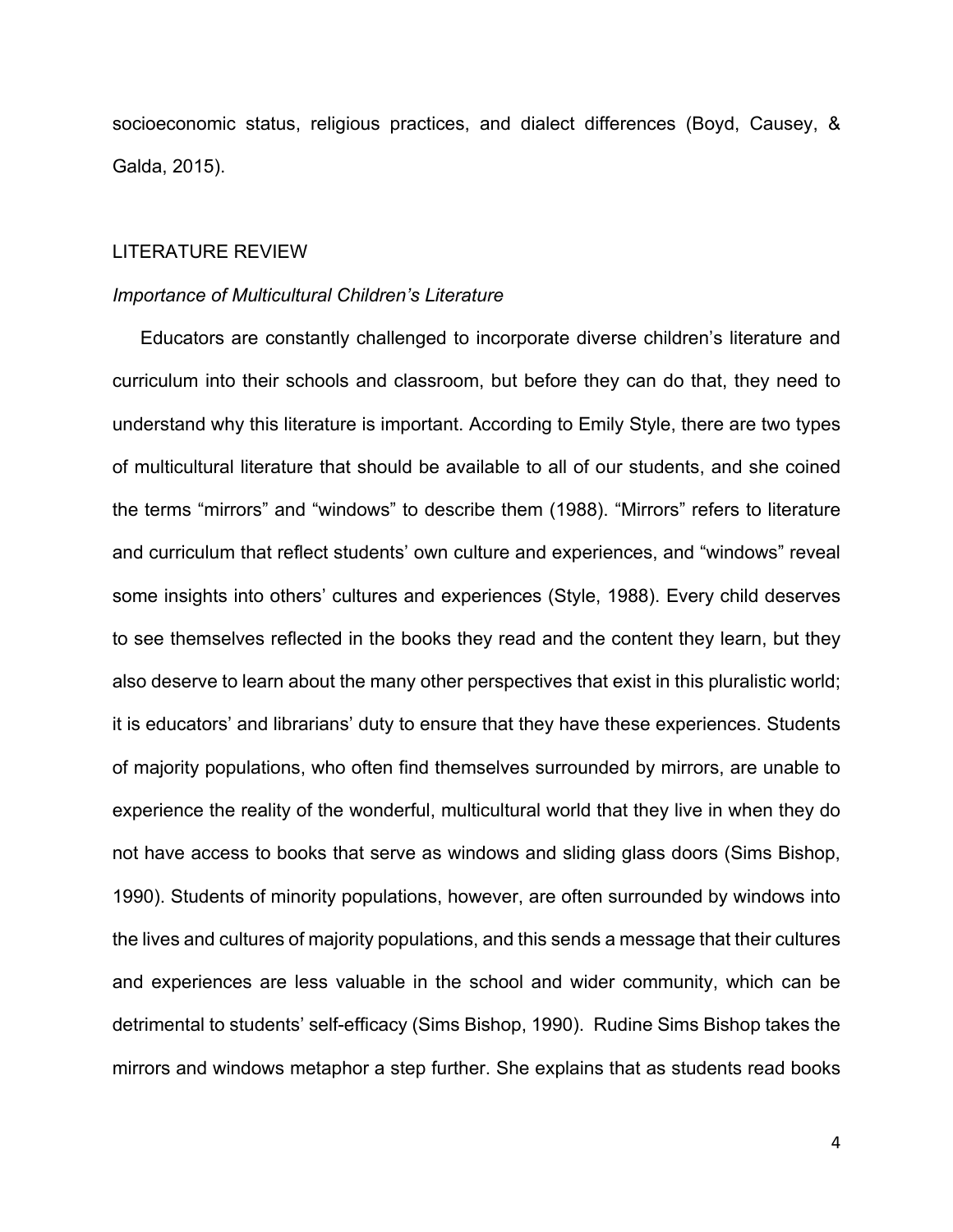that are windows, they are able place themselves in the story, imagining what it would be like to be the character and exist in the world that the author describes; when they push their imagination, these books become sliding glass doors (Sims Bishop, 1990). Multicultural literature that serves as "mirrors, windows, and sliding glass doors" (Sims Bishop, 1990) can make students feel validated and encourage them to understand others' lives and perspectives; when students do not have access to such stories, their learning experiences suffer, and, when they do, they flourish. Literature students are exposed to can greatly impact their "perception of the world" and the formation of their identity, and it is educators' responsibility to make sure that they have the support they need to learn about themselves and the world (Mohamed, 2106).

Multicultural literature is extremely valuable to teachers and librarians because it helps them prepare students to live in the chaotic, diverse world by highlighting the similarities and differences amongst people throughout the world (Esteves, 2018) and throughout history (Haeffner, 2016). Furthermore, it can demonstrate how people are all connected to one another in a "single global community," despite the numerous differences that exist amongst them (Esteves, 2018), helping students to develop a "broader perspective" of the world around them and an awareness and appreciation for diversity (Iwai, 2015). This also encourages students to think critically about how characters in the stories feel and interact with others that are different than themselves, which helps students respond empathetically to people in their everyday lives (Martinez, Koss, & Johnson, 2016). Developing a "broader perspective" of the world also helps students find their role and place in it, which can strengthen their identity (Gibson, 2012) and appreciation for their own culture (Iwai, 2015).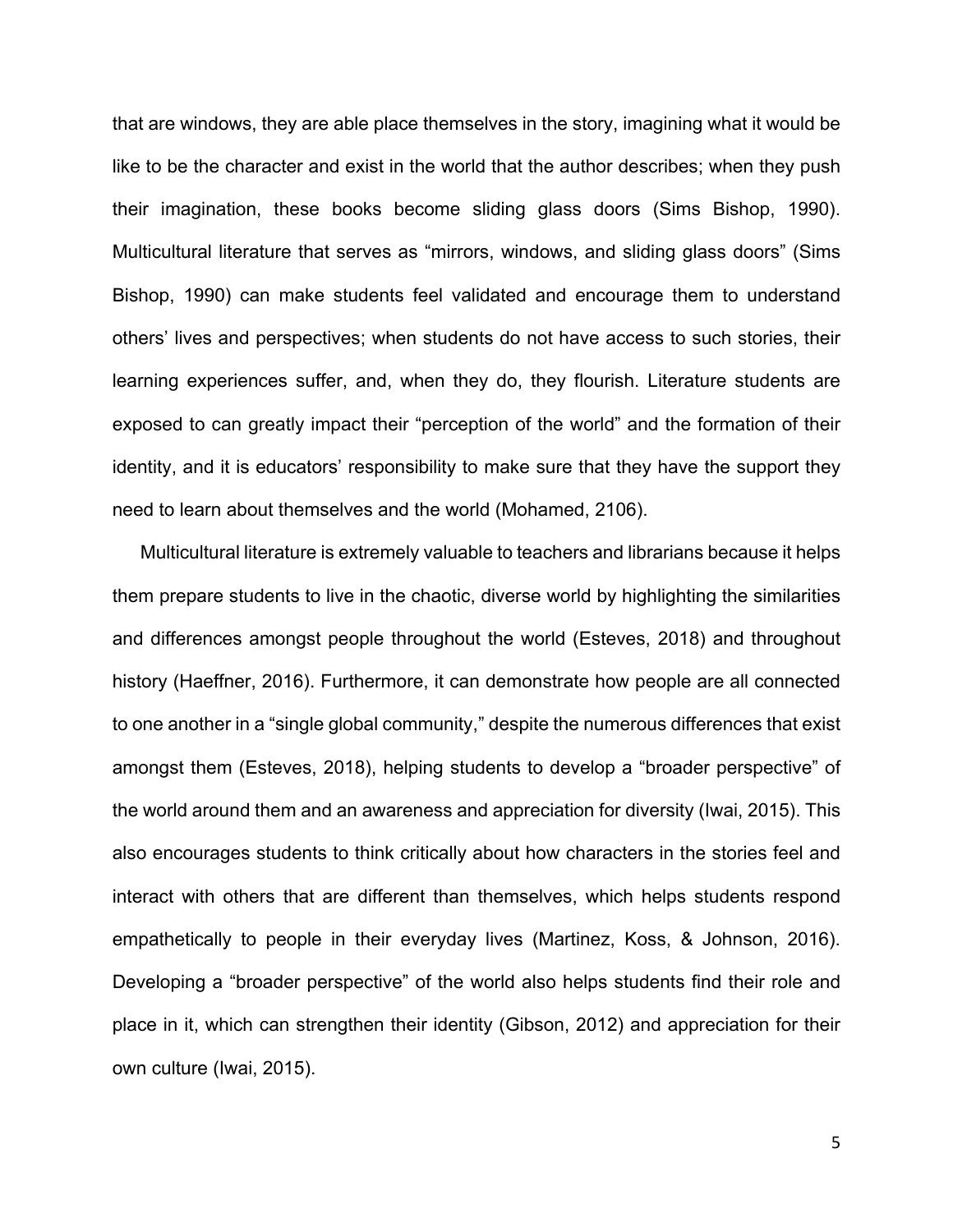By exposing students to multicultural literature, teachers and librarians can also disrupt single stories that exist, ones that usually favor the dominant population, by bringing other perspectives to light, decreasing the perpetuation of stereotypes and making "historical events, people, and cultural narratives messy, more complex, and more validating" to everyone (Tschida, Ryan, & Ticknor, 2014). Educators can draw students into important conversations about who is being represented in the stories that they read and hear and who may be silenced, which not only develops students' critical thinking skills, but also encourages students' awareness of the world (Tschida, Ryan, & Ticknor, 2014). After addressing the danger of the single story, multicultural literature also can serve as a wonderful platform for reflection, which provides a gateway for discussing complex and crucial issues about cultures, society, and people that may be difficult to bring to students' attention otherwise (Iwai, 2015). Without these important counternarratives, curious students are left to make sense of the world using the sources that they have access to, including personal experiences and messages from stories and the media, which may perpetuate stereotypes that can be damaging to students as they encounter in their daily lives (Meese, 2012).

#### *Challenges for Incorporating Multicultural Children's Literature*

One of the biggest challenges for incorporating multicultural children's literature in classrooms and libraries is that, even today, there are very few authentic and diverse children's books published. Of the few that are published the themes mainly focus on race, ethnicity, culture, and language, which means that other forms of diversity, such as gender, sexuality, socioeconomic status, religion, and ethnicity, are portrayed even less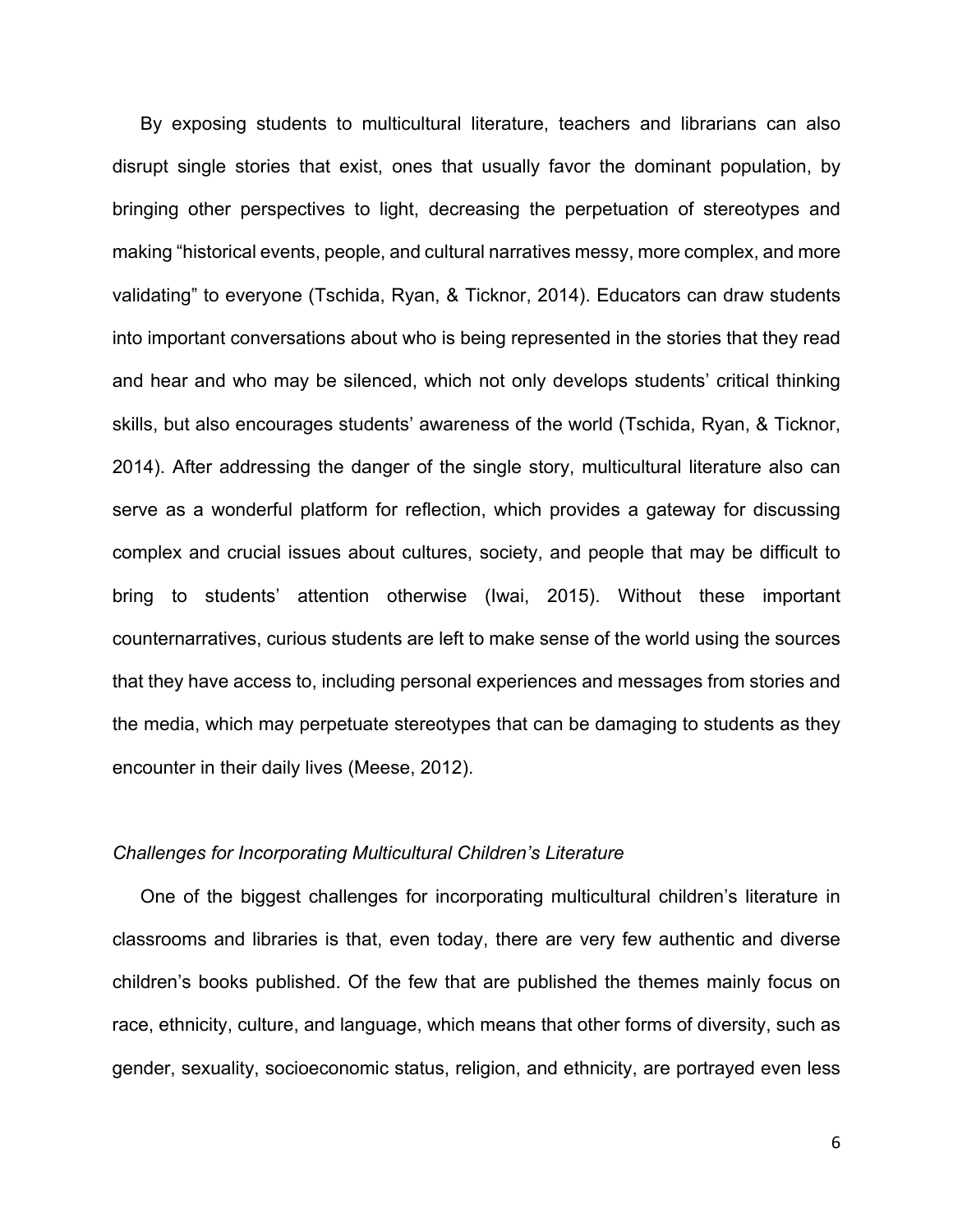often (Boyd, Causey, & Galda, 2015). This means that a lot of students will interact with literature that has a very limited view on the world, one that often is conveyed through white, heterosexual, and middle class representations and ignores the diverse complexity of many students' identities. Furthermore, book publishing statistics have not improved much throughout the past few decades, and, according to the Cooperative Children's Book Center, the amount of books published annually that are "written by and about people of color" are very few; the amount of books that reflect other forms of diversity are not even tracked (McNair, 2016). Although looking at this data is quite disappointing, it is also important to note that if teachers and librarians look back far enough, they can find quite a few wonderful, diverse children's books.

Additionally, honors and awards, such as the Caldecott Medal, which garner a lot of attention from teachers, librarians, parents, and other stakeholders as they search for high-quality books for their students and children, often lack the diversity that is present in our classrooms (Martinez, Koss, & Johnson, 2016). There are awards and honors, such as the Schneider Family Book Awards, the Pura Belpré Award, and Coretta Scott King Book Award, however, that were created to specifically honor authentic, high-quality books by and about people from marginalized populations, and teachers and librarians may find some books to include in their collections by perusing books that have won such awards and honors (McNair, 2016). There is still a great need for more high-quality, diverse books to be published, of course, in order to serve all of our students well (Haeffner, 2016), but when teachers and librarians are resourceful, gems can be uncovered.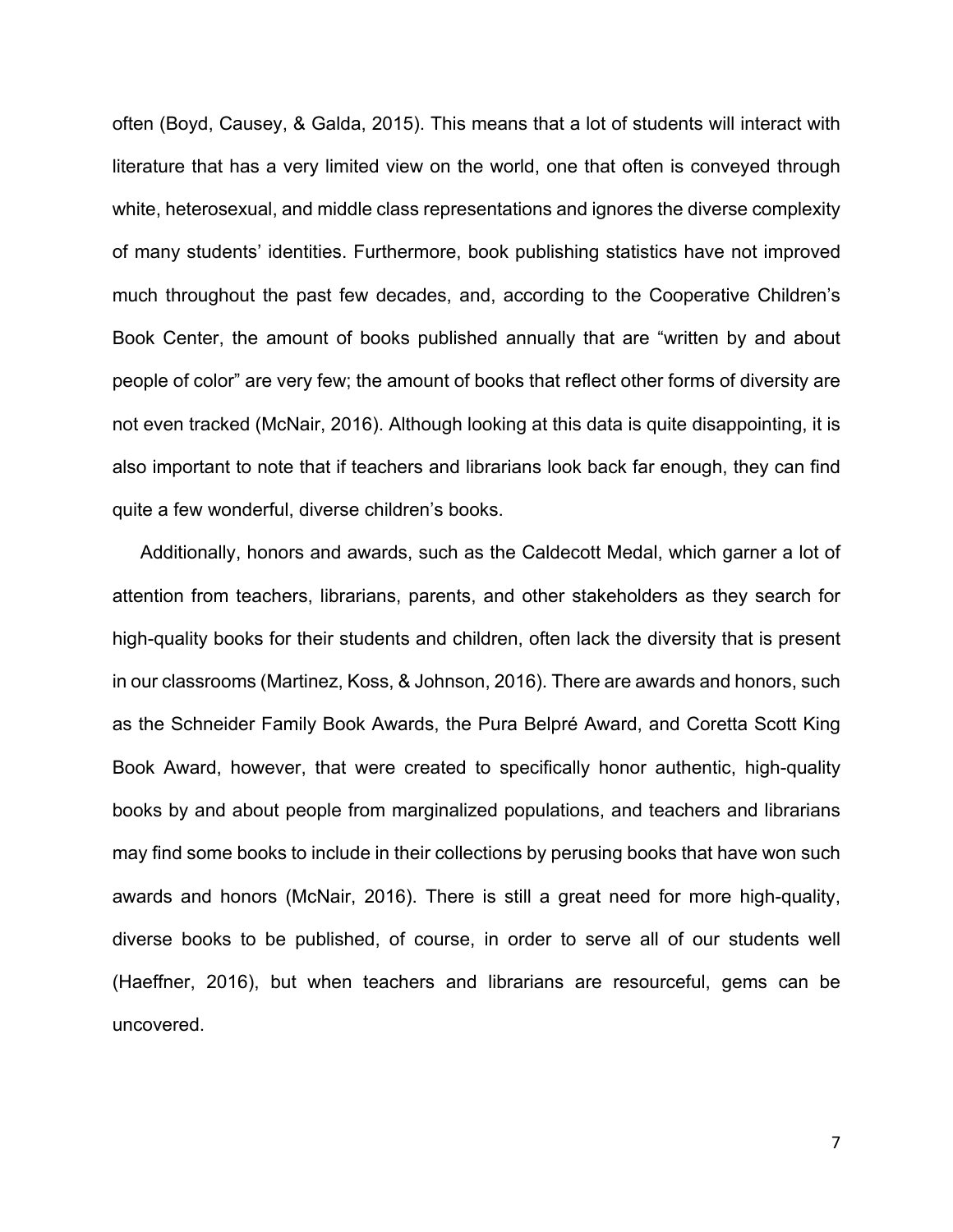Another huge obstacle is the "limited resources in terms of time and funding" for teachers and librarians, which make it difficult to procure a high-quality collection of multicultural children's literature (Haeffner, 2016). to build their libraries It is important to remember, though, that it has to start somewhere. Even if teachers can only purchase one or two representative books a year, it is better than nothing, and, over time, their collection will grow (Mohamed, 2016). It also takes a lot of effort for educational professionals, including teachers and librarians, to spread the word about this need and procure funding for their libraries from their school district, grants, and other generous donations (Haeffner, 2016).

With such limited funding readily available, it is essential that the money is well spent on high-quality literature, but that takes a great deal of time. Searching for multicultural children's books takes careful consideration in order to determine their authenticity, and, therefore, their value to students' learning. For a book to be considered high-quality stakeholders should analyze illustrations, dialogue, characters, and descriptions of culture to ensure that portrayals of culture are accurate and appropriate, without the influence of stereotypes or bias (Iwai, 2015). The underlying messages in multicultural literature should also be examined to determine whether it promotes cultural pluralism or if it conveys assimilation ideologies, especially if the book discusses more than one culture (Yoon, Simpson, & Haag, 2010). These messages can be detrimental for developing empathy and an appreciation for diversity in the world unless they are accompanied by a critical analysis of the text and opportunities for students to challenge the misrepresentation of the minority population (Yoon, Simpson, & Haag, 2010). Additionally, it is recommended that teachers, librarians, and other stakeholders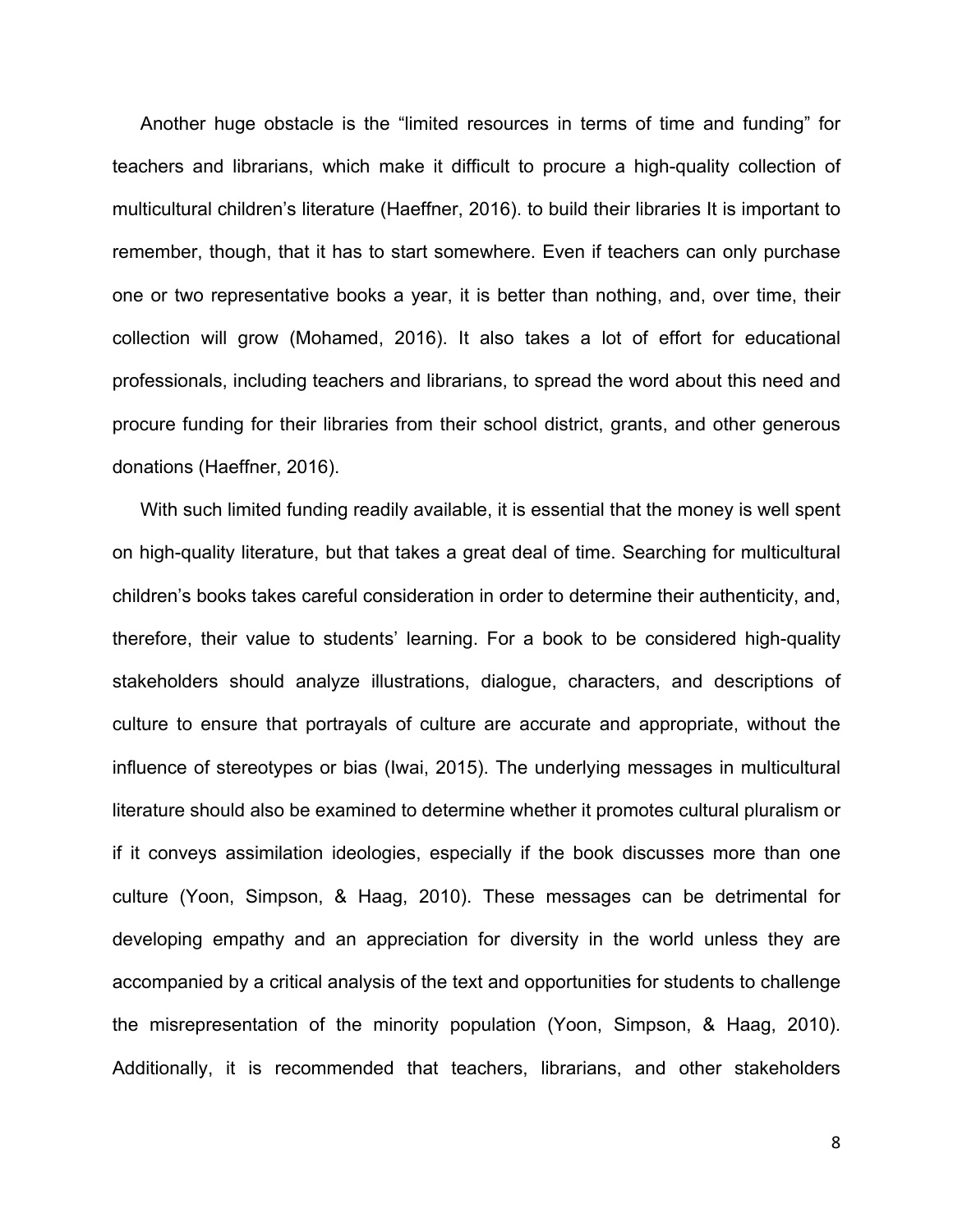incorporate multicultural literature from a variety of genres. Some genres may be more accessible for some children, provide different opportunities to make personal connections or be more interesting to some, which will encourage students to read and reflect on the book's content (Iwai, 2015). Although searching for and analyzing multicultural literature takes time and money, close examination of the literature is essential for acquiring a collection of high-quality, multicultural children's books.

Another challenge for bringing multicultural literature into classrooms and libraries is that teachers are not always prepared to handle the diversity that they will face and the diversity that exists throughout the world. Although teacher preparation programs try to prepare their students as much as possible, they face quite the challenge because preservice teachers are predominately white females who lack exposure to diversity and, consequently, understanding of how diversity impacts peoples' lives (Gibson, 2012). In a study conducted by Karen Gibson, a professor at the University of Wisconsin Oshkosh, it was found that exposure to contemporary realistic fiction, coupled with vital discussions among peers and written reflections, helped to promote awareness, develop empathy, and challenge previously held beliefs among preservice teachers, all while they worked to become more prepared for their future careers (Gibson, 2012). In this study, many participants shared their discomfort, inexperience, or fear of working with diverse populations before taking Gibson's course, and these uneasy feelings could potentially inhibit these education students from understanding their students' diverse backgrounds and unlocking their students' strengths (2012). By reading high-quality multicultural literature and discussing and reflecting on their learning, these education students developed a better understanding and appreciation for diversity, and they also realized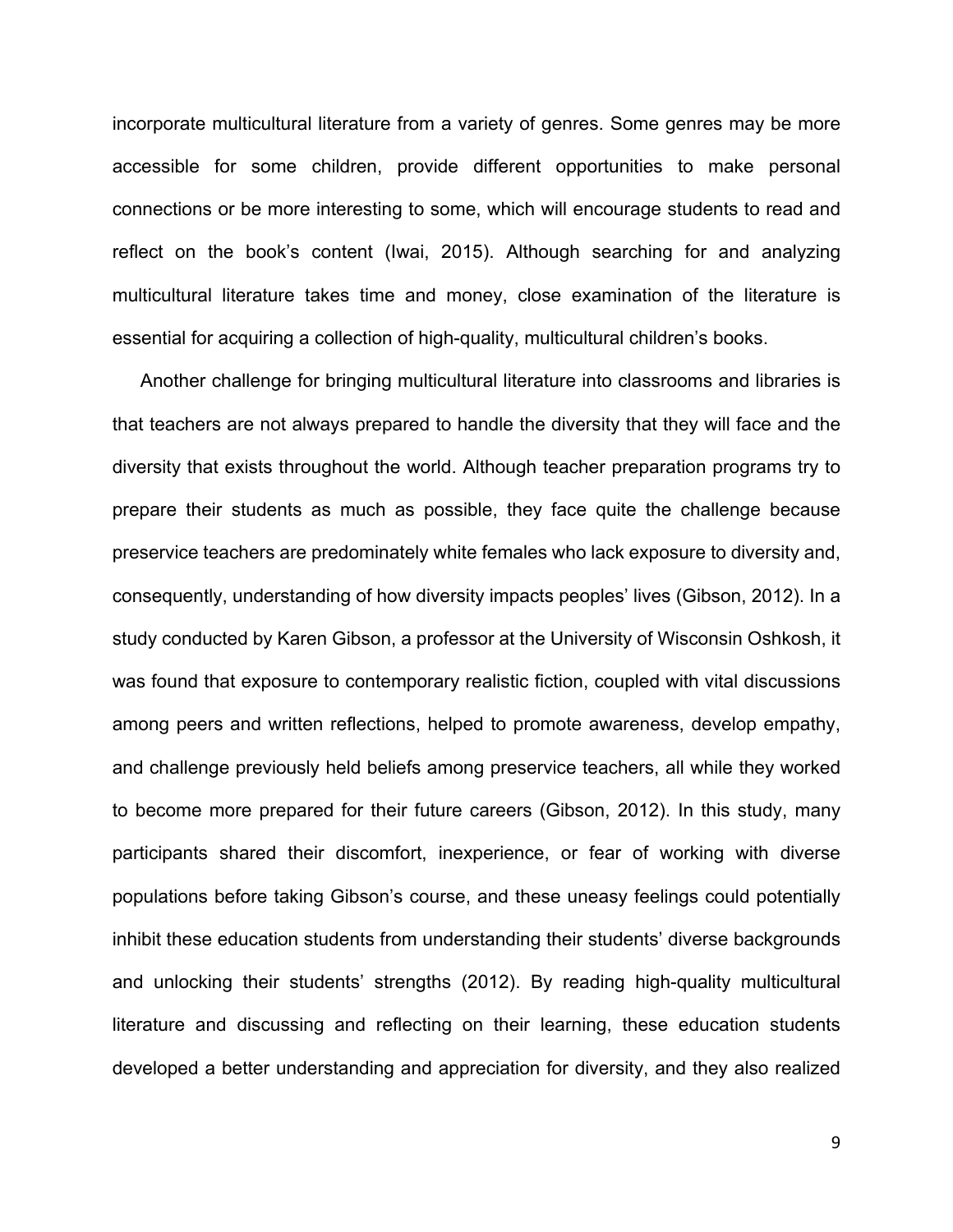the importance of promoting "multiple perspectives in their classrooms" (Gibson, 2012). Additionally, classrooms need to feel "open and accepting," (Gibson, 2012) and creating such a supportive environment will be nearly impossible if the teacher is uncomfortable or unwilling to discuss important issues with their students. Instead, it will promote a silence that can be harmful to students' development of their self-efficacy and understanding of the world around them. Teachers who are not prepared to handle diversity in and out of their classrooms will often be unable to lead such vital discussions, and this unintentional ignorance would make these education students unable to properly serve students' needs and promote equity (Tschida, Ryan, & Ticknor, 2014) unless their previous understandings, or lack thereof, are challenged.

Additionally, when teachers lack experience and understanding, they may unknowingly encourage the perpetuation of stereotypes and prejudices. For example, many teachers begin reading books and incorporating activities that feature Indigenous Peoples in November, the same month as Thanksgiving, of course, and National Native American Heritage Month. Although this is often done with a positive intent, the books and activities "often default to stereotypes" where Native people are depicted as boorish, violent people who often wear fringed and feathered clothing (Reese, 2018). Not only is this is an inaccurate generalization of numerous tribes, which propagates the misunderstanding that Indigenous People share one culture when, in reality, every single tribe has their own, but it also makes it seem as if Indigenous People are a population from the long ago past (Reese, 2018). These stories, as well as others that involve more than one population, will sometimes claim to promote cultural pluralism, but they may actually be delivering messages about the minority populations' assimilation into the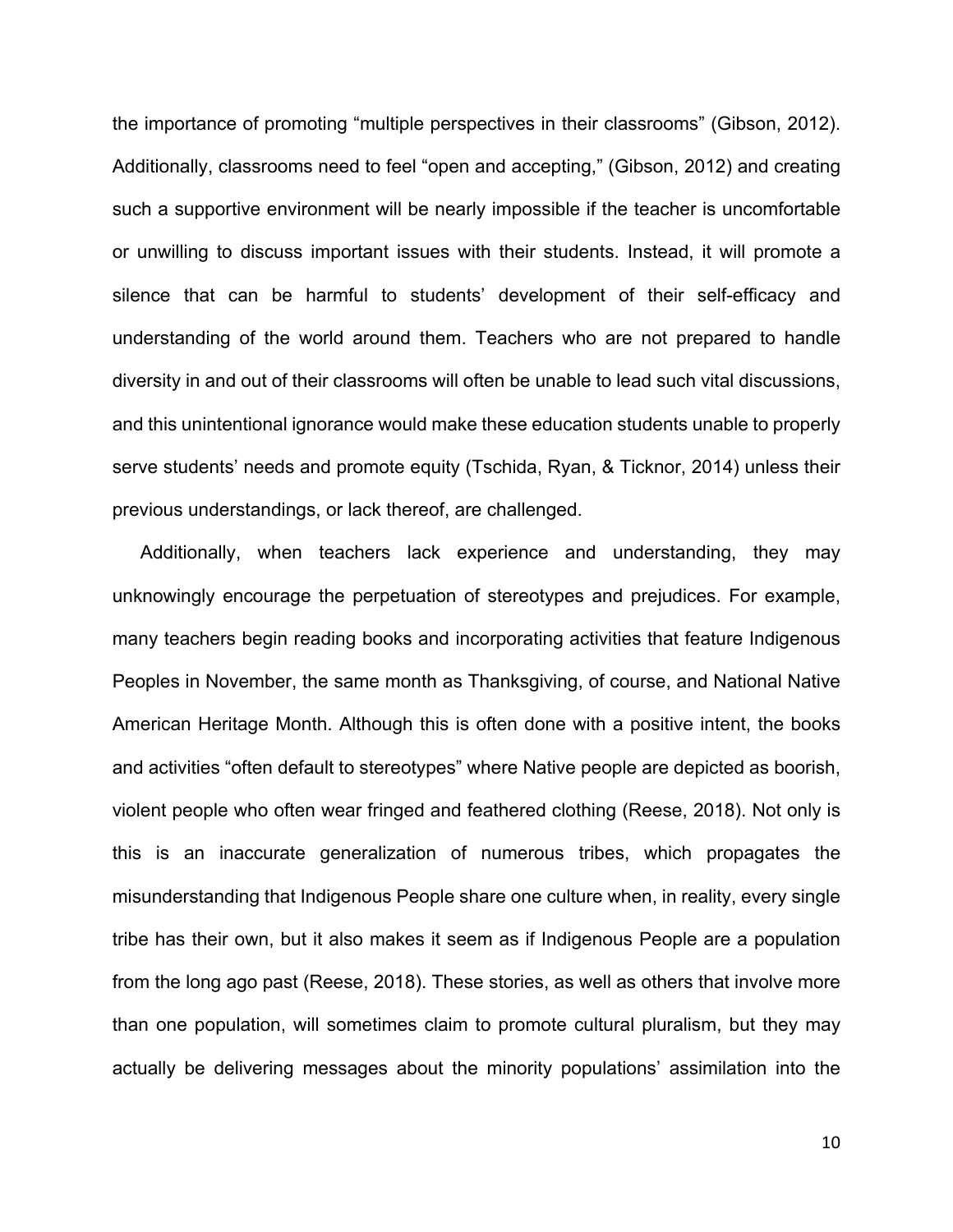dominant culture, which is often portrayed as superior (Yoon, Simpson, & Haag, 2010). Additionally, when Indigenous People—or any population for that matter—are discussed during one unit, week, or month, rather than all year round, than diversity is never normalized, which limits the understandings that people can develop.

Although finding and obtaining a collection of high-quality multicultural books into the classroom can be difficult, the challenges do not end there. Simply bringing multicultural books into the classroom is not enough—not by a long shot. According to Kelli J. Esteves, an Associate Professors and the Coordinator of Global Experiences in the College of Education at Butler University, the next step is to challenge students to "look inward before looking outward" (Esteves, 2018). Educators need to help their students develop their personal identity so that they can begin to understand how other cultures have impacted their lives, the maturation of their own beliefs, and their relationship to the dominant culture where they live (Esteves, 2018). This provides students with a foundation to build on as they learn about others' identities (Tschida, Ryan, & Ticknor, 2014). Additionally, when teachers take the time to help their students consider their own identities, they also have the opportunity to teach their students about the concept of "mirrors, windows, and sliding glass doors" (Sims Bishop, 1990) and challenge them to analyze books that they have read throughout their lives and identify which parts of their identities were reflected and which parts never were (Tschida, Ryan, & Ticknor, 2014). This will help them to think critically about who is reflected in stories that we read, the affect that the stories have on certain populations and the world, and how the stories are supported or challenged by those that read them (Tschida, Ryan, & Ticknor, 2014). Without these discussions and reflective activities, educators lose the opportunity to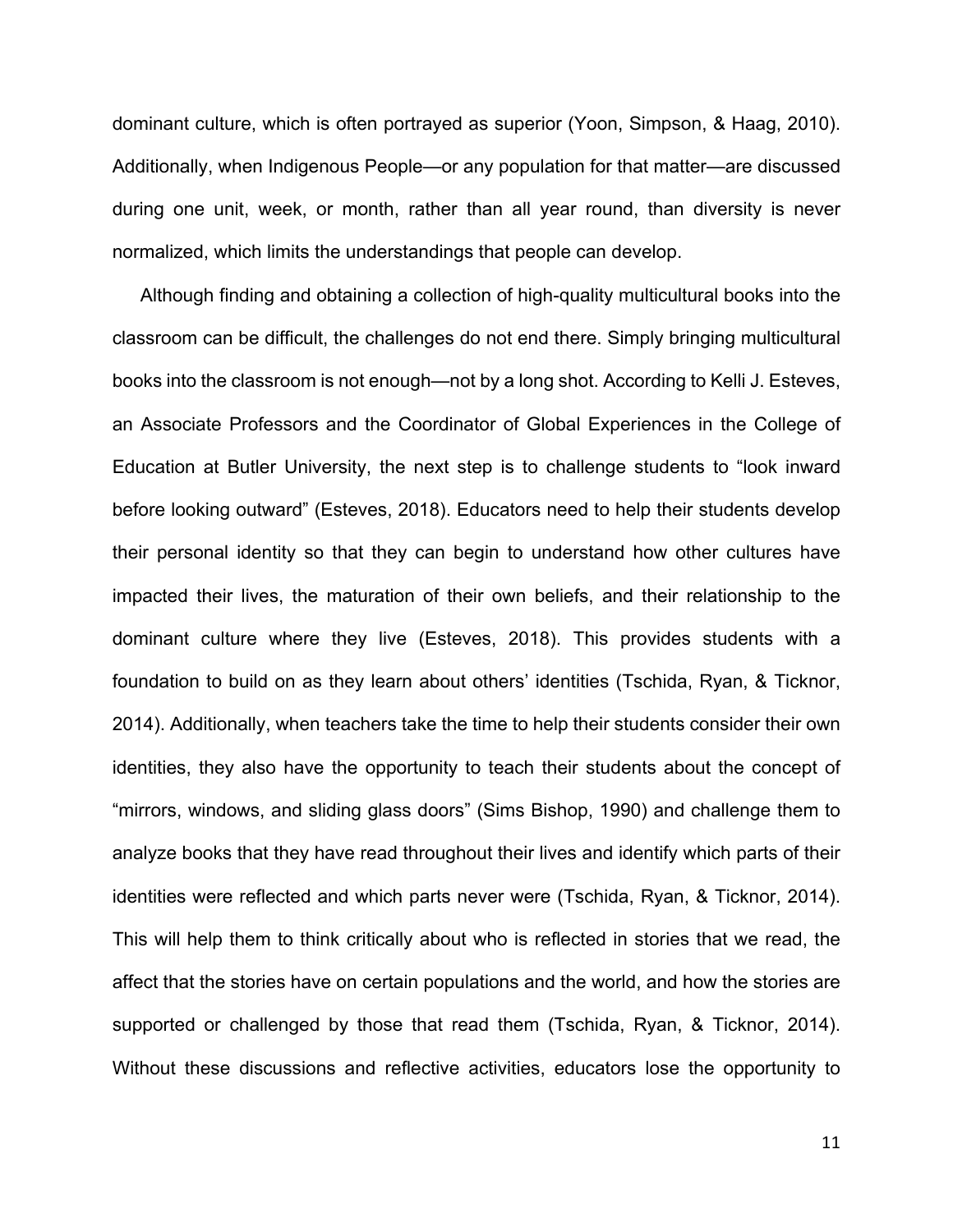create learning experiences that can foster critical thinking skills, intercultural understanding, self-awareness (Esteves, 2018), empathy (Gibson, 2012), and awareness of important issues about society, culture, and people (Iwai, 2015). Bringing multicultural literature into the classroom is a great start, but it would be a disservice to all students if the learning stopped there.

#### RATIONALE FOR STUDY

For decades, educators and researchers have emphasized the importance of including multicultural children's books in libraries and classroom curriculum because, among other reasons, it promotes students' understanding and respect of cultures—both their own and those that exist in the world. Although an abundance of research exists on this matter, as previously explored, many schools are still lacking in these essential resources and teachers are still struggling to incorporate them into their classrooms. Multicultural literature is too important to push to the side, for students and the world, and it is the time to figure why this is happening and what can be done about it.

The purpose of this study was to gain insight into practicing elementary teachers' and librarians' perceptions of multicultural literature and their ability to incorporate it into their classrooms and libraries, to determine if their perceptions align with those described in the aforementioned research, and to provide resources for overcoming some of the challenges that these Hoosier educators face.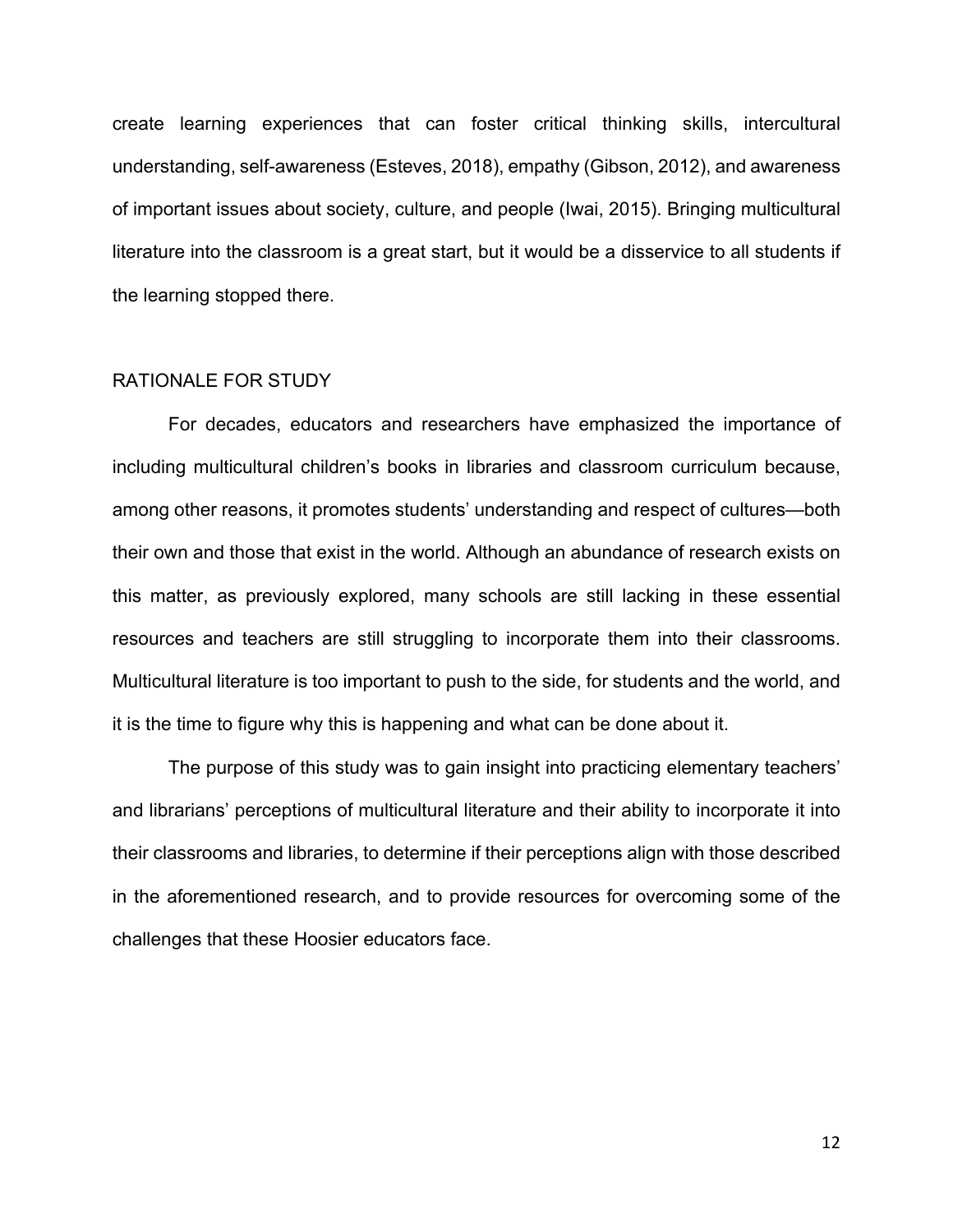#### **METHODS**

In order to develop a foundation for my study, I conducted secondhand research of academic literature that focused on multicultural literature and its importance in the classroom. I garnered resources from various peer-reviewed scholarly journals, such as The Reading Teacher, and professional organizations, such as The National Council of Teachers of English. These resources were then analyzed and synthesized to create a strong foundation for my study.

Then, to gain a better understanding of what practicing elementary teachers and librarians think about multicultural literature and their ability to incorporate it into their libraries, I went straight to the source. I created an online survey (Appendix B), which includes the consent form, that challenged participants to reflect on their teaching practices and book choices in their library. Before distributing the survey, I applied for and received exempt approval for my study from Ball State University's branch of the Instructional Review Board (IRB) in March 2019 under the package name, "Incorporating Multicultural in the Elementary Classroom" (#1401947-1). The next step of my study was to reach out to elementary school administrators and request permission to conduct my research with their staff. I garnered support from two elementary schools in Indiana, Forest Dale Elementary School and Maconquah Elementary School for this study. After providing me with letters of support, these administrators were able to send out my recruitment email (Appendix A) to their entire staff. Interested staff members who met the participation requirements then contacted me, and I provided them with the link to my survey.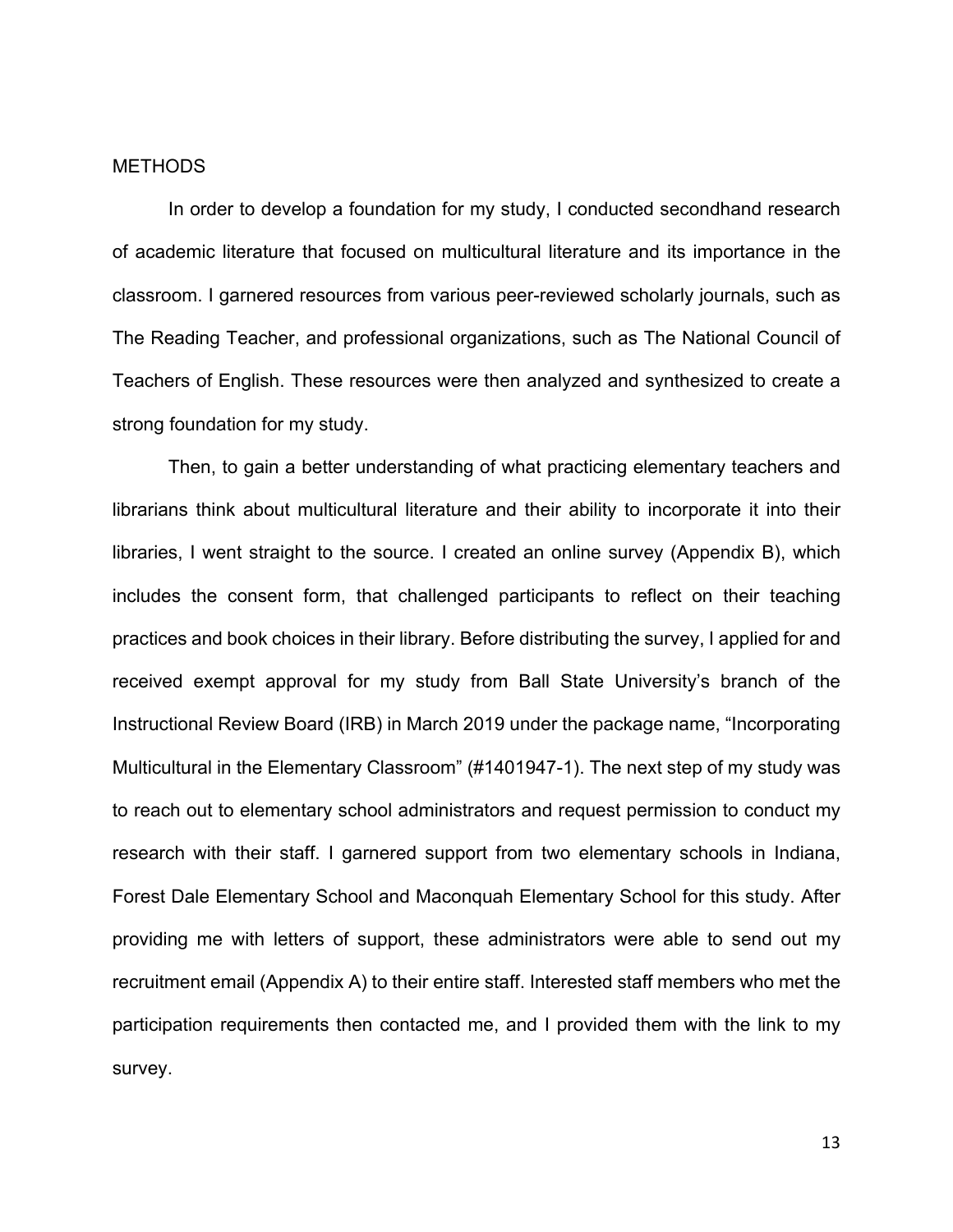To qualify for this survey, participants needed to be at least 18 years old and a practicing elementary educator, including administrators, teachers, and librarians or media clerks. Participation in the survey was limited to elementary educators as this is the time that students are exposed to a variety of literature and developing their own beliefs and perceptions about their community and culture, and they are quite impressionable; for this reason, this is a crucial age to introduce children to the multiculturalism that exists in our world. Participants were informed that their participation was completely voluntary, there were no perceived risks for participating, no compensation would be provided, and their responses would be kept confidential.

This survey was created using Qualtrics software, which made it possible to distribute this survey efficiently to participants around Indiana. Using this survey software also allowed me to make the data collection anonymous, so that I, as the principal investigator, was not provided with any of the participants' personal identifiers, such as their name or school corporation. This software also made it possible to quickly and easily analyze and synthesize participants' responses in order to address the challenges that these participants have faced when incorporating multicultural literature into their libraries.

This survey was comprised of 16 questions, including the informed consent form, which served as a gateway for the rest of the questions when participants supplied their consent. Survey questions were written as multiple choice and short answer questions to collect participants' demographic information, perceptions about multicultural literature, and reflections on their incorporation of such literature in the classroom.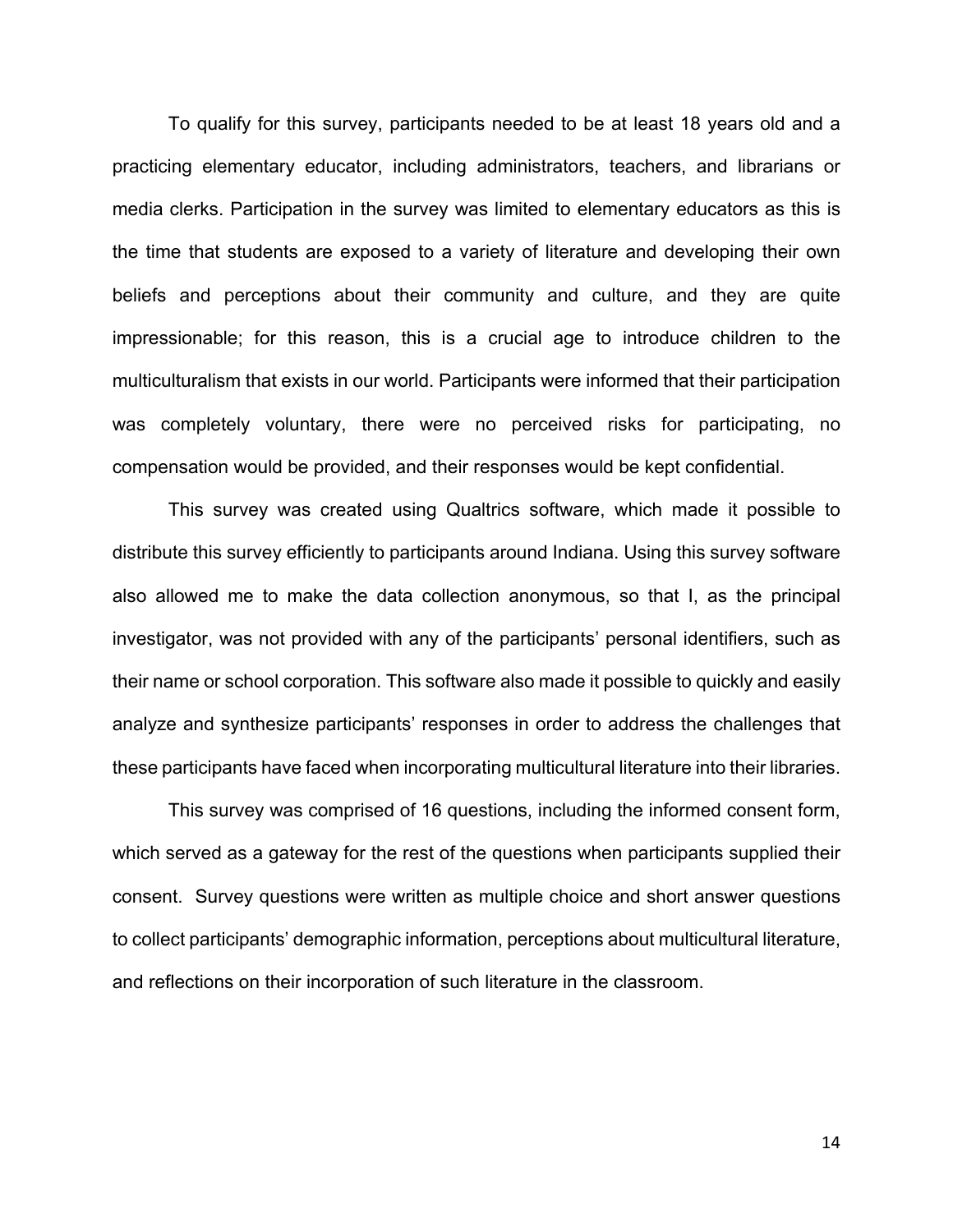#### RESULTS AND DATA

 By the end of this study, 18 elementary educators completed the survey, "Incorporating Multicultural Literature into the Elementary Classroom." Participants included general education teachers, special education teachers, literacy specialists, and librarians that work with students anywhere from kindergarten to fifth grade. Amongst participants, 94.4% identified as white and the remaining 5.6% identified as both American Indian or Alaskan Native and white. 88.9% of participants identified as female, and only 11.1% identified as male. In consideration to teaching experience, 22.2% have been teaching for one to five years, 11.1% for six to ten years, 11.1% for eleven to fifteen years, 33.3% for sixteen to twenty years, 11.1% for twenty-one to twenty-five years, and 11.1% for twenty-six to thirty years. Of those surveyed, 83.3% have taught in another school or grade level before their current position, and many shared that, besides different standards when applicable, they noticed significant differences between their previous and current position in terms of socioeconomic status, students' needs, and emphasis on testing.

When participants were asked how they define "high-quality multicultural literature," many shared that they see this as literature that does not solely reflect "mainstream" populations, but is also reflective of different cultures, free from bias, relatable, and engaging. Only 16.7% of participants mentioned that they look for diverse authors, as well as characters, and almost all only related diversity to differences in ethnicity, nationalities, and cultures. Of those who participated, only 16.7% mentioned other forms of diversity including representations of diverse family structures, various religions, and LGBTQA+ community.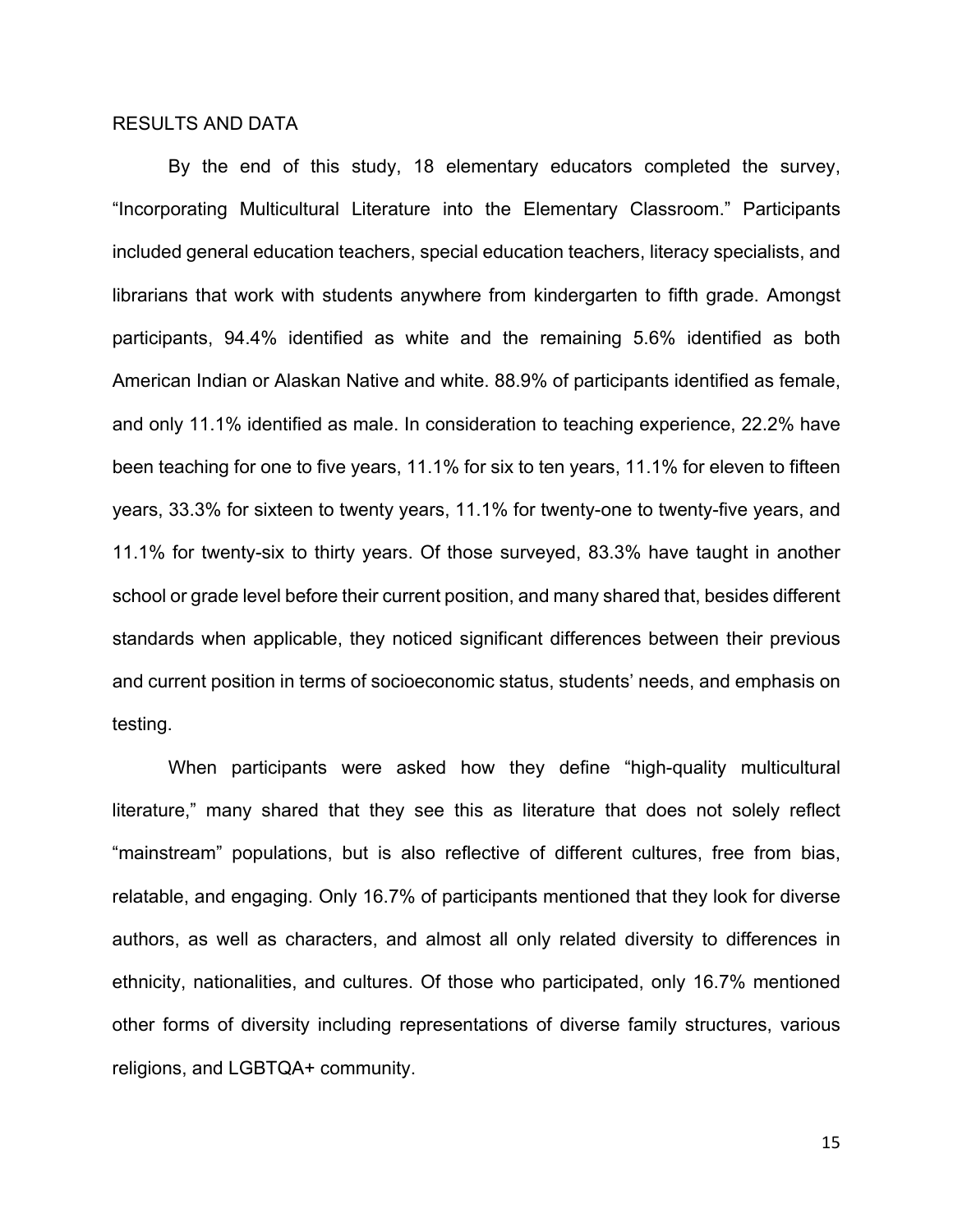Another question asked participants to share how comfortable they were in teaching about cultures different from their own, and a majority of participants, 61.1% specifically, shared that they were moderately comfortable with this task; one of the participants shared that they were even slightly uncomfortable. Then, participants were asked to share what concerns they have when incorporating multicultural literature into their curriculum and libraries, and 72.2% of participants shared that they have quite a few concerns. Amongst the educators that shared their concerns, 26.7% shared that limited time to find and implement the literature is a challenge, 26.7% shared that limited funding makes it difficult to procure a high-quality, diverse library, and 40.0% shared that they are concerned about accurately depicting the population that the literature represents. A few participants were concerned about students' families' potential responses to incorporating such literature.

Participants were also challenged to examine their classroom and school demographics. All participant's shared that their students in their school and classrooms are mostly white, and 61.1% shared that their schools are mostly low-income. Then, they were asked to look at their classroom library closely and determine how well it reflects their students. 5.5% of participants shared that their library reflects their students "slightly well," 11.1% shared that it represents them "moderately well," 50.0% shared that it represents them "very well," and 22.2% shared that it represents them "extremely well."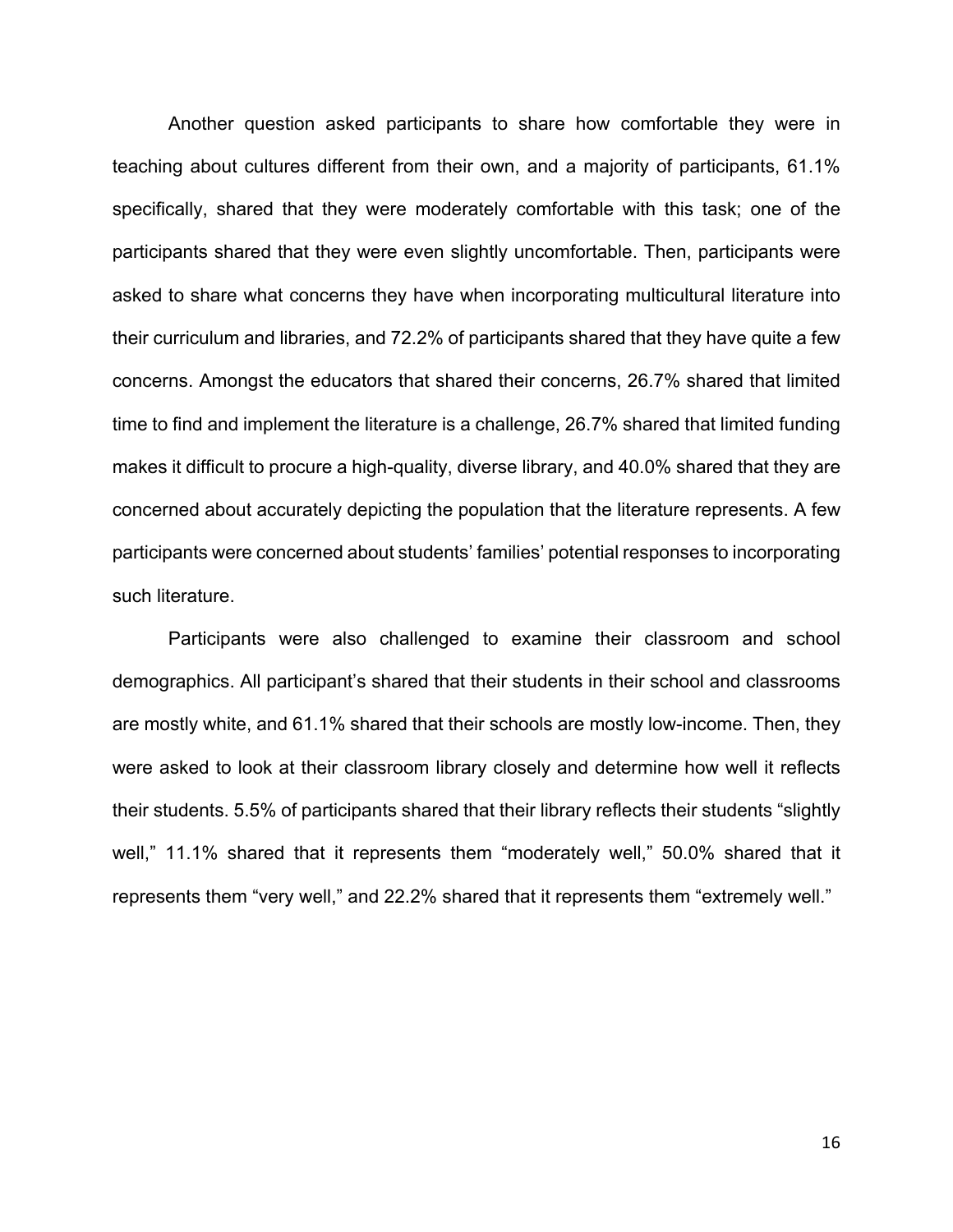#### **DISCUSSION**

When planning this research and developing the survey, I had imagined that I would get a multitude of responses from elementary administrators, teachers, and librarians all around Indiana. I thought that many participants would reveal that their classroom libraries do not reflect their students' lives and cultures because, from my experiences, that is what I have observed. At the very least, I thought participants would share a variety of specific experiences and challenges that they had faced when trying to incorporate multicultural literature into their learning environments, but I quickly learned that things do not often work out exactly as planned. I am thankful, though, that the responses I received came from teachers that had experienced quite a bit of success when incorporating such literature and from teachers that had faced quite a few challenges. This helped me realize that elementary educators are often aware of this important element of libraries and curriculum and are willing to implement this literature, but, sometimes, they just need some proper support to do so.

The results of this research reinforced the idea that effective teachers must be flexible and adapt to the populations that they work with, standards that they must teach, and resources that are available because, especially between schools and grade levels, these will change. It was also revealed that the definition of "multicultural literature" and even "diversity" can often be limited, which can make it difficult to effectively reflect students' lives and cultures. When describing multicultural literature, many participants only thought of characters' race, nationality, and ethnicity, but there is so much more to it. Multicultural literature also reflects religious beliefs, family structures, gender identity,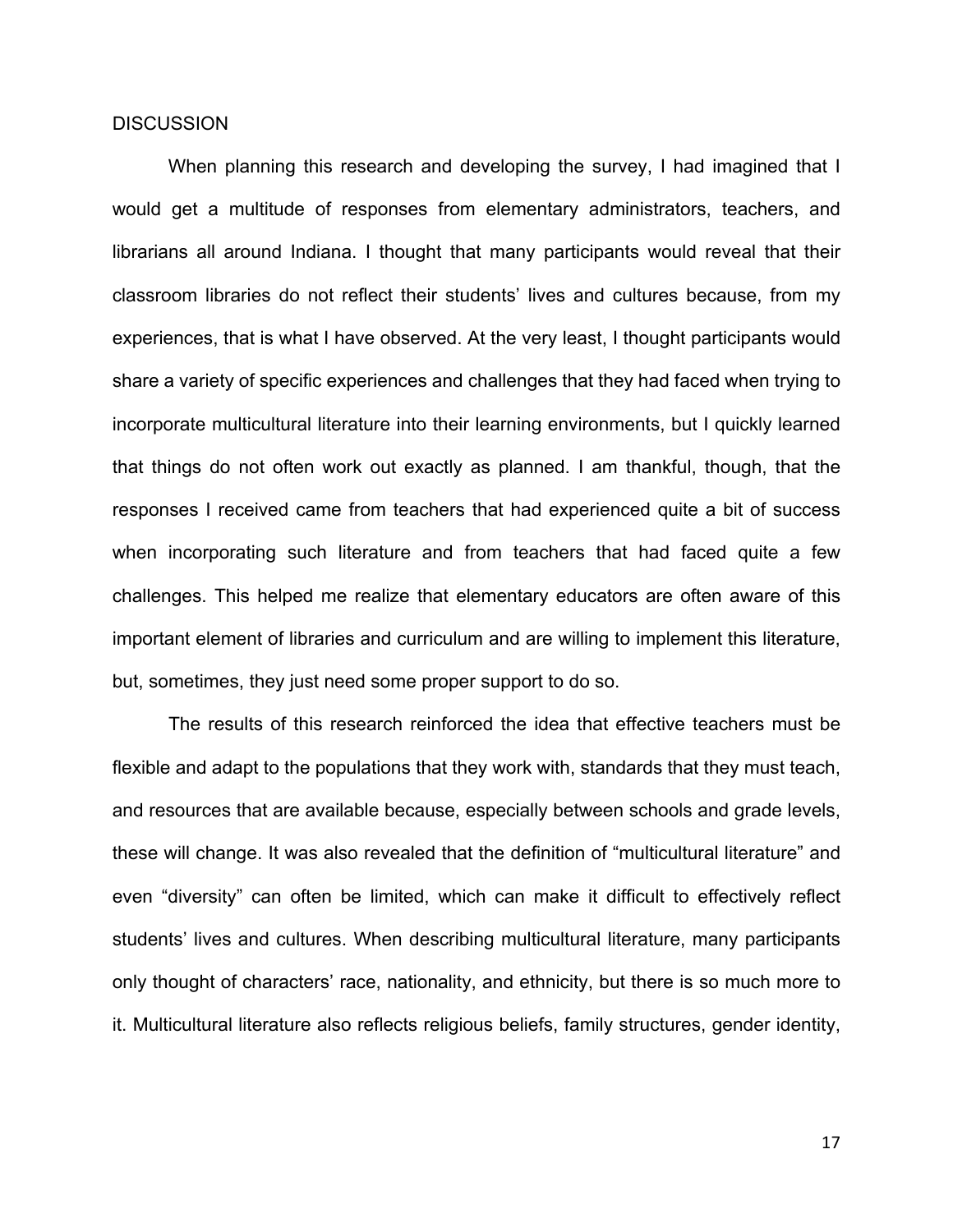and sexual orientation; additionally, the definition does not only consider characters' lives and cultures, but the authors' and illustrators,' too.

Results also revealed that a majority of survey participants have some concerns when incorporating this literature in their classrooms and libraries. A little over half of these participants shared that the biggest challenge they faced were limited resources in terms of time and funding. This helped me realize that it would be extremely beneficial to collect some information about resources that may alleviate some of these challenges or, at the very least, spark an idea for overcoming these challenges. Many other participants shared that they were concerned about their own understanding of cultures and experiences outside of their own, and this helped me realize that I needed to share how multicultural children's literature can benefit educators, too. Although it is essential for educators to do their own research outside of these texts, these texts provide some great information for readers of all ages; as our students grow in their understandings of their world, so do we. Additionally, it is important to help elementary educators understand that they can share their lack of understanding with students, and, if possible, give them opportunities to conduct research as a class or share their personal experiences. This research helped me see that there is a need for this information, for these proposed solutions to some challenges that elementary educators face when incorporating multicultural children's literature in the classroom and school, and I have the opportunity to share it.

There are, of course, limitations to this research. Due to time constraints, I was only able to survey teaching staff from two different schools, and, as a result, the participants' experiences were somewhat limited. I am pleased that I was able to survey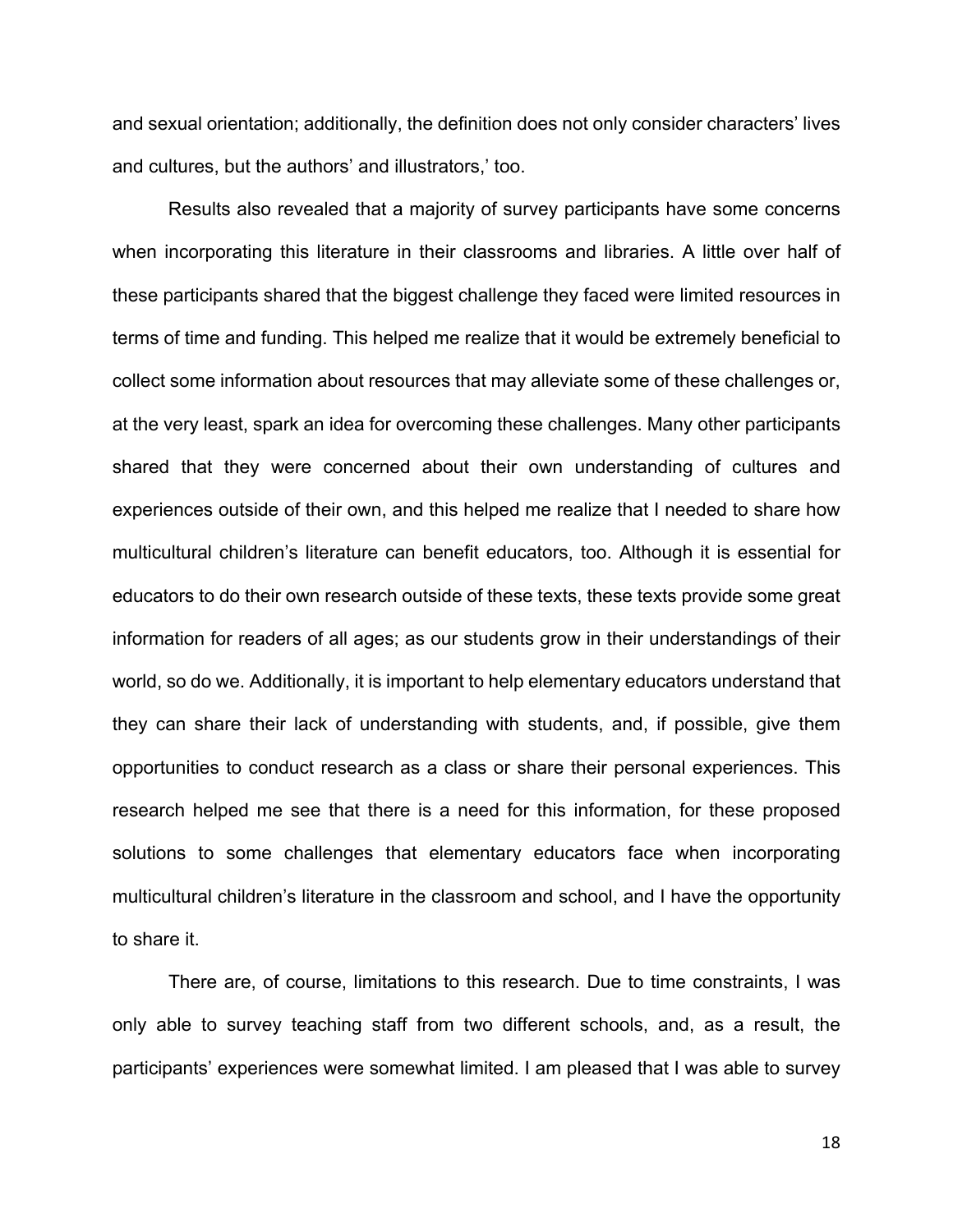staff from two schools that offer quite different levels of support because it allowed me to address challenges from either end of the spectrum. If I were to continue this research, however, I would survey staff from multiple schools, types of communities, and grade levels because it would have given me the opportunity to address more experiences and challenges that people face when incorporating multicultural children's literature in classrooms and libraries. Additionally, survey participation was limited, even amongst the two schools that I contacted. In the future, I would increase participation by providing an incentive and streamlining the process for participation. As it was, participants had to read the recruitment email, and, then, email me, before receiving the link to the survey; it would have been more efficient had the link to the survey been in the recruitment email.

#### IMPLICATIONS OF RESEARCH

Incorporating multicultural children's literature into elementary classrooms and libraries is essential for helping students feel valued, preparing them for the diverse world, and disrupting single stories. Doing so, however, poses quite a few challenges. Educators are faced with limited time to find and implement these important texts, limited funding to procure a high-quality collection of this literature, and, in some cases, limited understanding and experience with others' lives and cultures.

To overcome limited time, I have used the time that I have now to collect a list of high-quality, diverse children's books, authors, and illustrators. This, of course, is not a complete list, but it gives me a place to begin my collection of literature that can offer my students and myself access to "mirrors, windows, and sliding glass doors" (Sims Bishop,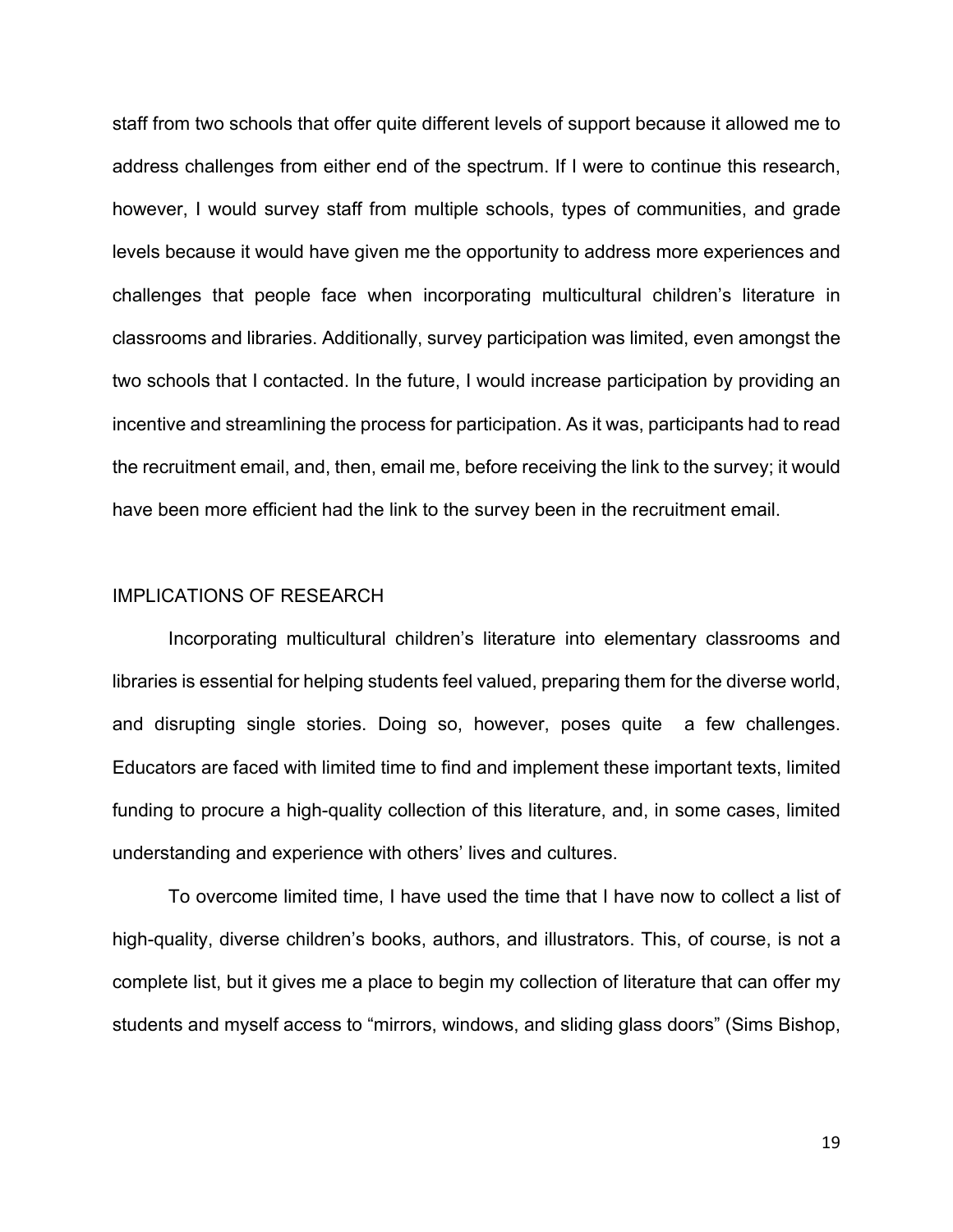1990). It gives me a place to begin my search, and I will be able to add to this list throughout the rest of my life.

To overcome limited funding, I have researched and brainstormed different opportunities to receive the finances necessary to procure a high-quality multicultural literature collection. These include grants, literacy foundations, nonprofit organizations, and ideas for local fundraising. I have also collected a variety of resources that sell discounted children's books, which can give educators the opportunity to make the most out of any funds that are available, whether they are limited or not.

To overcome limited understanding of experiences and cultures outside of my own, I can make the time to read some of the wonderful texts that I find and do some of my own research. I can also invite my students to share their experiences with me and the rest of the class, which will not only help my class and me learn, but it can also empower my students who choose to share, giving the confidence to share their identify with the world. When I am still unsure or lacking in my understanding, I can also be honest with my students and share that I am still learning. This will help my students come to the realization that our learning is never complete and see the process of growing in that understanding as we embark in our own research to close the gaps in our own knowledge of the world.

Additionally, educators face a challenge when looking for multicultural children's books because there are a limited amount of them published and recognized each year. To overcome this, educators are faced with another daunting task—advocating. We, as educators, can challenge the world to publish authentic stories that reflect diverse experiences, encourage publishers to actually publish these stories, and challenge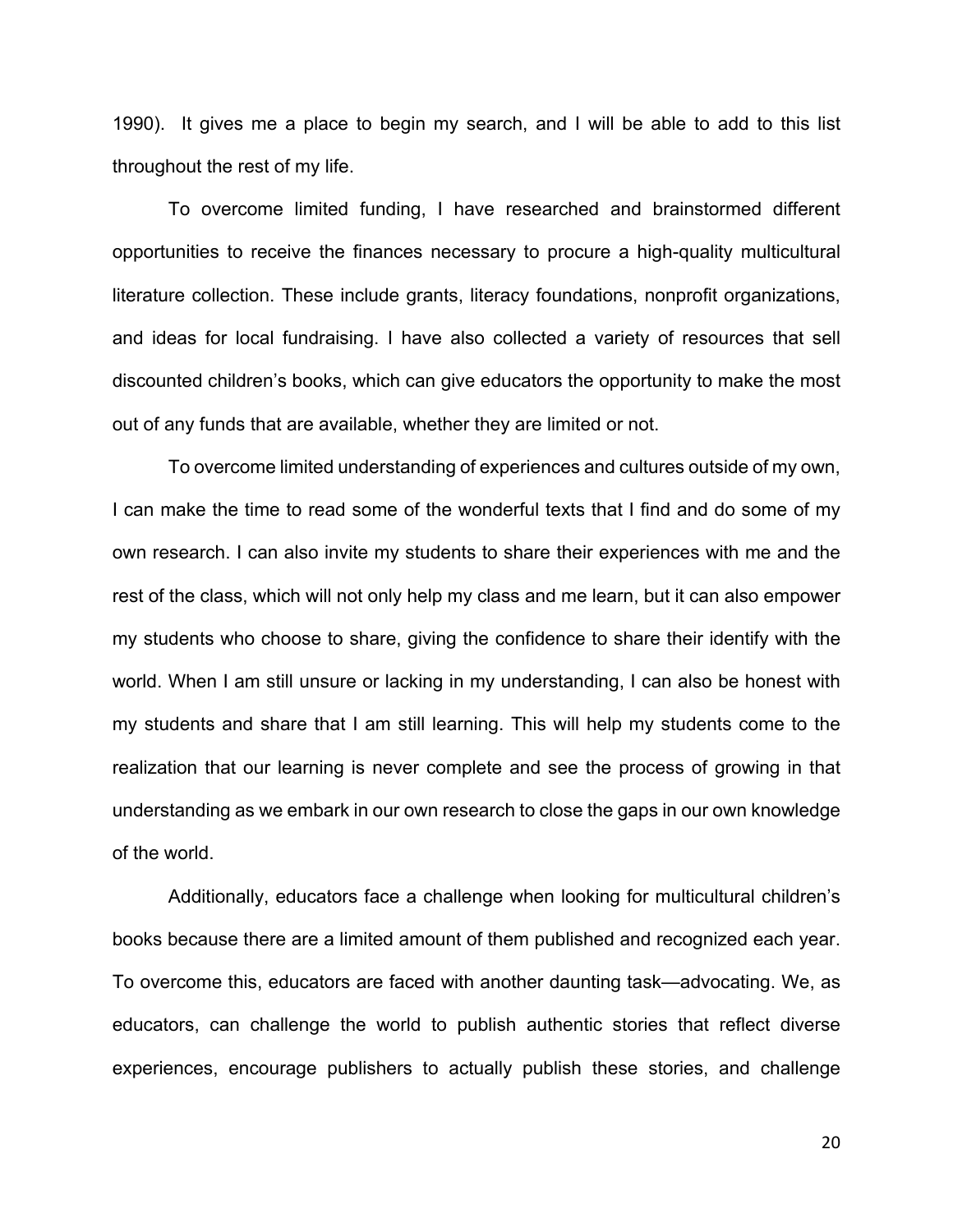committees for various literature awards to honor them. We can also share amazing authors, illustrators, and books that we find with others.

Although there are so many challenges to overcome, we, as educators, owe it to our students, our community, ourselves to do our very best to overcome them. This research really helped me understand what I can do in my own school and classroom, although I know I will have to continue learning, of course, but it is my responsibility, as an educational professional, to share what I have learned with others. What better way to start, than sharing it with my peers, other preservice teachers who will begin their teaching careers, with their own classrooms and students, in just a few, short years?

I decided to create a professional development presentation so that I could share what I learned throughout my research with my peers face-to-face. I created an outline (Appendix C) for this presentation in order to think through and prepare of it, and, afterward, I designed a slideshow (Appendix D) to engage the audience and keep me on track as I presented.

First, though, I looked through the resources that I had collected to help overcome limited time, funding, and understanding, and I put it together in a packet that I could share with preservice teachers (Appendix E). Then, I looked through the research, including my secondary research and survey responses, I had collected and tried to determine what these teachers needed to know. I realized that it was imperative for me to begin by sharing why I did this research. I wanted my audience of preservice teachers to understand that, although they are taught about the importance of multicultural literature throughout their schooling, I rarely see it implemented in elementary classroom or libraries because once preservice teachers graduate and get their own classrooms,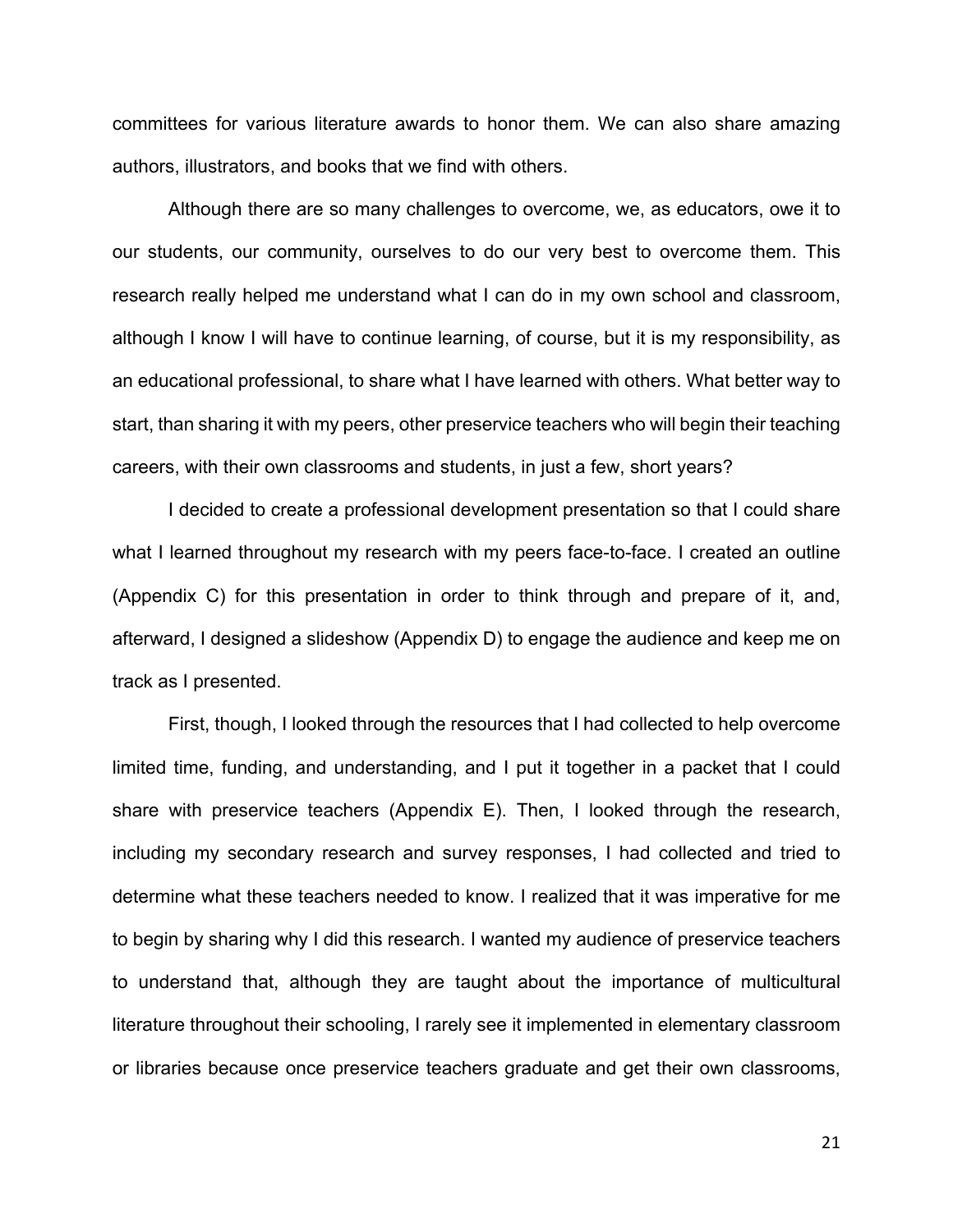they are faced with so much, and it can be much more difficult to incorporate multicultural literature than they ever thought.

Next, I decided that it was extremely important to clarify what multicultural literature entails, at least for the purpose of my research, and its importance to our students and world. At this point, I also thought that it would be beneficial to walk through how it can specifically help students and teachers grow socially, emotionally, and academically. I wanted to emphasize that it is worth the time and money to implement because, in the world of education, we are often forced to prioritize, and this needs to be a priority.

Finally, it was time to introduce the challenges that elementary educators might face when incorporating such literature. The challenges that I shared stemmed from survey responses and my foundational research, and, although they can be overwhelming, I knew that I needed to be honest about them. I did not want to sugarcoat it, and make it seem easy to do because it is not. Just like I shared in my presentation, though, it is worth it. Then, after explaining some of the more daunting challenges, I posed possible solutions to them, all of which were explored in the packet that I provided. I wanted the audience of preservice teachers to know that it is possible to successfully incorporate multicultural children's literature in their future classrooms and schools, and I wanted to give them some resources that will them do just that.

I decided to end my professional development presentation by sharing what I gained from this research. I had not only grown in my understanding of multicultural literature, but I also gained some practical resources that can help me build my own library that can reflect my students and open their to the world around them. I wanted to share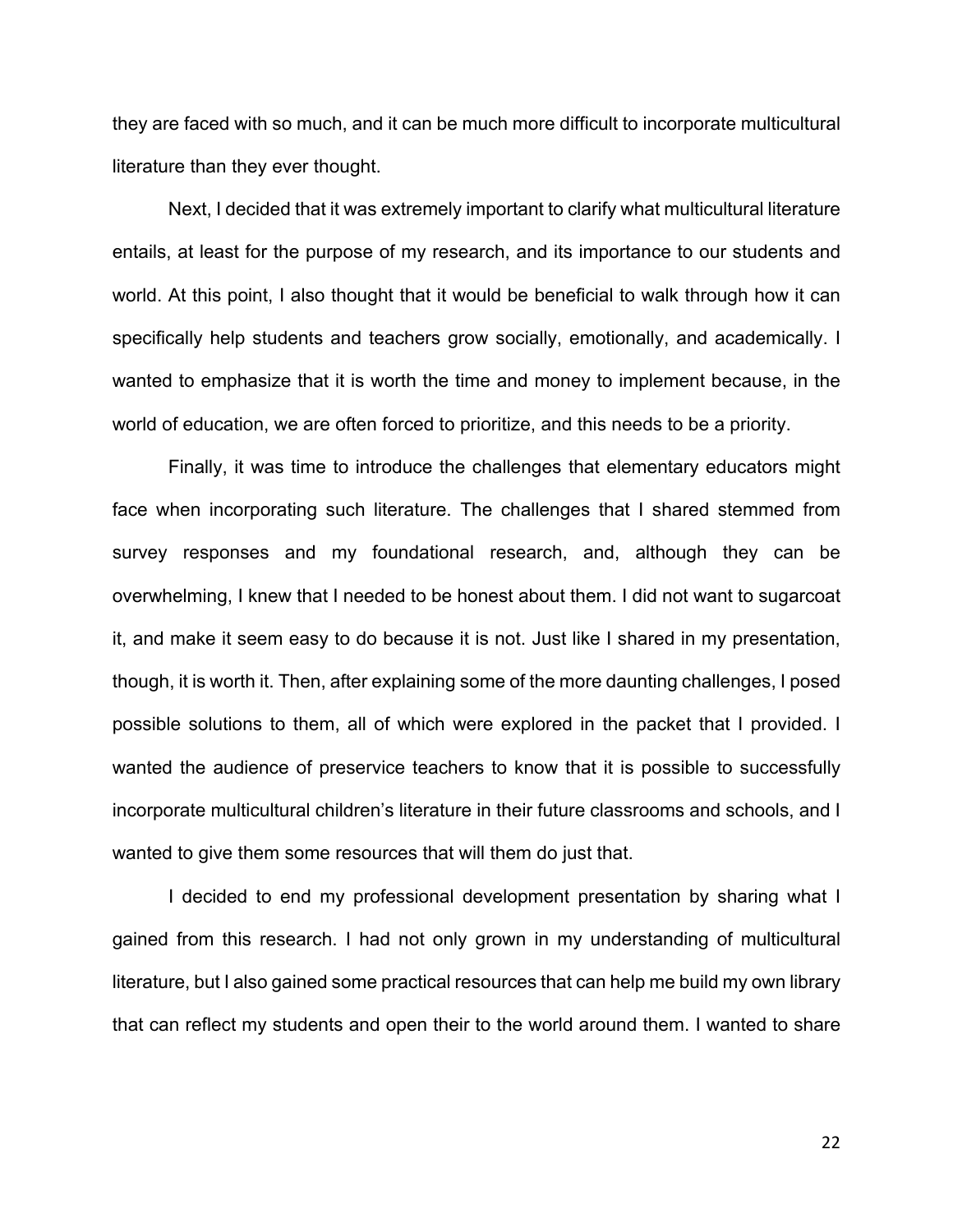how I planned to implement this research because I wanted my audience to know that, as they face this daunting task, they are not alone.

#### **CONCLUSION**

Every single day, teachers are challenged to incorporate multicultural children's literature in their classrooms and libraries, and it is for a multitude of reasons. Multicultural children's literature reflects cultures and experiences from around the world, including representations from diverse races, nationalities, ethnicities, religious beliefs, socioeconomic status, family structures, sexual orientations, and gender identities. It provides students with the opportunity to see their own stories reflected and learn about others'. This can help students develop and strengthen their own identities and global understandings. Additionally, multicultural literature can challenge readers to think critically about the world, their biases, their experiences, and stories that they have heard throughout their life. In essence, this literature helps readers grow as learners and global citizens, and one of the many responsibilities of educators is to expose their students to such engaging and critical literature.

The problem, however, is that this is much easier said than done. Elementary educators face numerous challenges including limited resources and understandings of diverse perspectives. We cannot give up, though. We owe it to our students and world to try our very best to make the most out of the resources that we have and to do our part in learning about the multicultural world that we live in. The information and resources that I have collected throughout this project can serve as a starting point, but it is only beneficial if we continue to add to it, share it with others, and advocate for the publication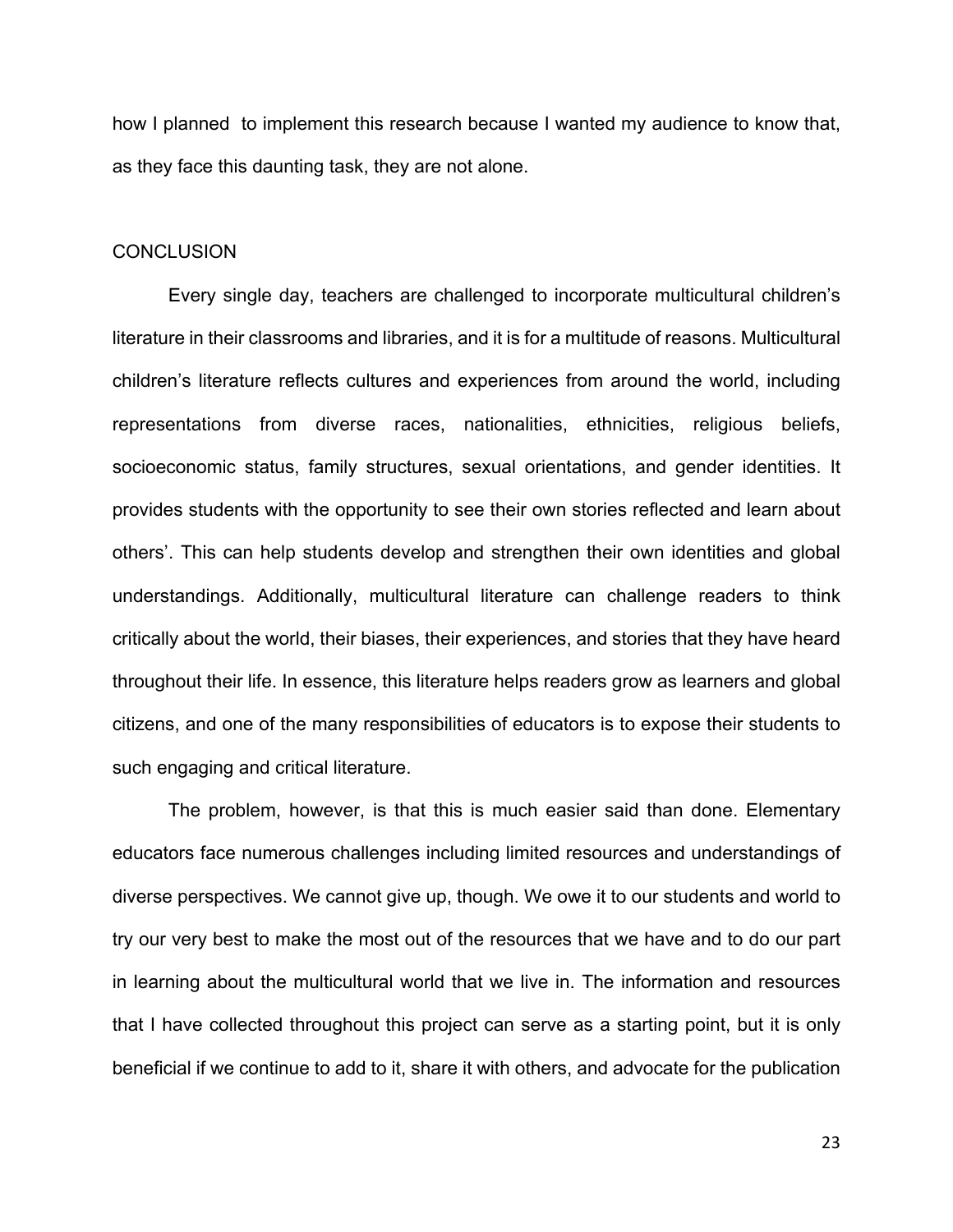and recognition of high-quality multicultural literature. We, as educators, are in this together, and, when we work together, we can provide our students with these vital

resources.

## **Appendix A: Recruitment Email**

Dear Educator,

My name is Emily Cade, and I am an undergraduate student at Ball State University studying Elementary Education. Currently, I am completing my Honors Thesis by studying importance of incorporating multicultural children's literature in elementary classrooms, libraries, and curriculum and the challenges that educators might face in doing so. This information will be collected to provide some solutions to these challenges at the conclusion of this study in a professional development opportunity for educators.

I am emailing to ask if you would be willing to complete a survey about your personal experiences in reference to multicultural children's literature. There are no perceived risks for participating in this study, and your participation in this research is completely voluntary. You also have the right to withdraw at any point during the study, for any reason. This survey would take approximately 15 minutes to complete, and, although the survey will collect some indirect identifiers, such as your current teaching position and years teaching, the results will be confidential. If you choose to participate, your responses will be reported anonymously to me, and they will be stored on my computer until the research is completed, in May 2019, at which point they will be destroyed. I will also remove all identifiers from your responses before reporting them in my research or presentation to ensure your privacy.

To participate in this study, you must be at least 18 years of age and currently employed as an elementary school teacher, administrator, or librarian/media clerk.

If you are interested in participating, please contact the me, the Principal Investigator, at emcade@bsu.edu, or my faculty advisor, Professor Dixie Denton, at ddenton@bsu.edu.

Thank you so much for your time!

Sincerely, Emily Cade

#### **Researcher Contact Information**

Principal Investigator: Emily M. Cade, Undergraduate Student

Elementary Education Ball State University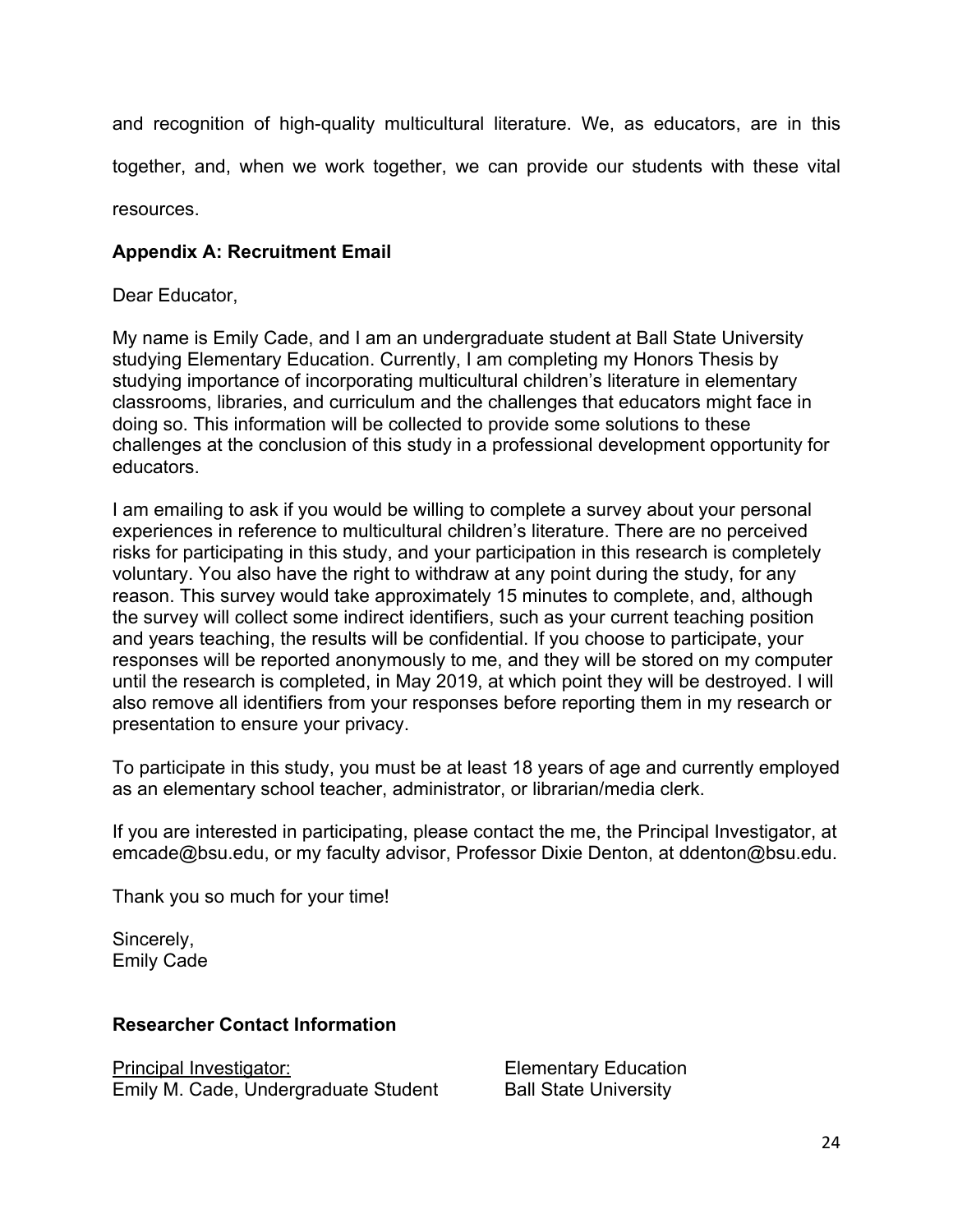Muncie, IN 47306 Telephone: (765) 244-0350 Email: emcade@bsu.edu IRBNet Number: 1401947-1 Faculty Supervisor: Professor Dixie Denton

Elementary Education Ball State University Muncie, IN 47306 Telephone: (765) 285-8550 Email: ddenton@bsu.ed

#### **Appendix B: Incorporating Multicultural Literature into the Classroom Survey**

#### Q1 **Welcome to the research study, "Incorporating Multicultural Literature into the Classroom!"**

We are interested in understanding why multicultural children's literature is important to incorporate in elementary classrooms and libraries, what challenges educators might face in doing so, and possible solutions to these problems . To help us gain a better understanding of what challenges educators might face in incorporating multicultural children's literature in curriculum and libraries, all participants should be 18 years of age or older and an elementary educator, which includes teachers, administrators, and librarians or media.

As a participant in this study, you will be presented with some multiple choice and short answer questions about multicultural children's literature, your classroom, and your experiences, and we ask that you answer these questions honestly. Please be assured that your responses will be kept completely confidential, and any identifying information, such as names or school district, will be left out of any presentation of this research. During this research project, all data will be stored on a password-protected computer, in a password-protected file storage site, Dropbox. At the conclusion of this project, in May 2019, all data will be destroyed, and it will not be used in any future research of any kind.

The survey should take you approximately 15 minutes to complete. There are no perceived risks for participating in this study, and your participation in this research is completely voluntary. You have the right to cease participation in this survey at any time and for any reason. You may contact the Principal Investigator of this study to discuss this research, before clicking below or at any time during this study, please e-mail Emily Cade at emcade@bsu.edu.

For additional questions about your rights as a research subject, please contact the Office of Research Integrity at Ball State University in Muncie, Indiana. You may call them at (765) 285-5052 or email them at orihelp@bsu.edu.

By clicking the button below, you agree to participate in this research project entitled, "Incorporating Multicultural Children's Literature into the Classroom," and you agree that the study has been explained to you and all of your questions have been answered to your satisfaction. You acknowledge that your participation in the study is completely voluntary, you are 18 years of age, you are an elementary school librarian/media clerk,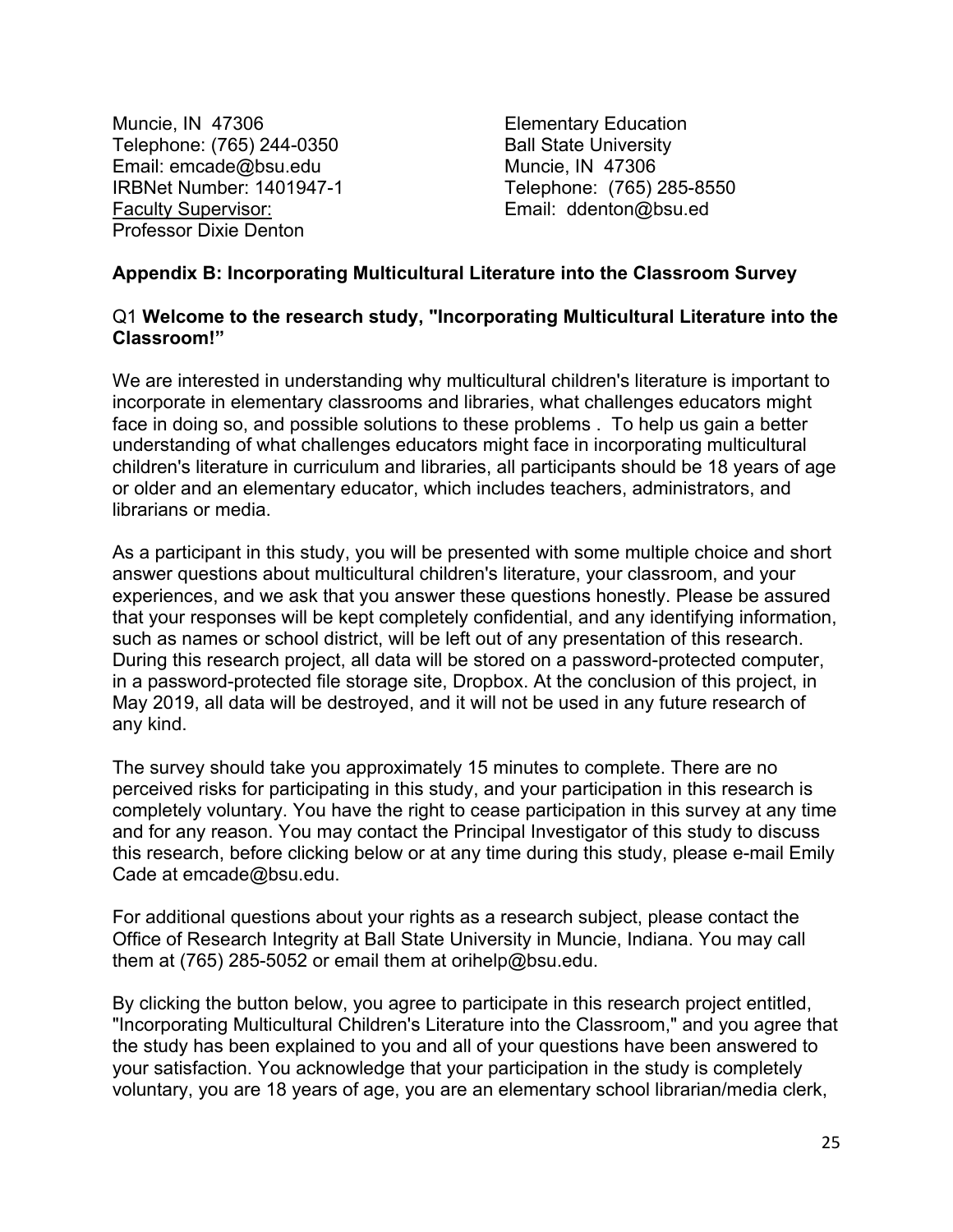teacher, or administrator, and that you are aware that you may choose to quite this survey at any time and for any reason

You may print this informed consent form for your personal records.

\*\*Please note that this survey will be best displayed on a laptop or desktop computer. Some features may be less compatible for use on a mobile device.

#### **Researcher Contact Information**

Principal Investigator Emily M. Cade, Undergraduate Student Elementary Education Ball State University Muncie, IN 47306 Telephone: (765) 244-0350 Email: emcade@bsu.edu IRBNet Number: 1401947-1

Faculty Supervisor Professor Dixie Denton Elementary Education Ball State University Muncie, IN 47306 Telephone: (765) 285-8550 Email: ddenton@bsu.edu

 $\bigcirc$  I agree; continue to the study.

 $\bigcirc$  I disagree; I do not wish to participate in this study.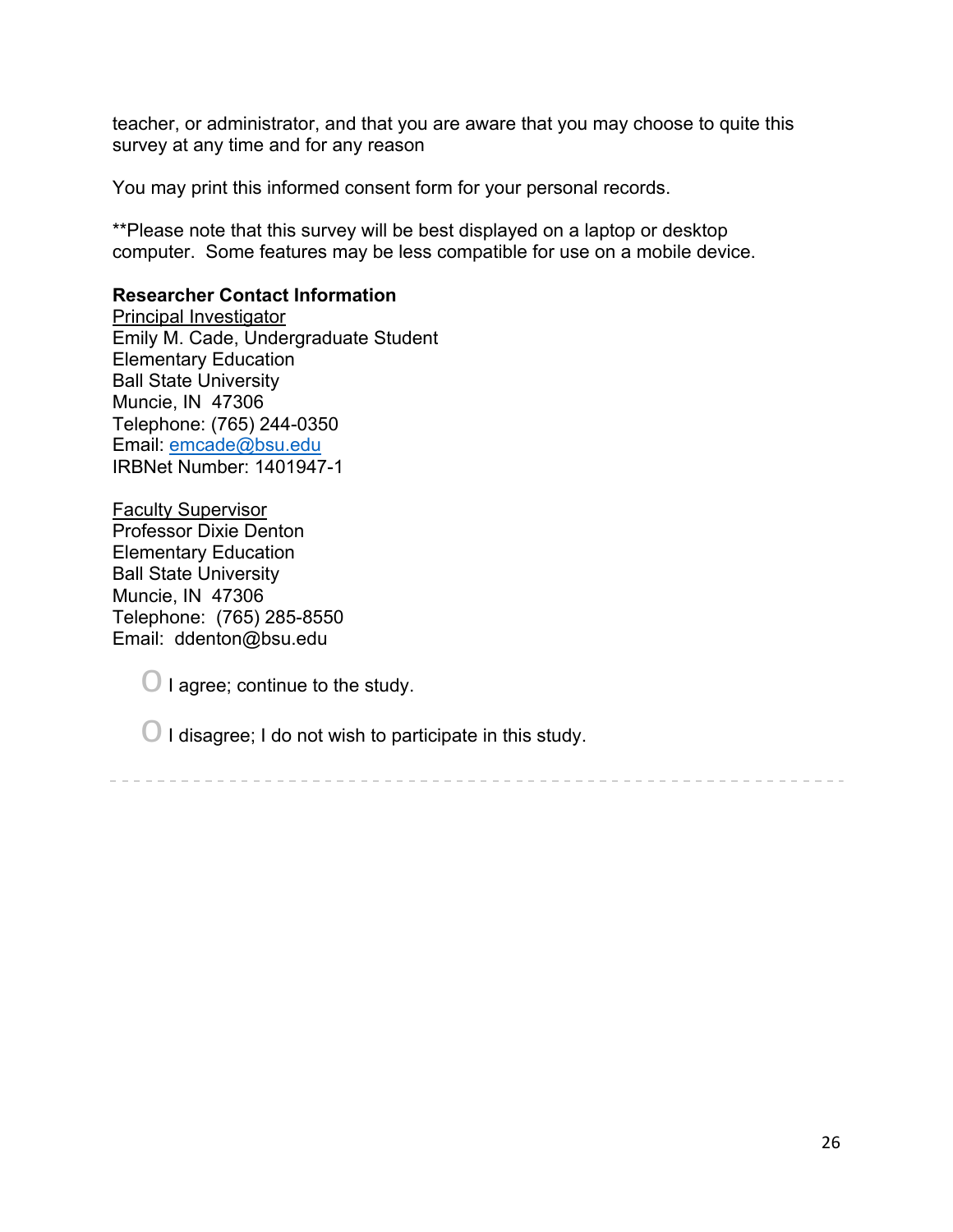Q2 How would you describe yourself? Choose all that apply.

| Asian                               |
|-------------------------------------|
| American Indian or Alaska Native    |
| <b>Black or African American</b>    |
| Native Hawaiian or Pacific Islander |
| White                               |
| Other                               |
|                                     |

Q3 To which gender do you most identify?

 $\bigcirc$  Male

| ◯ Transgender Female |
|----------------------|
|                      |

- O Gender Variant/Non-Conforming
- $\bigcirc$  Not Listed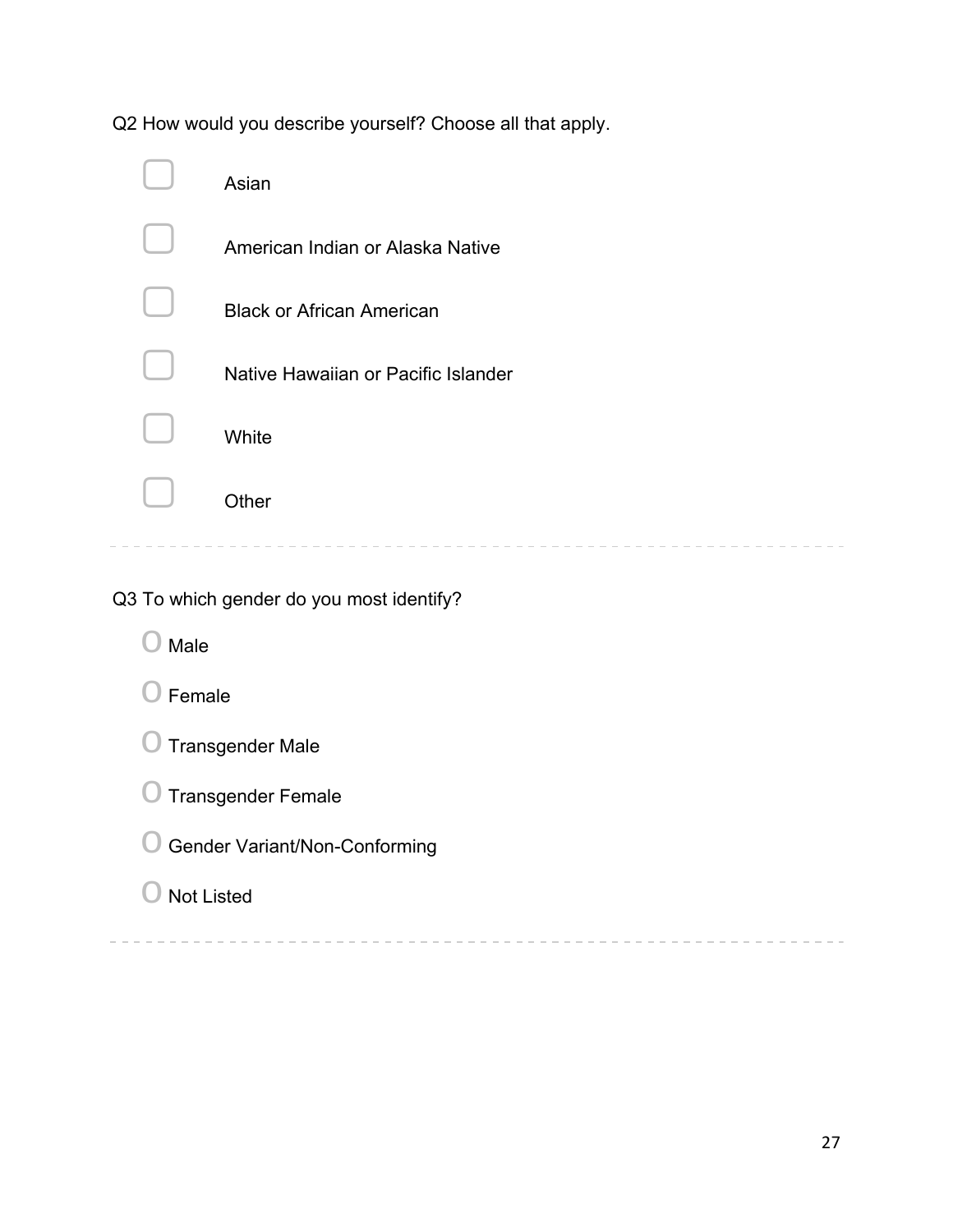Q4 Current Teaching Position/Grade Level/School: (Ex. Principal/K-5/Washington Elementary School)

 $\_$ 

Q5 Years Teaching:

- $\bigcirc$  1-5 years
- $\bigcirc$  6-10 years
- $\bigcirc$  11-15 years
- $\bigcirc$  16-20 years
- $\bigcirc$  21-25 years
- $\bigcirc$  26-30 years
- $\bigcirc$  35+ years

Q6 Have you ever taught in another school, position, and/or grade level? If so, what school, position, and/or grade level did you teach in?

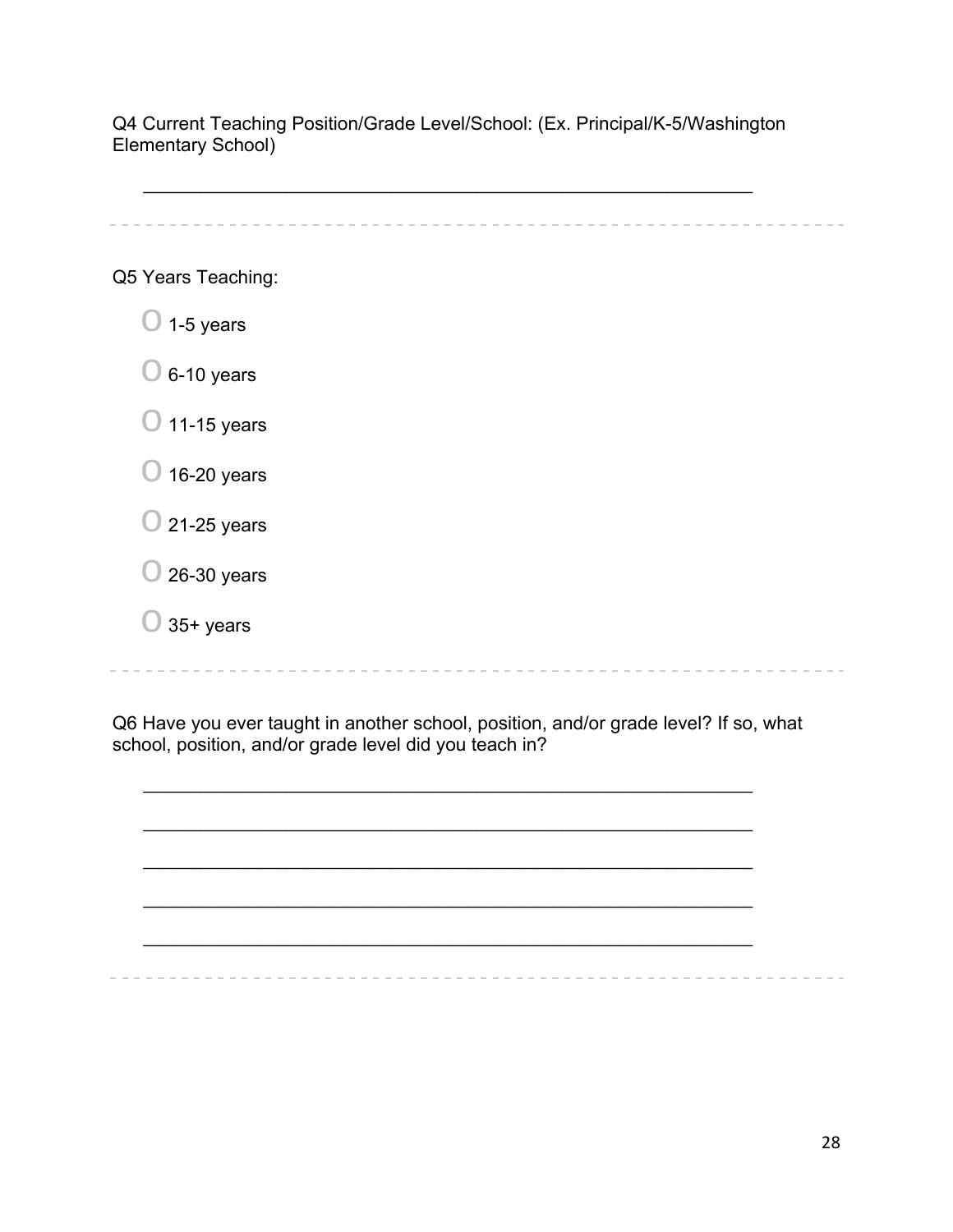Q7 If you answered "yes" to the previous question, how does your previous school, position, and/or grade level differ from your current one?

If you answered "no" to the previous question, please type "NA."

Q8 How would you describe the student population in your school? How would you describe the student population in your classroom?

Q9 How would you define "high-quality multicultural literature?" Are there any specific features you look for? Are there any particular titles or authors that you've found?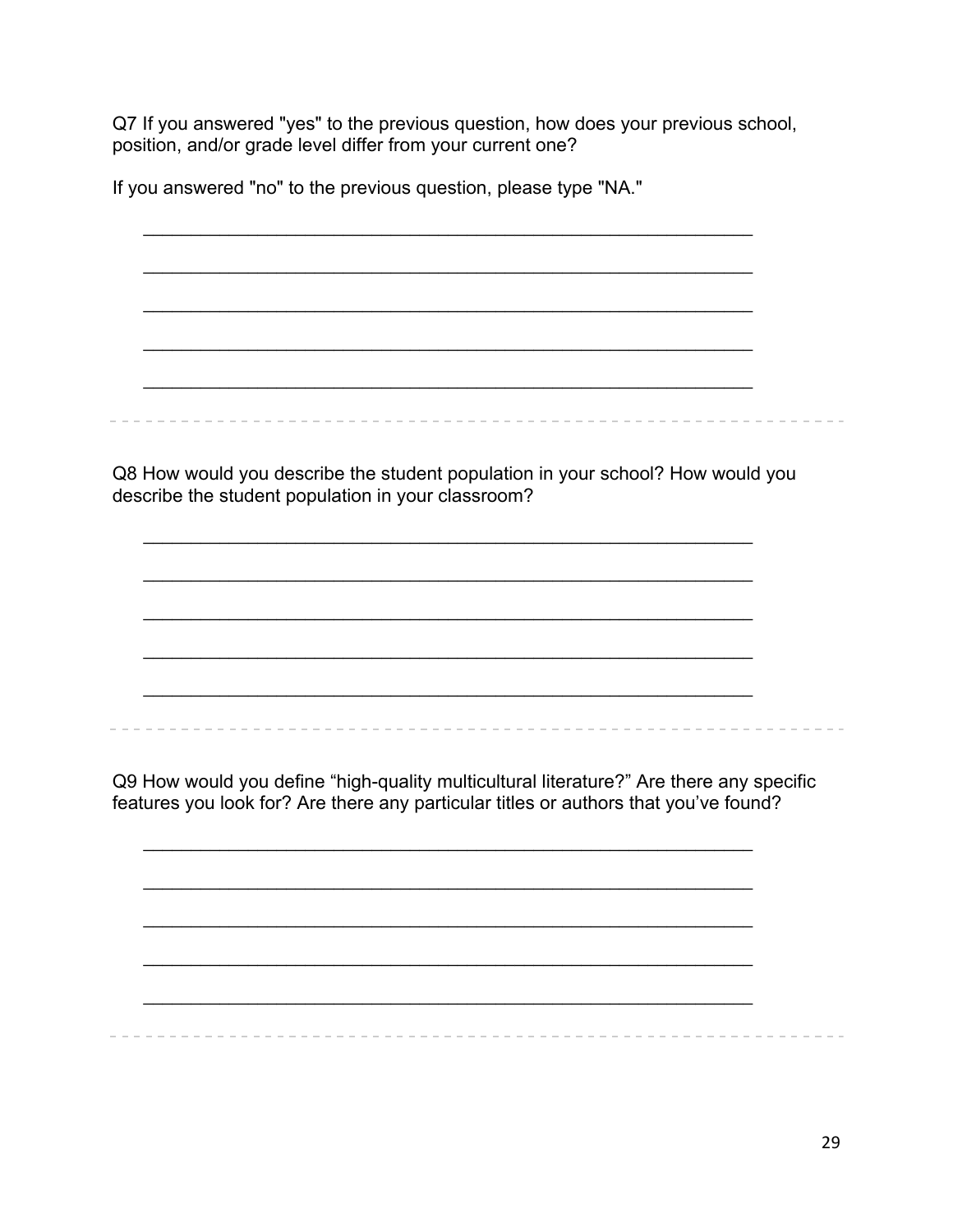Q10 Have you ever implemented multicultural literature into your classroom? How did you use it? How do you think it affected your lesson and class?

| Q11 How comfortable are you in teaching about a culture different from your own? |  |
|----------------------------------------------------------------------------------|--|
| Extremely comfortable                                                            |  |
| Moderately comfortable                                                           |  |
| Slightly comfortable                                                             |  |
| Neither comfortable nor uncomfortable                                            |  |
| Slightly uncomfortable                                                           |  |
| Moderately uncomfortable                                                         |  |
| Extremely uncomfortable                                                          |  |
|                                                                                  |  |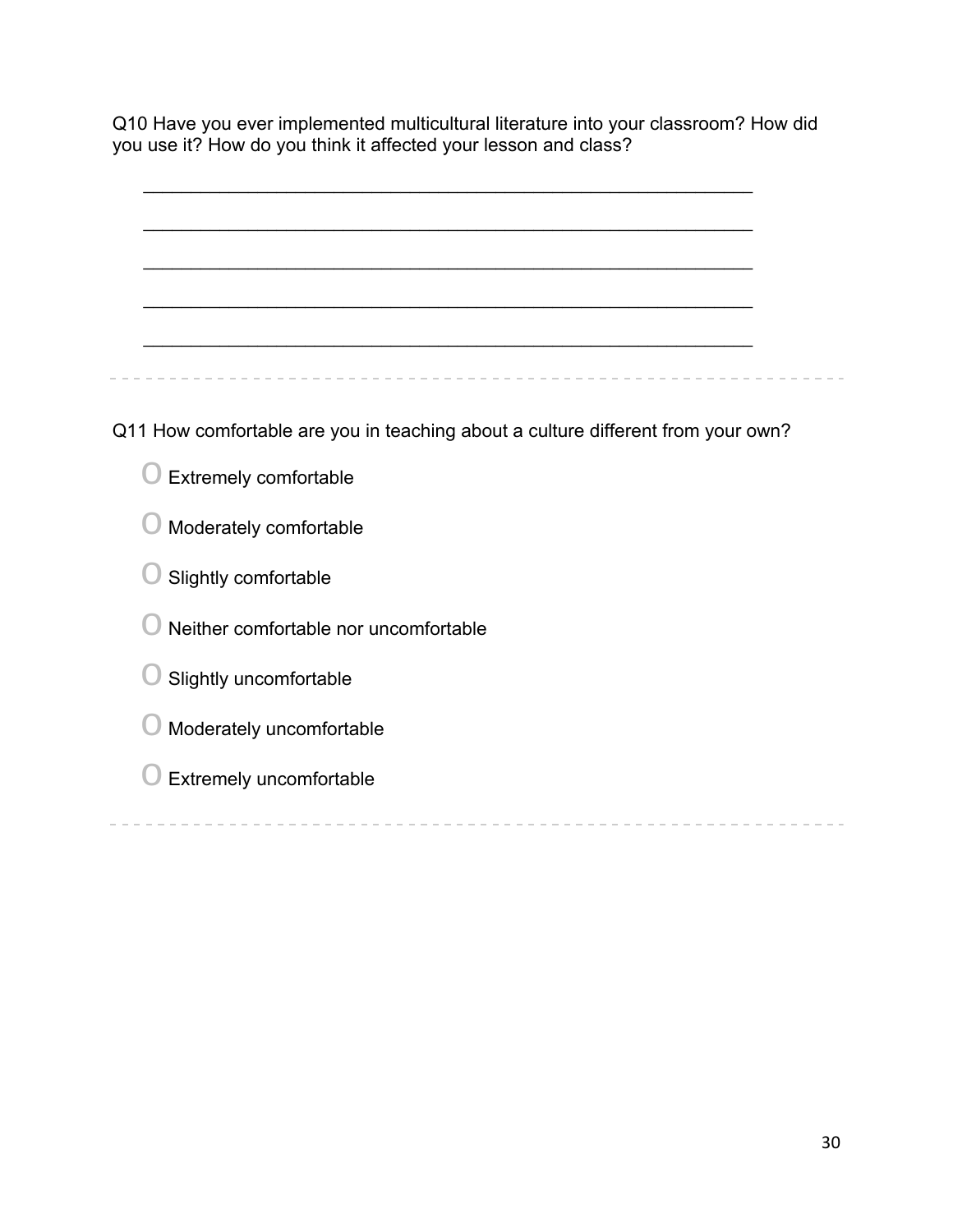Q12 What concerns do you have about incorporating multicultural literature into your classroom?

| Q13 How would you describe your classroom or school library? What levels, interests,<br>genres, and forms of diversity are represented? |  |
|-----------------------------------------------------------------------------------------------------------------------------------------|--|
|                                                                                                                                         |  |
|                                                                                                                                         |  |
|                                                                                                                                         |  |
|                                                                                                                                         |  |
|                                                                                                                                         |  |
| Q14 In your opinion, how well does your library represent your students?                                                                |  |
| <b>Extremely well</b>                                                                                                                   |  |
| Very well                                                                                                                               |  |
| Moderately well                                                                                                                         |  |
| Slightly well                                                                                                                           |  |
| Not well at all                                                                                                                         |  |
|                                                                                                                                         |  |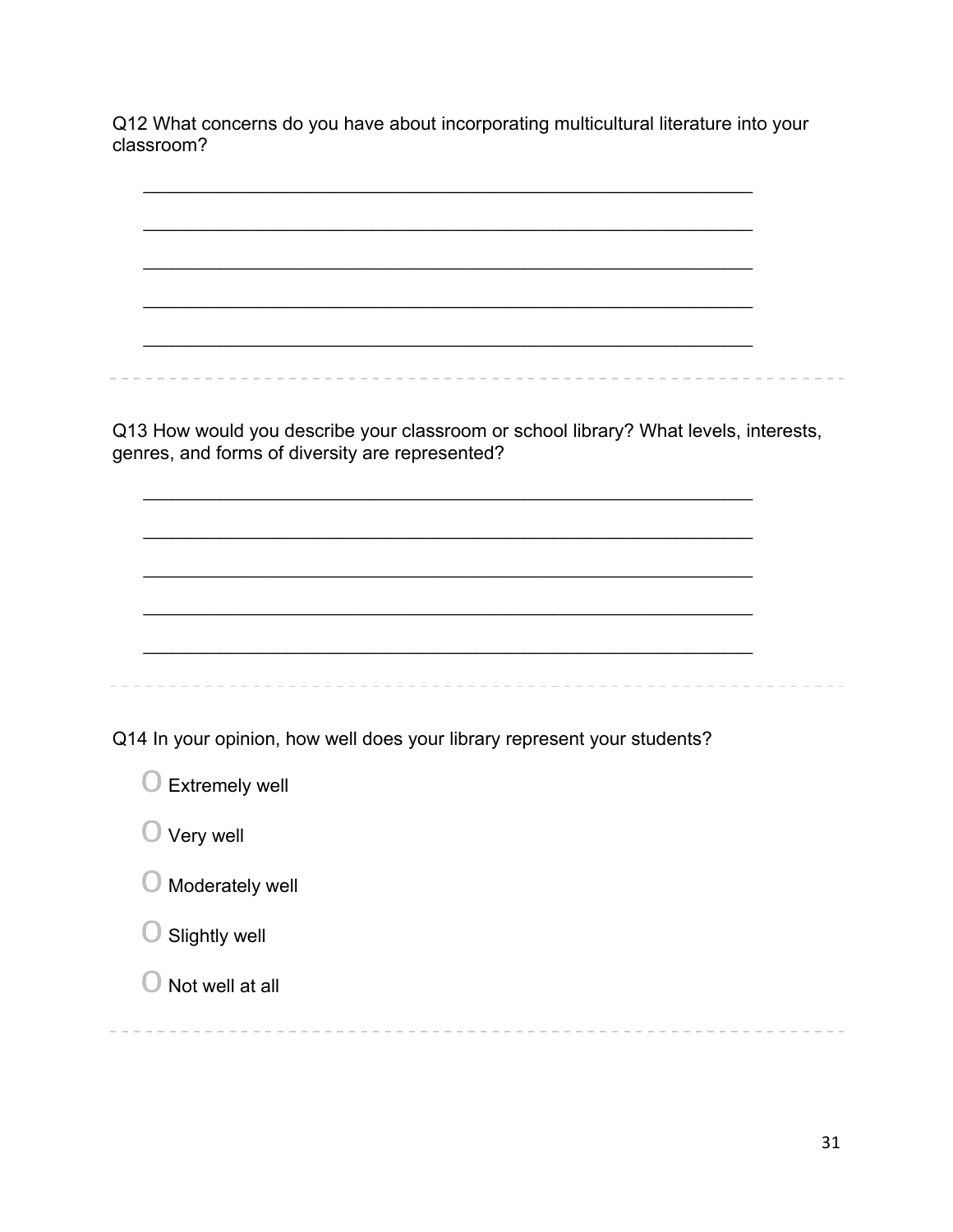Q15 Have you faced any challenges in acquiring multicultural children's literature for your library?

Q16 Any additional comments:

÷.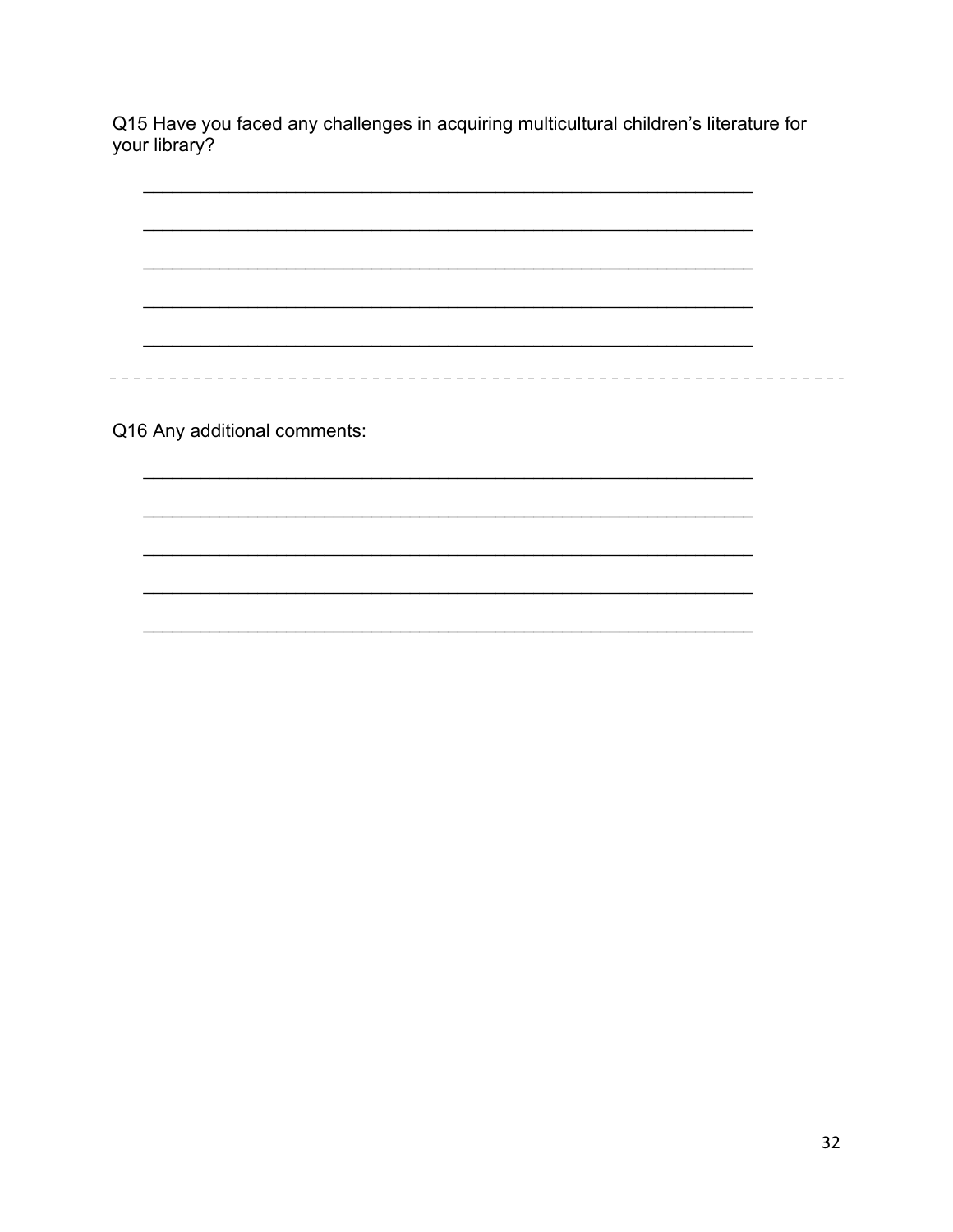## **Appendix C: Professional Development Presentation Outline**

Incorporating Multicultural Children's Literature into the Classroom

- 1. Bringing Multicultural Children's Literature into the Classroom
	- My research has taught me so much about multicultural children's literature, its importance, and how to incorporate it into the classroom, and I want to thank you all for letting me share it with you. Some of this information might be review and some of it might be new, but no matter what, I hope that when you leave here today, you can feel excited about sharing multicultural books with your students.
- 2. What is it?
	- First things first—what exactly *is* multicultural literature?
	- For the purpose of this research, "Multicultural literature focuses on themes about race, ethnicity, language, culture, disabilities, family structures, sexuality, gender identity, socioeconomic status, religious practices, and dialect differences (Boyd, Causey, & Galda, 2015)."
	- In short, multicultural literature explores experiences outside of the majority population's experiences.
- 3. Why?
	- So, why is it important for us, as educators, to bring multicultural literature into our classrooms and libraries?
	- The main reason is that our students deserve it.
		- o Students deserve to see themselves reflected in the literature and content that surrounds them—they deserve to know that, although each of their lives are different, they're not alone. They deserve to feel connected to others.
			- It's easy to find books representing the majority population and "normal" family experiences. The ones with a white, heterosexual, two-parent family that have no apparent disabilities or financial struggles. Students of majority populations, with these "normal" life experiences, often don't have to search for books that they can connect to, mirrors that reflect their lives.
			- Students of minority populations, however, are often surrounded by windows into the lives and cultures of majority populations, and this sends a message that their cultures and experiences are less valuable in the school and wider community, which can be detrimental to students' self-efficacy (Sims Bishop, 1990).
		- o Students also deserve to learn about the perspectives that exist in the wonderful, pluralistic world that we live in.
			- When students read books that are windows, they are able place themselves in the story, imagining what it would be like to be the character and exist in the world that the author describes; these sorts of books describe experiences that they are not familiar with, pushing the reader to look at the world through someone else's eyes. When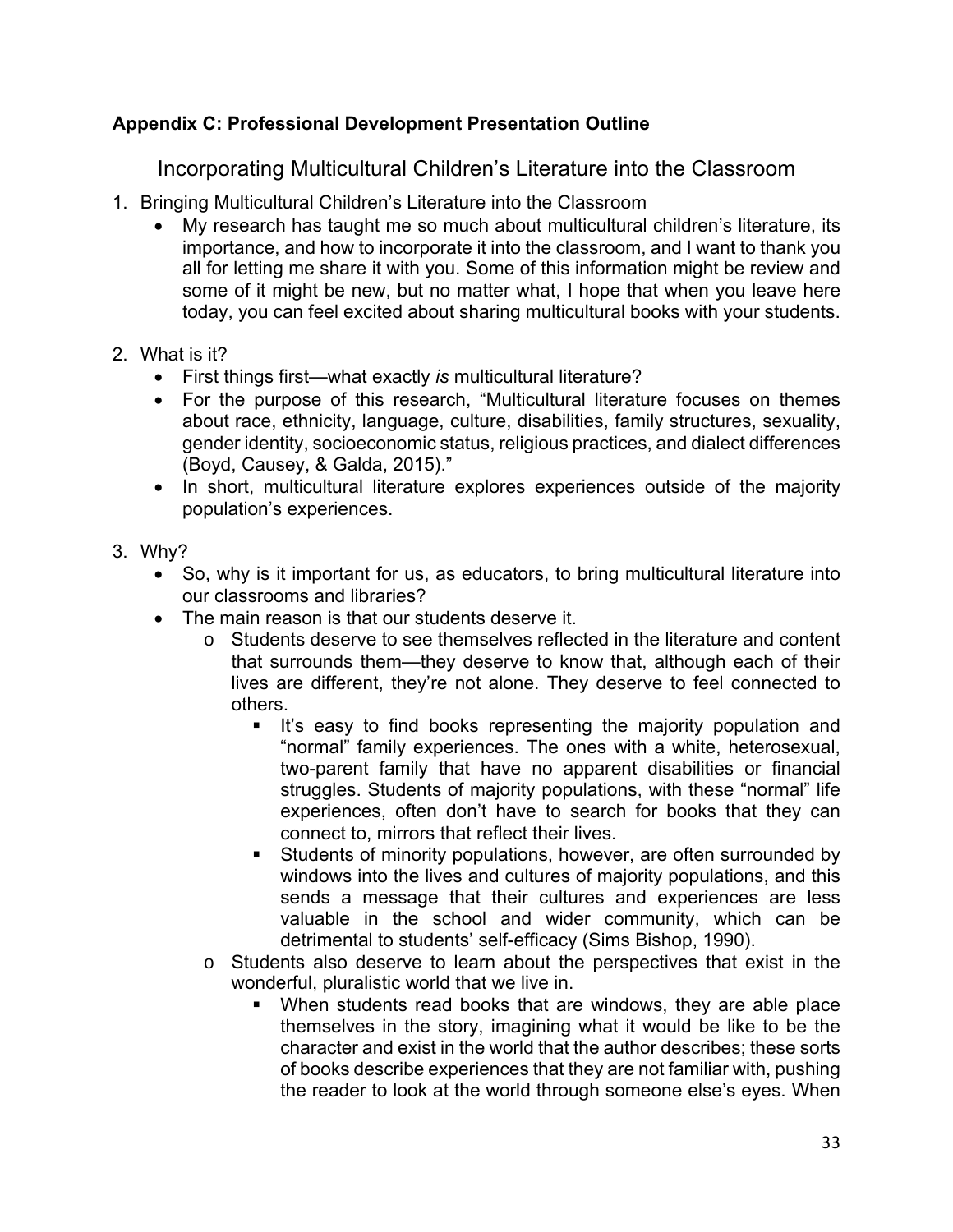readers push their imagination, though, these books become sliding glass doors, allowing the reader to immerse themselves in the character's world and feel what they feel (Sims Bishop, 1990).

- o "They deserve windows, mirrors, and sliding glass doors (Sims Bishop, 1990)."
- 4. It also helps us grow.
	- Fosters Empathy: When students have the opportunity to read books that serve as windows and sliding glass doors, they can begin to understand perspectives that differ from their own and even share their feelings. These books provide a gateway for discussing diverse perspectives, and, when teachers take advantage of this opportunity and encourage these discussions, they can help to foster empathy amongst students.
	- Builds Global Awareness: When students are able to read books by and about people from different cultures and who have had different life experiences, they are able to build global awareness. Developing a "broader perspective" of the world also helps students find their role and place in it, which can strengthen their identity (Gibson, 2012) and appreciation for their own culture (Iwai, 2015).
	- Develops Critical Thinking Skills: Books that expose students to perspectives outside of their own pushes them to address some of their own beliefs and bias. Additionally, when teachers take the time to help their students consider their own identities, they also have the opportunity to teach their students about the concept of "mirrors, windows, and sliding glass doors" (Sims Bishop, 1990) and challenge them to analyze books that they have read throughout their lives and identify which parts of their identities were reflected and which parts never were (Tschida, Ryan, & Ticknor, 2014). This will help them to think critically about who is reflected in stories that we read, the affect that the stories have on certain populations and the world, and how the stories are supported or challenged by those that read them (Tschida, Ryan, & Ticknor, 2014).
	- Disrupts Single Stories: By exposing students to multicultural literature, teachers and librarians can also disrupt single stories that exist, ones that usually favor the dominant population, by bringing other perspectives to light, decreasing the perpetuation of stereotypes and making "historical events, people, and cultural narratives messy, more complex, and more validating" to everyone (Tschida, Ryan, & Ticknor, 2014). Educators can draw students into important conversations about who is being represented in the stories that they read and hear and who may be silenced, which not only develops students' critical thinking skills, but also encourages students' awareness of the world (Tschida, Ryan, & Ticknor, 2014). After addressing the danger of the single story, multicultural literature also can serve as a wonderful platform for reflection, which provides a gateway for discussing complex and crucial issues about cultures, society, and people that may be difficult to bring to students' attention otherwise (Iwai, 2015). Without these important counternarratives, curious students are left to make sense of the world using the sources that they have access to, including personal experiences and messages from stories and the media, which may perpetuate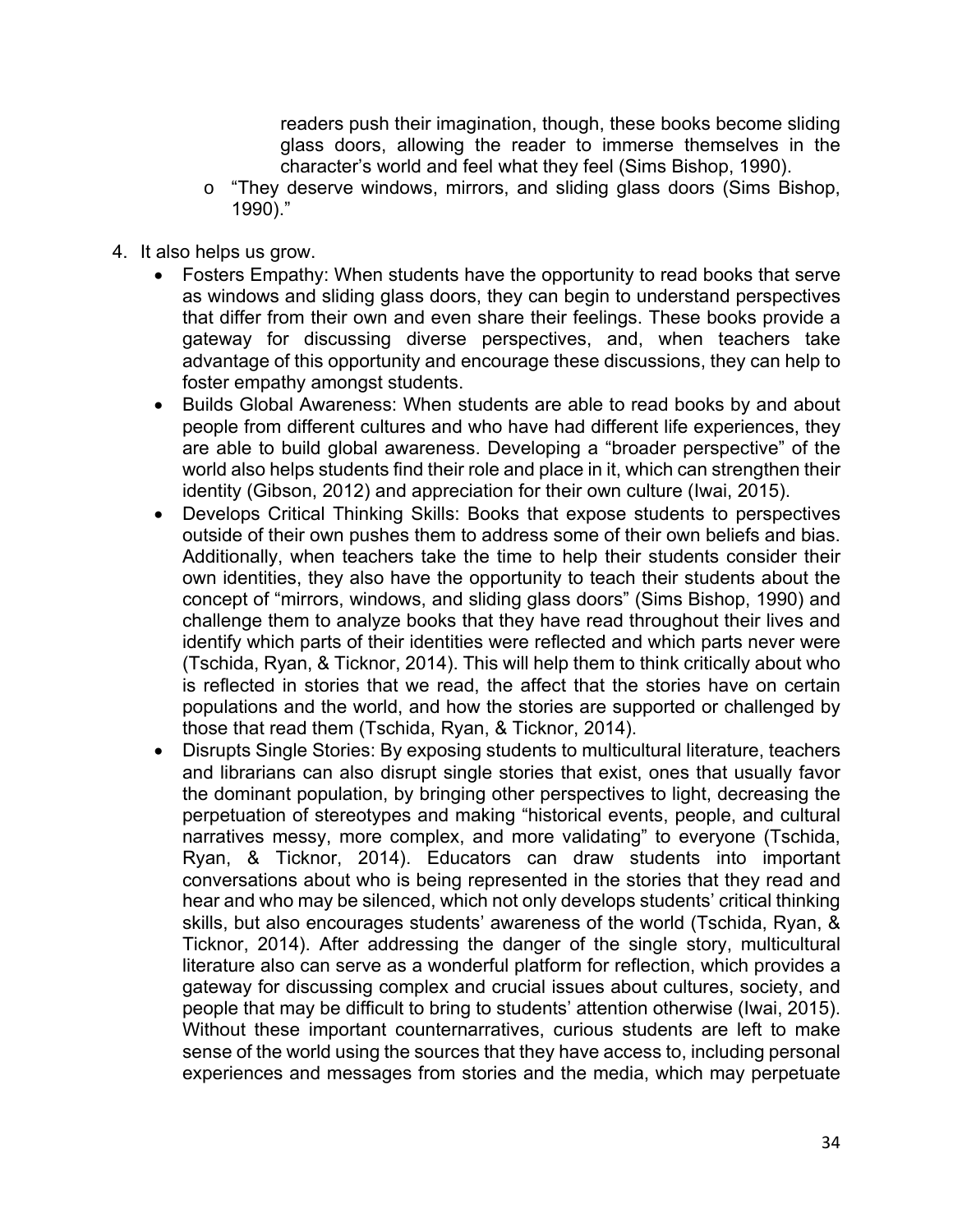stereotypes that can be damaging to students as they encounter in their daily lives (Meese, 2012)

- 5. Introducing the Challenges: "Nothing worth having ever comes easy."
	- There are, of course, challenges that educators must face and overcome to find and incorporate multicultural children's literature into their classrooms and libraries.
- 6. Challenges
	- Challenges that educators will face include limited resources, a limited number of authentic, diverse children's books, and actually incorporate the literature into the classroom. Educators, though, are creative, and there might be some possible solutions to these problems.
- 7. Limited Resources
	- Teachers and librarians are limited in terms of funding and time (Haeffner, 2016). Schools all over the country have felt punishing budget cuts, and, consequently, so have their classrooms and libraries. When dealing with a tight budget and the various other needs in classrooms and libraries, such as supplies, furniture, and necessary equipment, it can be extremely difficult to find the money for purchasing books that provide each of our students with "mirrors," "windows," and "sliding glass doors."
	- Pass out the resource, "Multicultural Children's Literature: A Starting Point."
		- o When there is limited funding, there are still some options.
	- Teachers, librarians, and schools can apply for grants from local and national foundations and companies. These are just two that I found, and I would encourage everyone to apply for every grant that they can find.
	- Classrooms, libraries, and schools can also plan and take advantage of fundraising events. Educators can create a DonorsChoose profile and request funds, for example, or use points earned from Scholastic book orders to build their libraries. Schools could also plan fundraising events, such as a literacy night, picnic, or dance, where families and community members could participate for a free-will donation. They can even simply plan dress-up days for teachers and staff for small donations—such days don't cost a thing to set up, and it doesn't disrupt the school day.
	- I also included a list of stores that offer discounted books, that people can take advantage of to make the most of their budgets.
	- Finally, I want to remind you all that your colleagues are your greatest resource! Consider partnering with other teachers in your grade level and school to create a lending library amongst yourselves so that you all have the opportunity to access a variety of books without having to purchase them all on your own.
- 8. Few Authentic, Diverse Children's Books
	- One of the biggest challenges for incorporating multicultural children's literature in classrooms and libraries is that, even today, there are very few authentic and diverse children's books published. Of the few that are published, the themes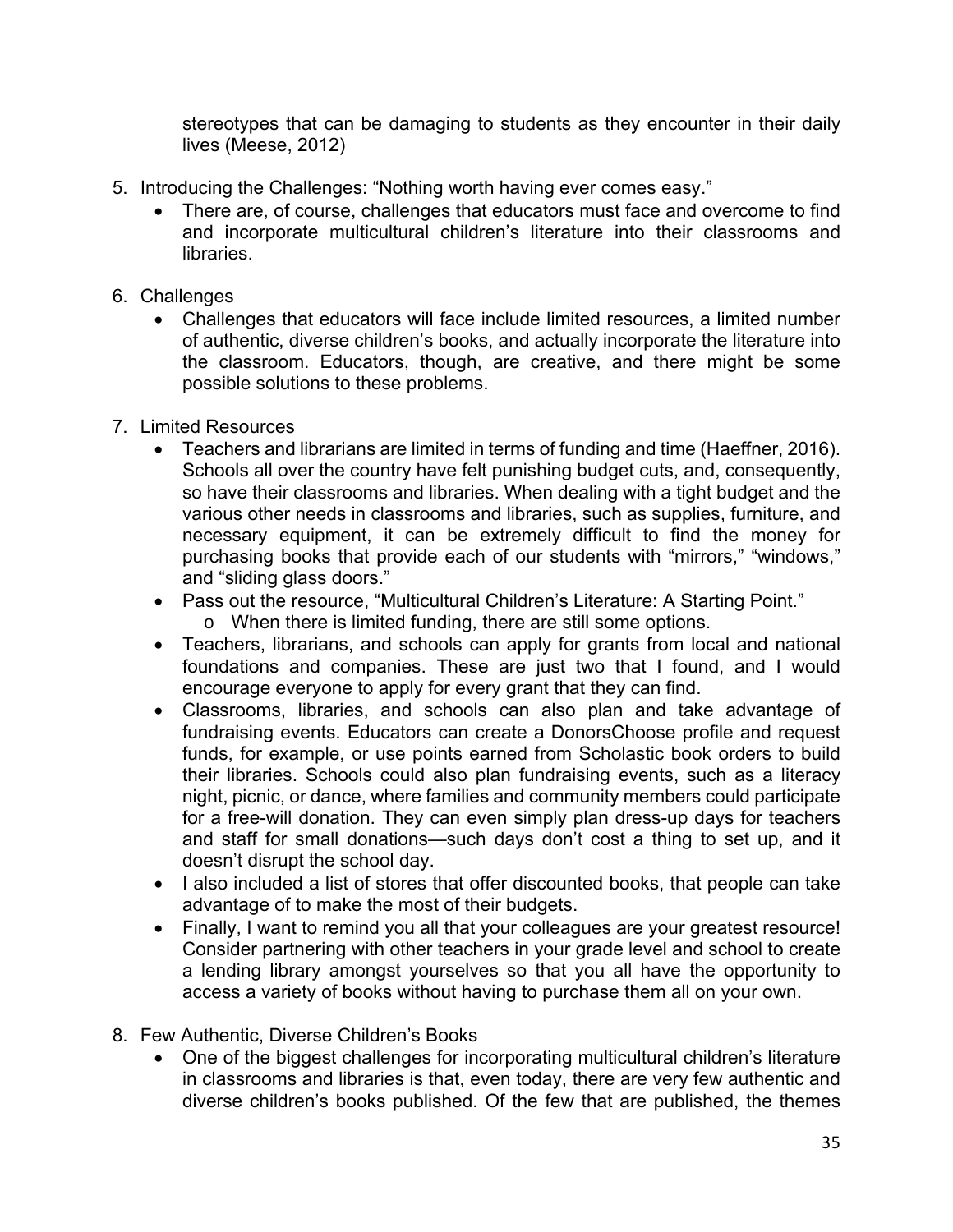mainly focus on race, ethnicity, culture, and language, which means that other forms of diversity, such as gender, sexuality, socioeconomic status, religion, and ethnicity, are portrayed even less often (Boyd, Causey, & Galda, 2015). This means that a lot of students will interact with literature that has a very limited view on the world, one that often is conveyed through white, heterosexual, and middle class representations and ignores the diverse complexity of many students' identities. It is also important to note that if teachers and librarians look back far enough, they can find quite a few wonderful, diverse children's books.

- o Refer to the resource "Multicultural Children's Literature: A Starting Point."
	- Throughout my research, though, I've run across many different books that have been thoroughly reviewed and approved by other professionals that study their authenticity. Using these resources, I've created a booklist that is broken into different forms of diversity, and, when you are able to look at the online version, you can also click on the link for each book title, which will take you directly to its description on Amazon. I also come across a list of great, racially diverse authors and illustrators while reading \_\_\_\_\_\_\_\_, which I've also included in this resource for you all to investigate.
- Additionally, honors and awards, such as the Caldecott Medal, which garner a lot of attention from teachers, librarians, parents, and other stakeholders as they search for high-quality books for their students and children, often lack the diversity that is present in our classrooms (Martinez, Koss, & Johnson, 2016). There are, however, many awards that still honor authentic, diverse literature, and when we know about these awards, they can serve as a great resource.
	- o I've included a list of some of these awards in your resource accompanied by a brief description of that award.
- Finally, there are also some great resources out there that will make searching for authentic, diverse children's books much quicker and easier. This information is listed under "Other Resources," which is on the last page of your packets. This list includes blogs, articles, and websites that other professionals have created to inform people about high-quality, multicultural literature that exists.
	- o One of my favorite resources on this list is social media. I use different platforms, such as Facebook and Instagram, to follow organizations, schools, and teachers so that I can see and share some of their amazing ideas, including some of the wonderful books that they find. This is where I find the most honest and useful book reviews.
- 9. Incorporating the Literature
	- Just bringing multicultural books into the classroom isn't enough. One of the best things that teachers can do is use these books daily in their curriculum and activities, to incorporate it naturally into their lessons. Making small adjustments to lessons, such as switching out a bland book for one that reflects global perspectives and can be used to teach the same thing, can make a huge difference.
	- Sometimes, though, it can be difficult, especially with the limited time that we have in the classroom. In this case, we can promote new, multicultural books in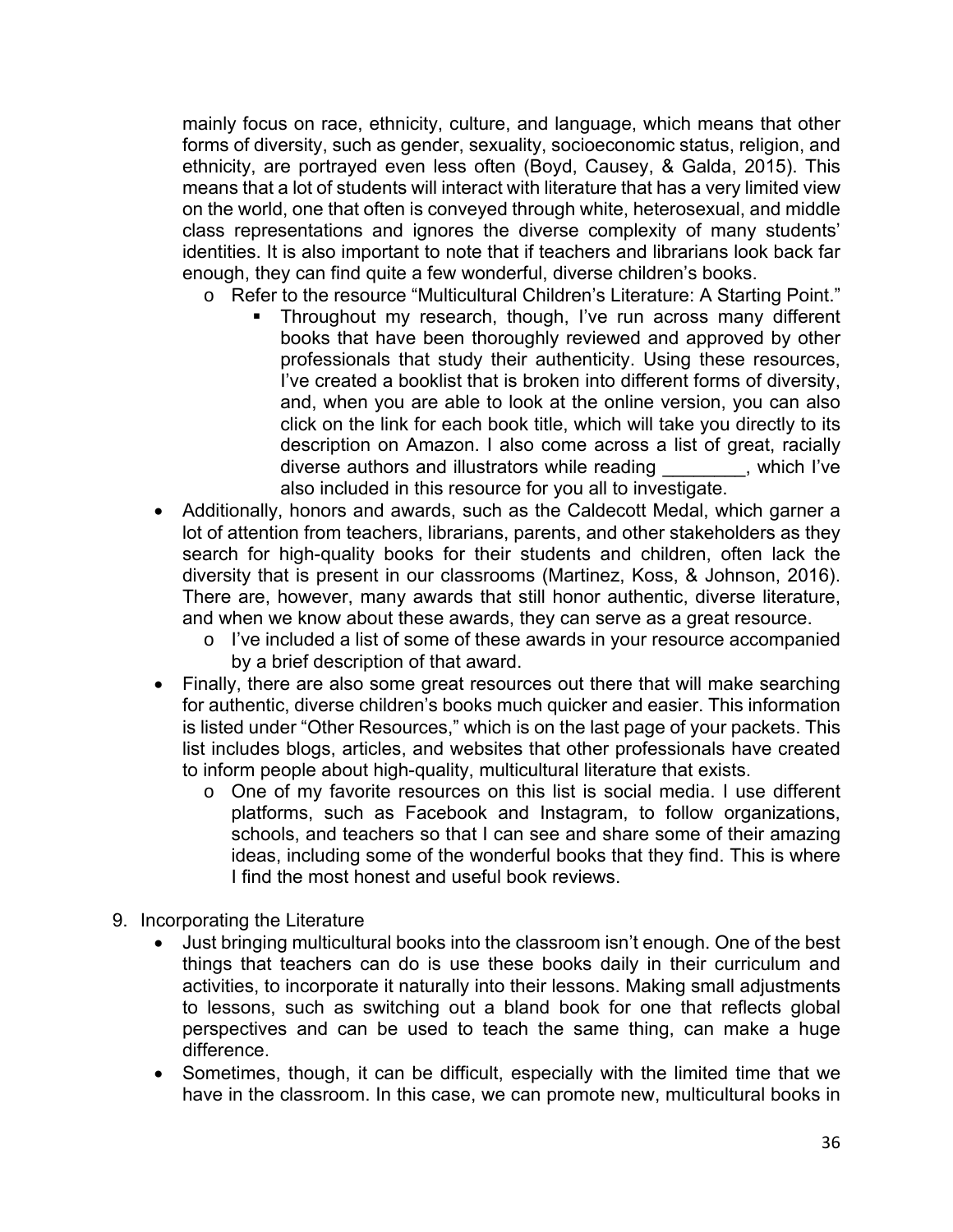their classroom by having giving a small book talk in the mornings as students begin their days or in the afternoons, before students leave. We can also put new books of all kinds by putting them in a special book basket, which can really motivate students to check them out of the class or school library.

#### 10. A Starting Point

• Incorporating multicultural literature into our classrooms and schools is so important to building a positive, supportive learning environment and helping our students become empathetic, open-minded global citizens, but it comes with challenges. With support from colleagues, some creativity, and a willingness to take risks, though, we can overcome those challenges. It won't be easy, but seeing your students' excitement when they connect with a character or learn about another perspective makes it so worth it.

#### 11. My Next Step

• For me, this research has taken me on an intensely personal and professional journey. It has helped me explore my own experiences and concerns for incorporating multicultural children's literature in the classroom. It has also taught me that it is not a choice to do this—it is my responsibility as an educator for my students and our community.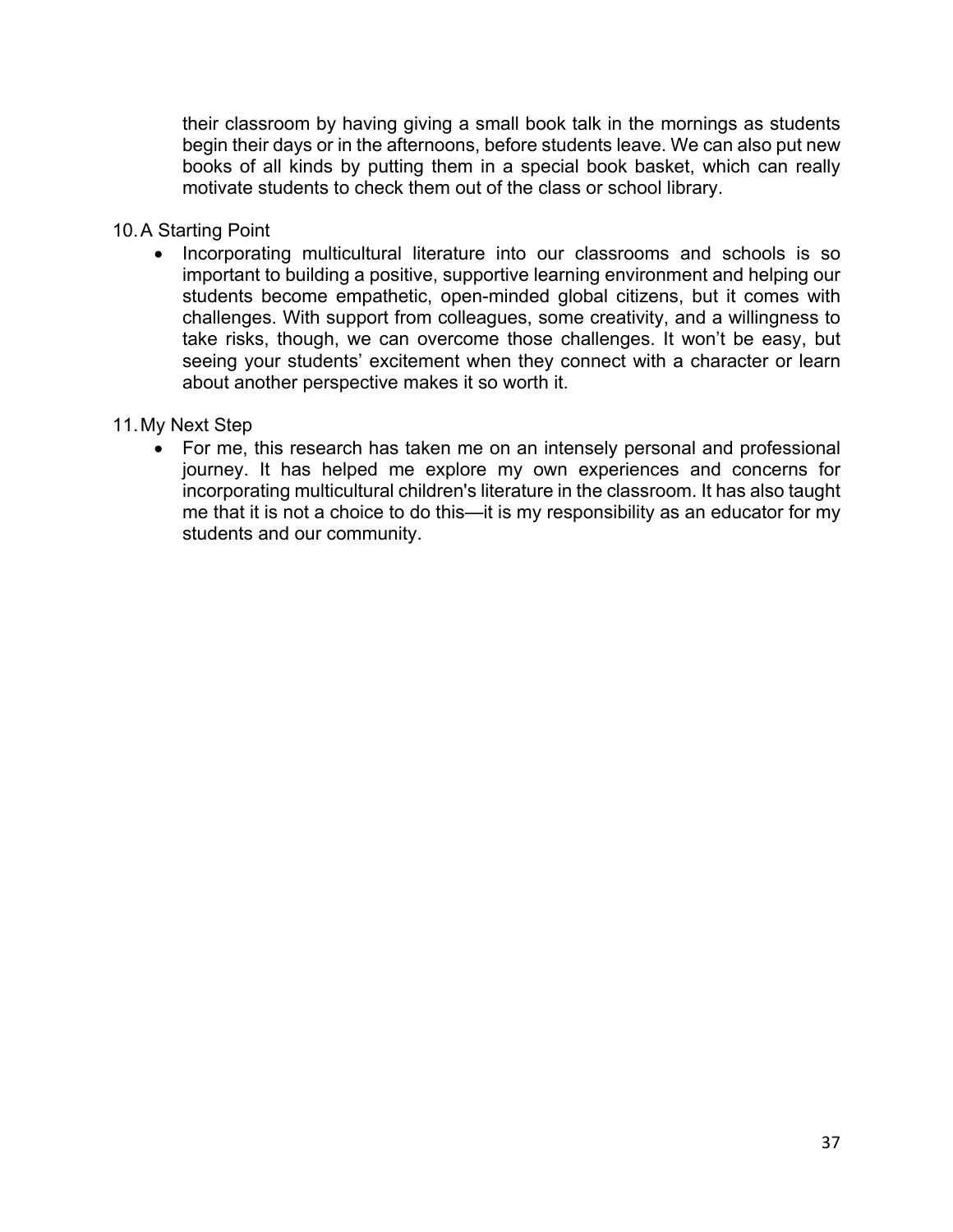## **Appendix D: Professional Development Presentation**

This is included in my paper copy.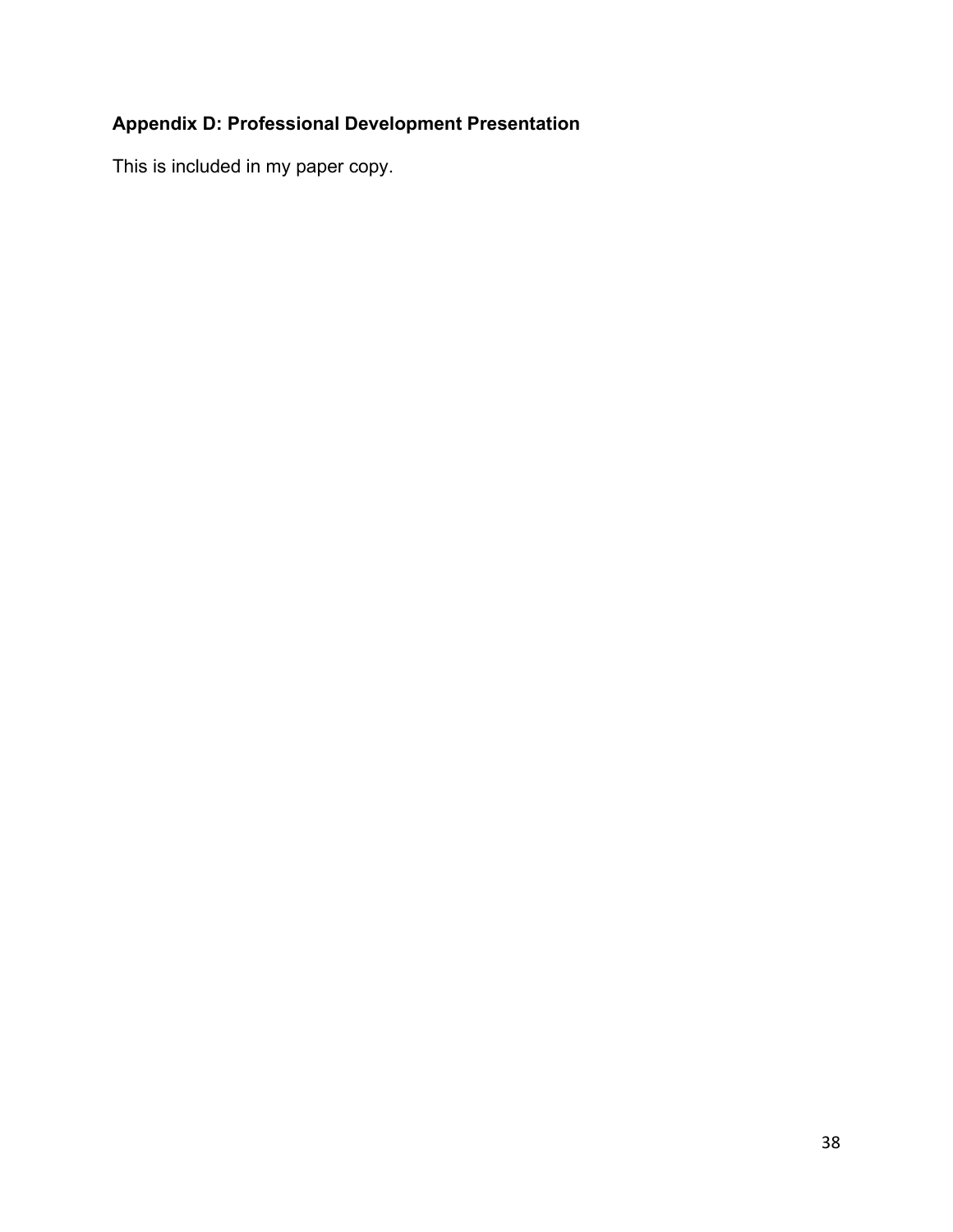## **Appendix E: Professional Development Presentation – Resources Handout**

# **Multicultural Children's Literature: A Starting Point**

## **Raising the Funds**

## § **Grants**

- o James Patterson and Scholastic Book Clubs Giveaway for Classroom **Libraries**
- o The Snapdragon Book Foundation

### • **Fundraising Opportunities**

- o DonorsChoose: an online nonprofit that gives the public the opportunity to donate to school and classroom projects
- o Free Will Donation Events: families and community members
- o Scholastic Books: earn points for every book purchase—use those points wisely
- o School Dress-Up Days: allow students to dress-up for a small donation

### • **Store Bargains**

- o Book Outlet: online discount bookstore, selling publishers' overstocks
- o Hoot of Loot: online store for buying and selling teaching supplies
- o Scholastic Warehouse Sale: yearly event that offers amazing discounts on books
	- 2019 Dates:
		- May 7-9: Fort Wayne, IN
		- May 20-23: Fishers, IN
		- \*\*\*If interested, sign up and receive a coupon!
- o Thriftbooks: online used bookstore
	- Teacher Discount: 15% off when you order 20+ books with the code, "APPLE"
- o Teacher Stores: some stores throughout Indiana provide discounted or free supplies

#### **Remember**

Your colleagues are your greatest resource!

Consider partnering with other teachers to buy and borrow each other's books.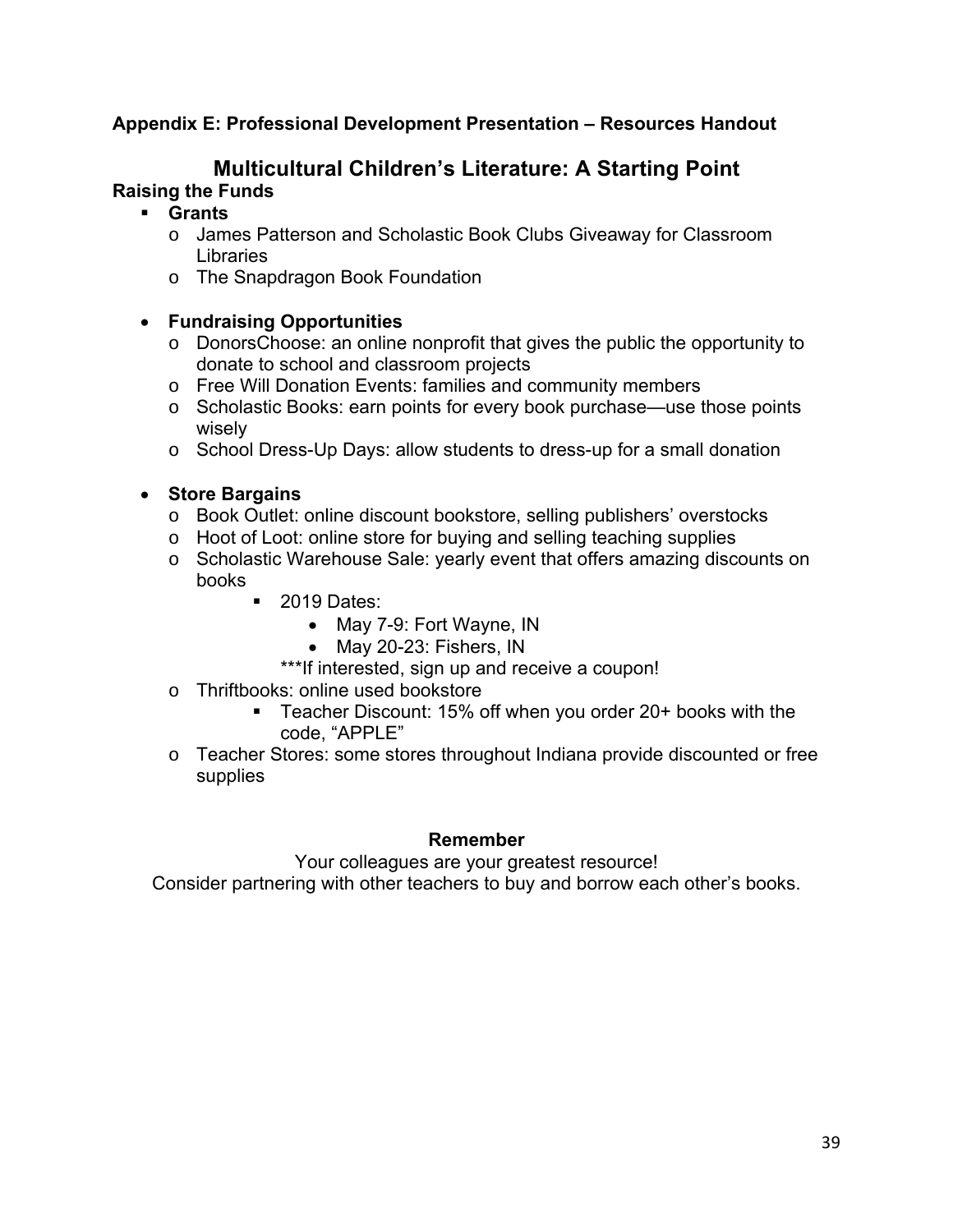## **Books**

- Disability
	- o *A Splash of Red: The Life and Art of Horace Pippin* by Jen Bryant K-3
	- o *Rain Reign* by Ann M. Martin 4-6
	- o *The Girl Who Thought in Pictures: The Story of Dr. Temple Grandin* by Julia Finley Mosca – K-2
	- o *Junkyard Wonders* by Patricia Polacco 3-5
- Family
	- o *Those Shoes* by Maribeth Boelts K-3
	- o *Fly Away Home* by Eve Bunting K-2
	- o *Smoky Night* by Eve Bunting 1-3
	- o *Gettin' Through Thursday* by Melrose Cooper 1-3
	- o *Kimchi and Calamari* by Rose Kent 4-7
	- o *Families, Families, Families!* by Suzanne Lang PreK-1
	- o *Orange Peel's Pocket* by Rose Lewis PreK-3
	- o *How to Steal a Dog* by Barbara O'Connor 3-7
	- o *The Fantastic Secret of Owen Jester* by Barbara O'Connor 4-7
	- o *My Very Own Room/Mi Propio Cuartito* by Amada Irma Perez 1-3
	- o *In Our Mothers' House* by Patricia Polacco 1-4
	- o *And Tango Makes Three* by Justin Richardson PreK-2
	- o *Justin and the Best Biscuits in the World* by Mildred Pitts Walter—3-8
	- o *A Chair for My Mother* by Vera B. Williams PreK-2
	- o *One Crazy Summer* by Rita Williams-Garcia 3-7
	- o *Visiting Day* by Jacqueline Woodson K-3
- Gender
	- o *George* by Alex Gina 4-6
	- o *Sparkle Boy* by Leslea Newman PreK-2
	- o *Pink is for Boys* by Robb Pearlman PreK-2
- Global Awareness and Multiculturalism
	- o *Throw Your Tooth on the Roof: Tooth Traditions from Around the World* by Selby Beeler – PreK-2
	- o *Around the World in a Bathtub: Bathing All Over the Globe* by Wade Bradford – PreK-2
	- o *Off to Class: Incredible and Unusual Schools Around the World* by Susan Hughes  $-3-7$
	- o *Children Just Like Me: Celebrations!* by Anabel Kindersley 2-6
	- o *Same, Same But Different* by Jenny Sue Kostecki-Shaw –1-2
	- o *This Is How We Do It: One Day in the Lives of Seven Kids from around the World* by Matt Lamothe – K-3
	- o *Amazing World Atlas: Bringing the World to Life* by Lonely Planet Kids 3- 6
	- o *The World In A Second* by Isabel Minhós Martins 4-8
	- o *All Are Welcome* by Alexandra Penfold PreK-3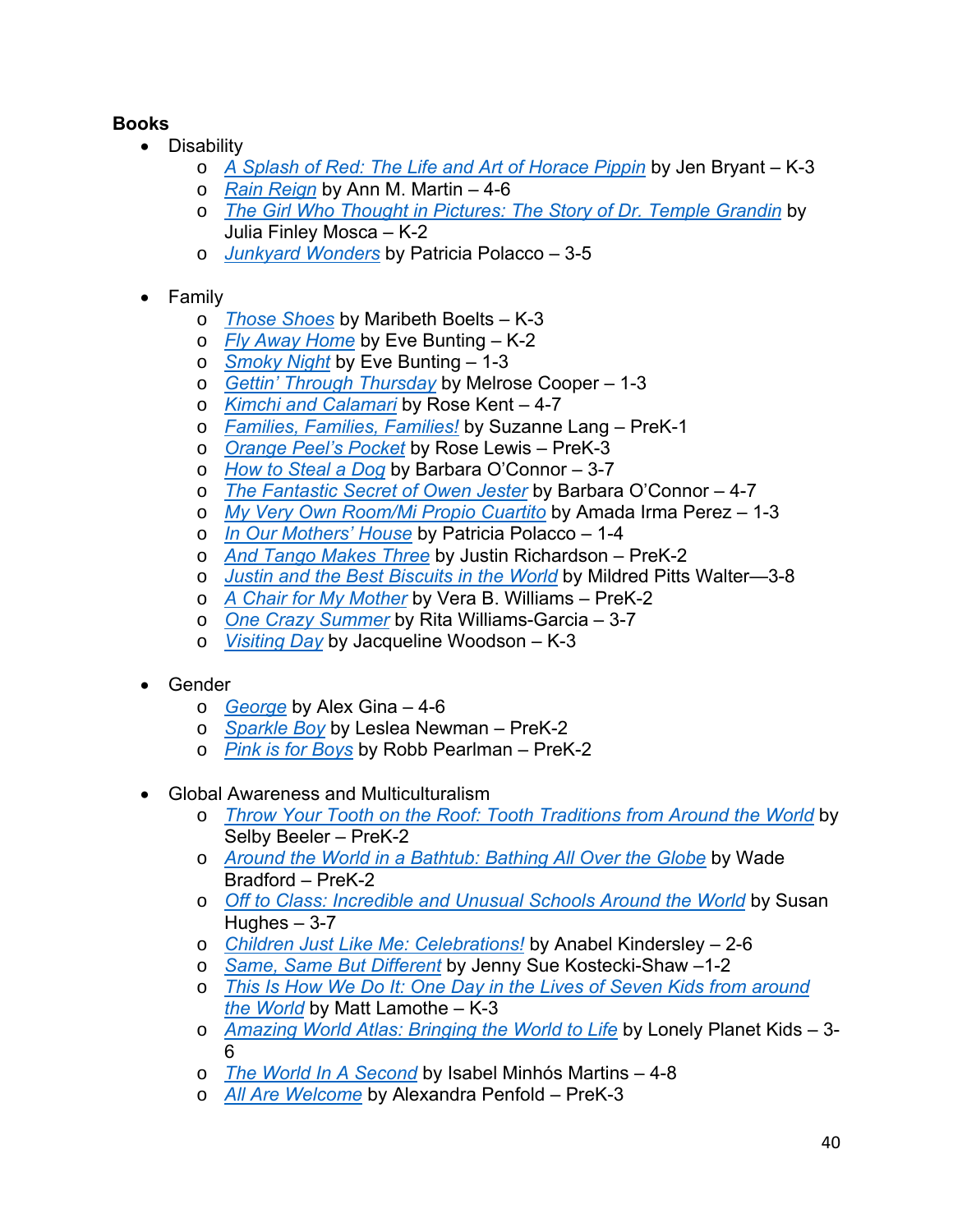- o *If the World Were a Village: A Book About the World's People* by David J.  $Smith - 3-7$
- o *This Child Every Child* by David J. Smith 3-7
- Race & Ethnicity:
	- o African
		- *The N<sup>o</sup>1 Car Spotter* by Atinuke 3-6
		- *Binou's Braids* by Sylviane A. Diouf K-3
		- Seeds of Change: Wangari's Gift to the World by Jen Cullerton  $Johnson - 2-4$
		- § *Mama Miti: Wangari Maathai and the Trees of Kenya* by Donna Jo Napoli and Kadir Nelson - K-3
		- § *Little Red and the Very Hungry Lion* by Alex Smith K-2
	- o African American
		- *The Crossover* by Kwame Alexander 5-7
		- § *Whoosh! Lonnie Johnson's Super-Soaking Stream of Inventions* by Chris Barton –2-5
		- *Zora and Me by Victoria Bond and T.R. Simon 4-7*
		- *Through My Eyes* by Ruby Bridges 2-6
		- § *I Lost My Tooth in Africa* by Penda Diakité K-4
		- *Everett Anderson's Goodbye* by Lucille Clifton K-2
		- *Uptown* by Brian Collier PreK-2
		- *Bigmama's* by Donald Crews 1-4
		- *The Watson's Go to Birmingham—1963* by Christopher Paul Curtis  $-3-7$
		- *Nikki & Deja* by Karen English PreK-3
		- *Honey, I Love and Other Love Poems* by Eloise Greenfield 1-4
		- *Make Way for Dyamonde Daniel* by Nikki Grimes 2-4
		- § *Aunt Flossie's Hats (and Crab Cakes Later)* by Elizabeth Fitzgerald Howard – PreK-3
		- § *Julius* by Angela Johnson PreK-1
		- § *Henry's Freedom Box* by Ellen Levine PreK-3
		- *The All-I'll-Ever-Want Christmas Doll* by Patricia C. McKissack PreK-3
		- § *The Toothpaste Millionaire* by Jean Merrill 5-7
		- *Thank You, Omu!* by Oge Mora PreK-3
		- *We Are the Ship: The Story of Negro League Baseball by Kadir* Nelson – 3-7
		- § *Thunder Rose* by Jerdine Nolen K-3
		- § *Bill Pickett: Rodeo-Ridin' Cowboy* by Andrea D. Pinkney PreK-3
		- *The Adventures of Sparrowboy* by Brian Pinkney PreK-2
		- *Tar Beach* by Faith Ringgold K-3
		- *I Love My Hair!* by Natasha Anastasia Tarpley PreK-3
		- *Roll of Thunder, Hear My Cry* by Mildred D. Taylor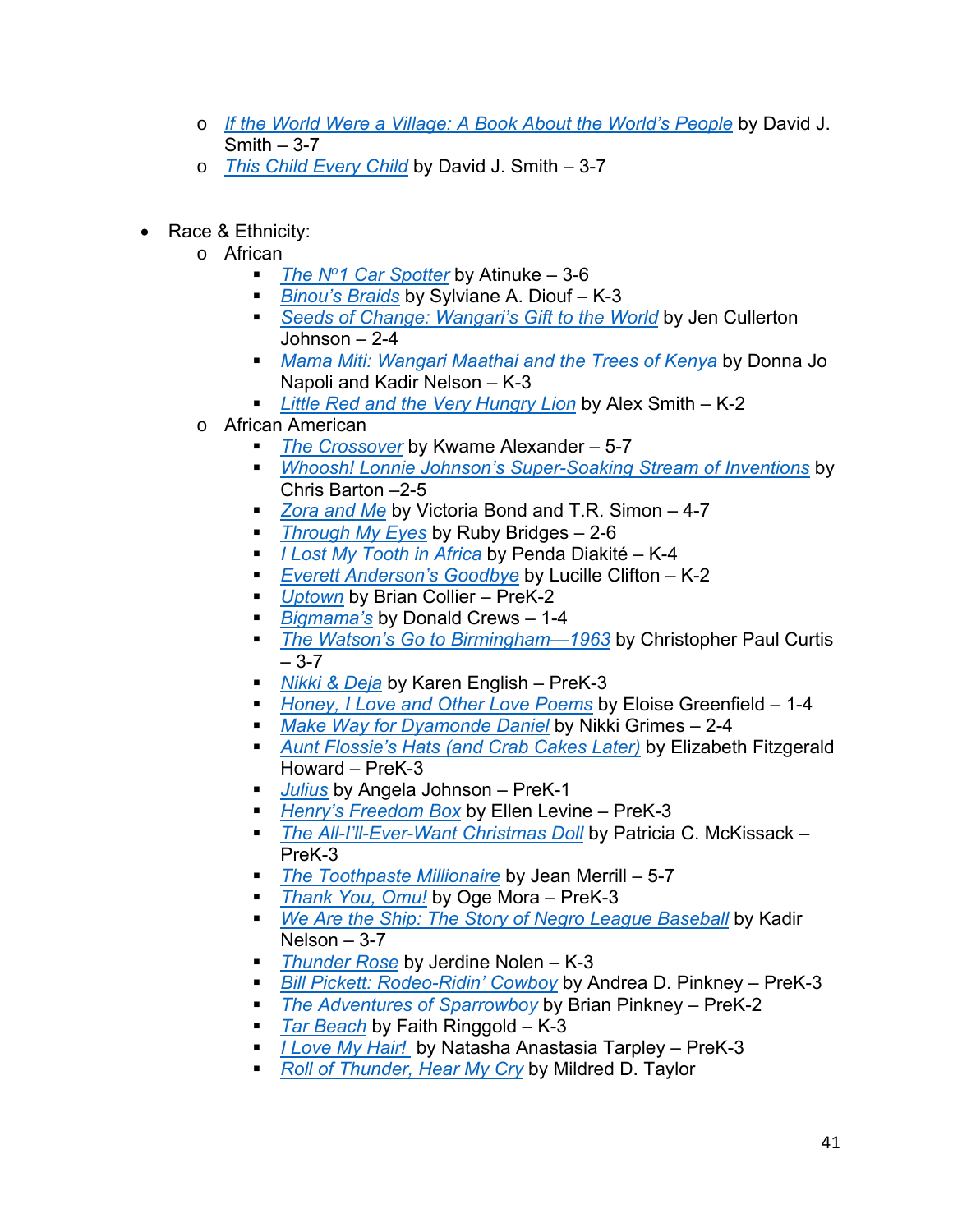- *Justin and the Best Biscuits in the World* by Mildred Pitts Walter 4-7
- *Before John Was a Jazz Giant: A Song of John Coltrane by Carole* Boston Weatherford – K-4
- § *Voice of Freedom; Fannie Lou Hamer, Spirit of the Civil Rights Movement* by Carole Boston Weatherford – 4-7
- One Crazy Summer by Rita Williams-Garcia 3-7
- *Visiting Day* by Jacqueline Woodson K-3
- *Something Beautiful* by Sharon Dennis Wyeth PreK-2
- o Native Peoples
	- *Thunder Boy Jr.* by Sherman Alexie PreK-3
	- § *The Christmas Coat: Memories of My Sioux Childhood* by Virginia Driving Hawk Sneve – K-2
	- *The Birchbark House* by Louise Erdrich 3-6
	- *This Land is My Land by George Littlechild 1-4*
	- § *In the Footsteps of Crazy Horse* by Joseph Marshall III 4-9
	- § *Walking on Earth & Touching the Sky: Poetry and Prose by Lakota Youth at Red Cloud Indian School* edited by Timothy P. McLaughlin  $-3-7$
- o Latinx
	- § *My Name Is María Isabel* by Alama Flor Ada 2-5
	- *I Lived on Butterfly Hill* by Majorie Agosin 5-9
	- § *From the Bellybutton of the Moon and Other Summer Poems/Del Ombligo de la Luna y Otros Poemas de Verano* by Francisco X. Alarcón – K-2
	- *Martina the Beautiful Cockroach: A Cuban Folktale by Carmen* Agra Deedy – PreK-3
	- *A Day's Work* by Eve Bunting PreK-3
	- *Waiting for the Biblioburro* by Monica Brown K-3
	- § *Maximillion & the Mystery of the Guardian Angel: A Bilingual Lucha Libre Thriller* by Xavier Garza – 3-8
	- § *Niño Wrestles the World* by Yuyi Morales PreK-3
	- § *My Very Own Room/Mi Propio Cuartito* by Amada Irma Perez 1-3
	- *It Doesn't Have to Be This Way: A Barrio Story/No Tiene Que Ser Así: Una Historia Del Barrio* by Luis J. Rodriguez – 2-5
	- *Parrots Over Puerto Rico* by Susan L. Roth and Cindy Trumbore 1-5
	- § *Dear Primo: A Letter to My Cousin* by Duncan Tonatiuh K-2
	- § *Funny Bones: Posada and His Day of the Dead Calaveras* by Duncan Tonatiuh – 1-5
	- *The Piñata That the Farm Maiden Hung* by Samantha Vamos K-2
- o Russian
	- § *Thunder Cake* by Patricia Polacco K-3
- o Middle Eastern
	- **The Golden Sandal: A Middle Eastern Cinderella Story by Rebecca**  $Hickox - K-3$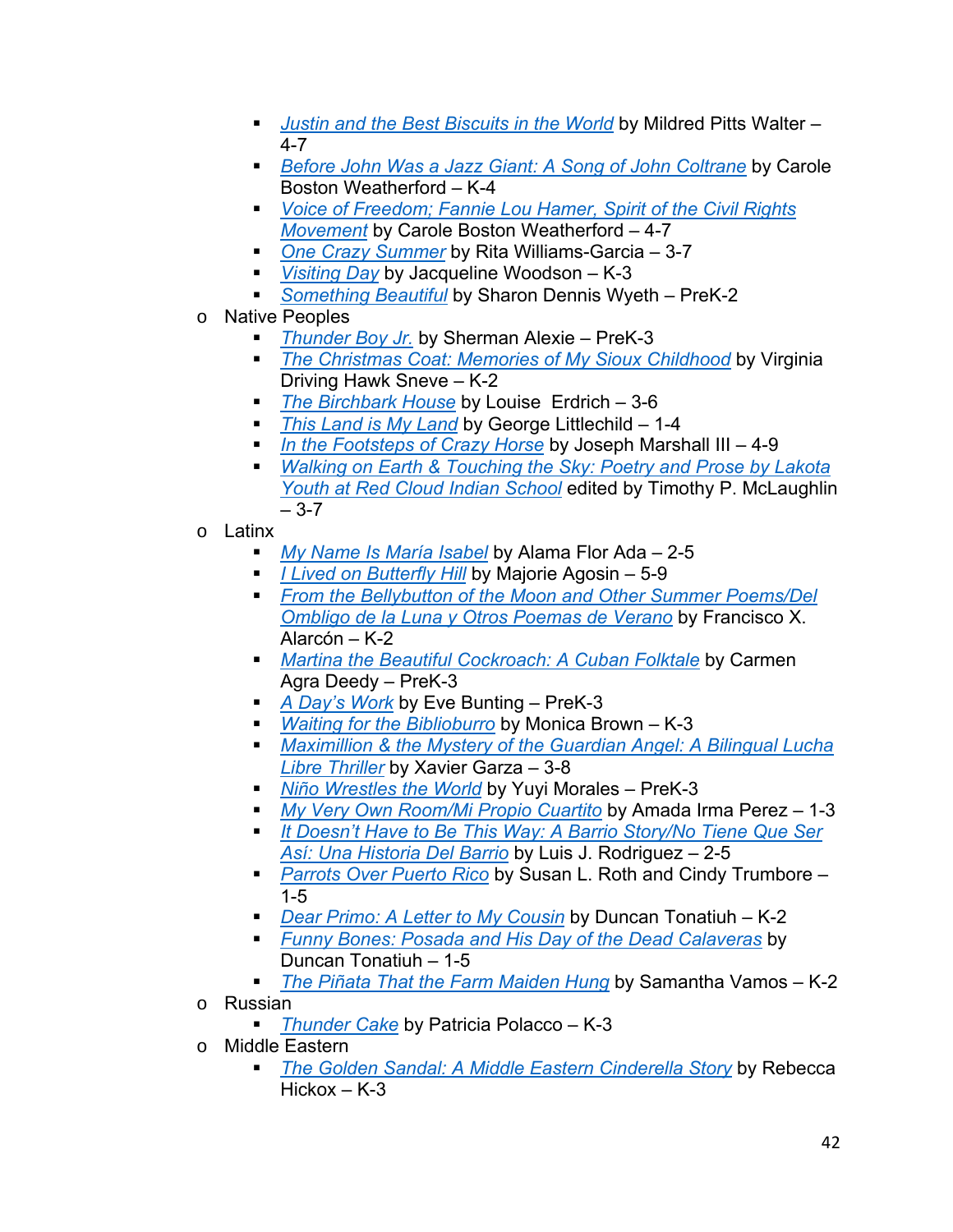- § *The Librarian of Basra: A True Story from Iraq* by Jeanette Winter PreK-3
- o South-East Asian
	- *Blackbird Fly* by Erin Entrada Kelly 3-7
- o South Asian
	- *The Grand Plan to Fix Everything* by Uma Krishnaswami 3-7
- o East Asian
	- *Redwoods* by Jason Chin PreK-2
	- *The Name Jar* by Yangsook Choi PreK-2
	- *The Korean Cinderella* by Shirley Climo K-3
	- *Uncle Peter's Amazing Chinese Wedding* by Lenore Look 1-3
	- § *Passage to Freedom: The Sugihara Story* by Ken Mochizuki 1-3
- Religion
	- o *Rashad's Ramadan and Eid al-Fitr* by Lisa Bullard K-2
	- o *Lailah's Lunchbox* by Reem Faruqi 1-7
	- o *Golden Domes and Silver Lanterns: A Muslim Book of Colors* by Hena Khan  $-3-7$
	- o *Shmelf the Hanukkah Elf* by Greg Wolfe PreK-2
- Socioeconomic Status
	- o *Those Shoes* by Maribeth Boelts K-3
	- o *Fly Away Home* by Eve Bunting PreK-3
	- o *Gettin' Through Thursday* by Melrose Cooper 1-3
	- o *The All-I'll-Ever-Want Christmas Doll* by Patricia C. McKissack PreK-3
	- o *How to Steal a Dog* by Barbara O'Connor 3-6
	- o *The Fantastic Secret of Owen Jester* by Barbara O'Connor 3-6
	- o *My Very Own Room/Mi Propio Cuartito* by Amada Irma Perez 1-3
	- o *Tar Beach* by Faith Ringgold K-3
	- o *Roll of Thunder, Hear My Cry* by Mildred D. Taylor 5-7
	- o *A Chair for My Mother* by Vera B. Williams PreK-3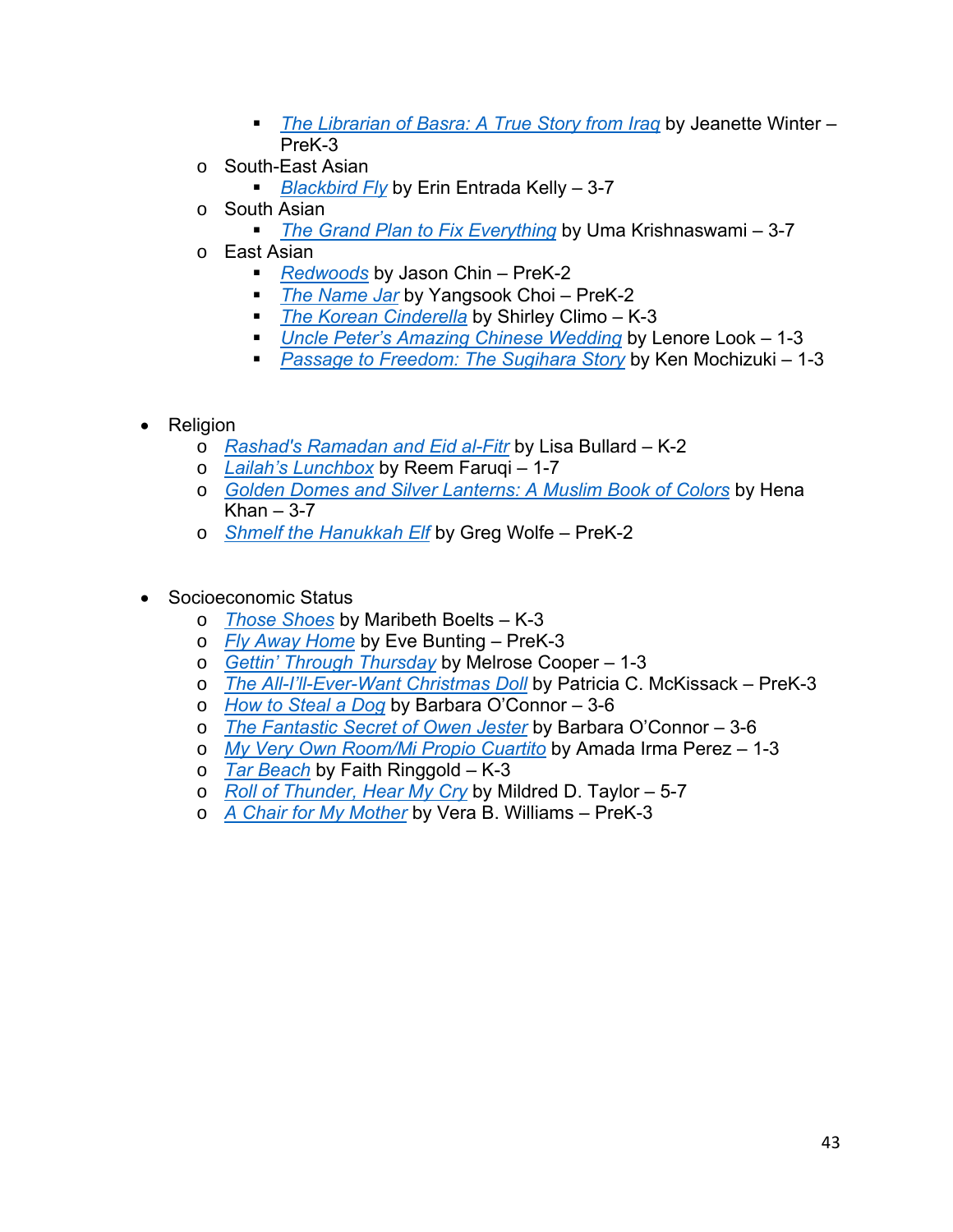## **Authors**

- African American
	- o Maya Angelou
	- o Tanya Bolden
	- o Gwendolyn Brooks
	- o Lucille Clifton o Christopher
	- Paul Curtis
	- o Tanita S. Davis
	- o Sharon Draper
	- o Ernest J. Gaines
	- o Sundee T. Frazier
	- o Nikki Giovani
	- o Eloise **Greenfield**
	- o Nikki Grimes
- Latinx
	- o Alma Flor Ada
	- o Francisco X. Alarcón
	- o Julia Alvarez
	- o George Ancona
	- o Anilú Bernardo
	- o Carmen T. Bernier-Grand
	- o Diane **Gonzales Bertrand**
	- o Sandra Cisneros
- Asian and Pacific Island American
	- o Debjani **Chatterjee**
	- o Sook Nyui Choi
	- o Ying Chang **Compestne**
	- o Demi
	- o Chen Jiang Hong
- o Virginia
- **Hamilton**
- o Angela Johnson
- o Julius Lester o Frederick
	- **McKissack**
- o Patricia
- **McKissack**
- o Walter Dean Myers
- o Marilyn Nelson o Vaunda **Micheaux** Nelson
- o Angela Davis
	- **Pinkney**
- o Carmen Agra Deedy
- o Margarita Engle
- o Julia Ortiz **Cofer**
- o Ina Cumpiano
- o Francisco
- Jimenez
- o Victor Martinez
- o Guadalupe Garcia McCall
- o Meg Medina
- o Nicholasa Mohr
- o Hi-Li Jiang
- o Cynthia
- Kadahota
- o Marie Lee
- o Thanhha Lei
- o Grace Lin
- o Linda Sue Park
- o Yoshiko Uchida
- o Connie Porte
- o Lesa Cline-Ransome
- o Jewell Parker Rhodes
- o Faith Ringgold
- o Margaree King Smith
- o Mildred D. **Taylor**
- o Carole Boston **Weatherford**
- o Rita Williams-Garcia
- o Jacqueline Woodson
- o Patricia Mora
- o Nancy Osa
- o Pam Muñoz Ryan
- o Gary Soto
- o Ana Veciana-Suarez
- o Lenore Look
- o Adeline Yen Mah
- o Ken Mochizuki
- o An Na
- o Lensey
- Namioka
- o Janet Wong
- o Lisa Yee
- o Wong Herbert Yee
- o Laurence Yep
- o Ed Young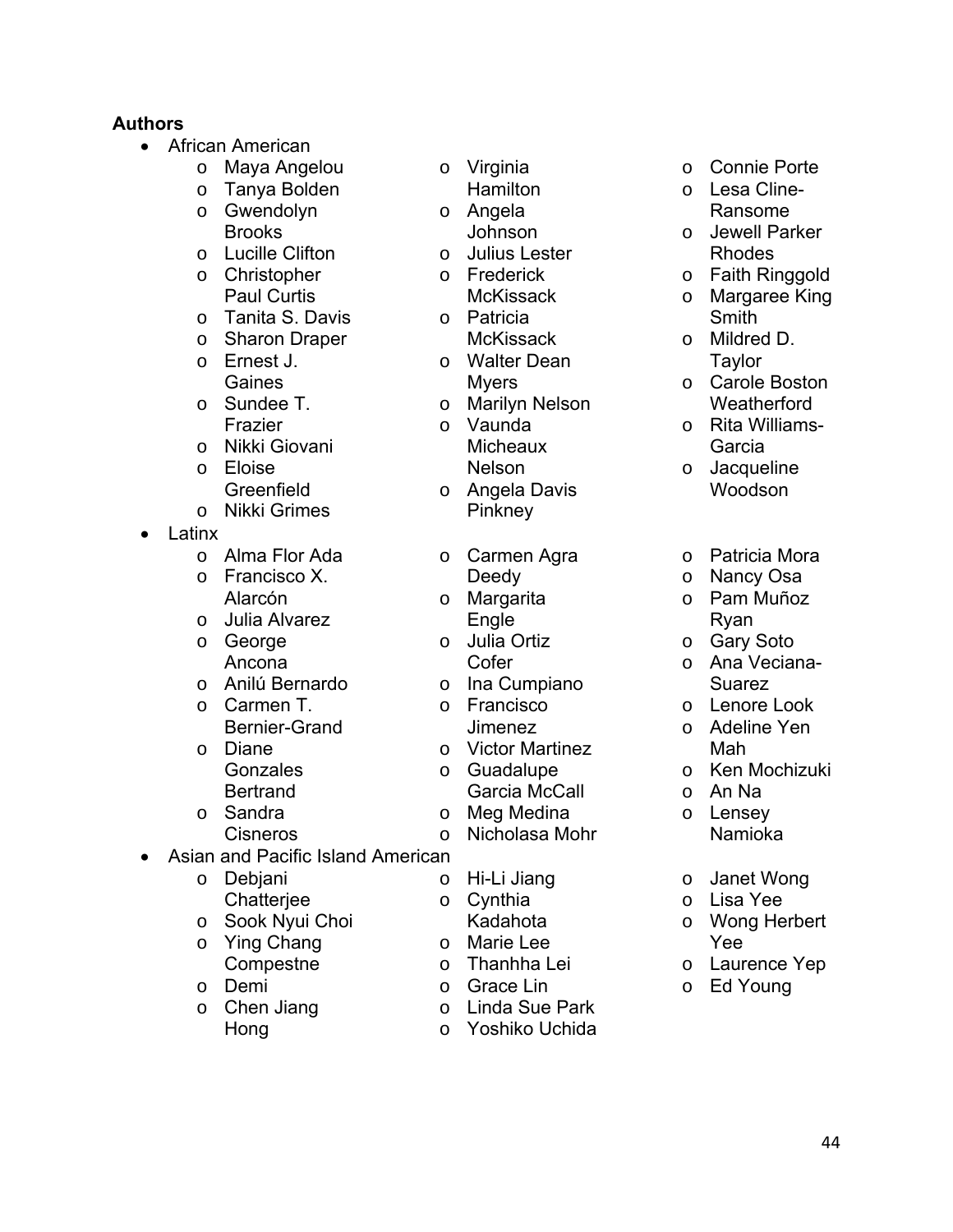- Native American
	- o Sherman Alexie
	- o Joseph Bruchac
- Arab American
	- o Randa Abdel-Fattah
	- o Ibtisam Barakat
- o Michael Dorris
- o Louise Erdrich o Cynthia Leitich
- Smith
- o Hena Khan
- o Naomi Shihab
- Nye
- o Virginia Driving Hawk Sneve
- o Gayle Ross
- o Marjane Satrap
- Note: This list was provided by the article, "Culturally Diverse Literature," which was written by Fenice B. Boyd, Lauren L. Causey, and Lee Galda.

Boyd, F. B., Causey, L. L., & Galda, L. (2015). Culturally diverse literature. *Reading Teacher*, 68(5), 378–387. Retrieved from http://proxy.bsu.edu/login?url=http://search.ebscohost.com/login.aspx?direct=true&d b=lkh&AN=100633063&site=ehost-live&scope=site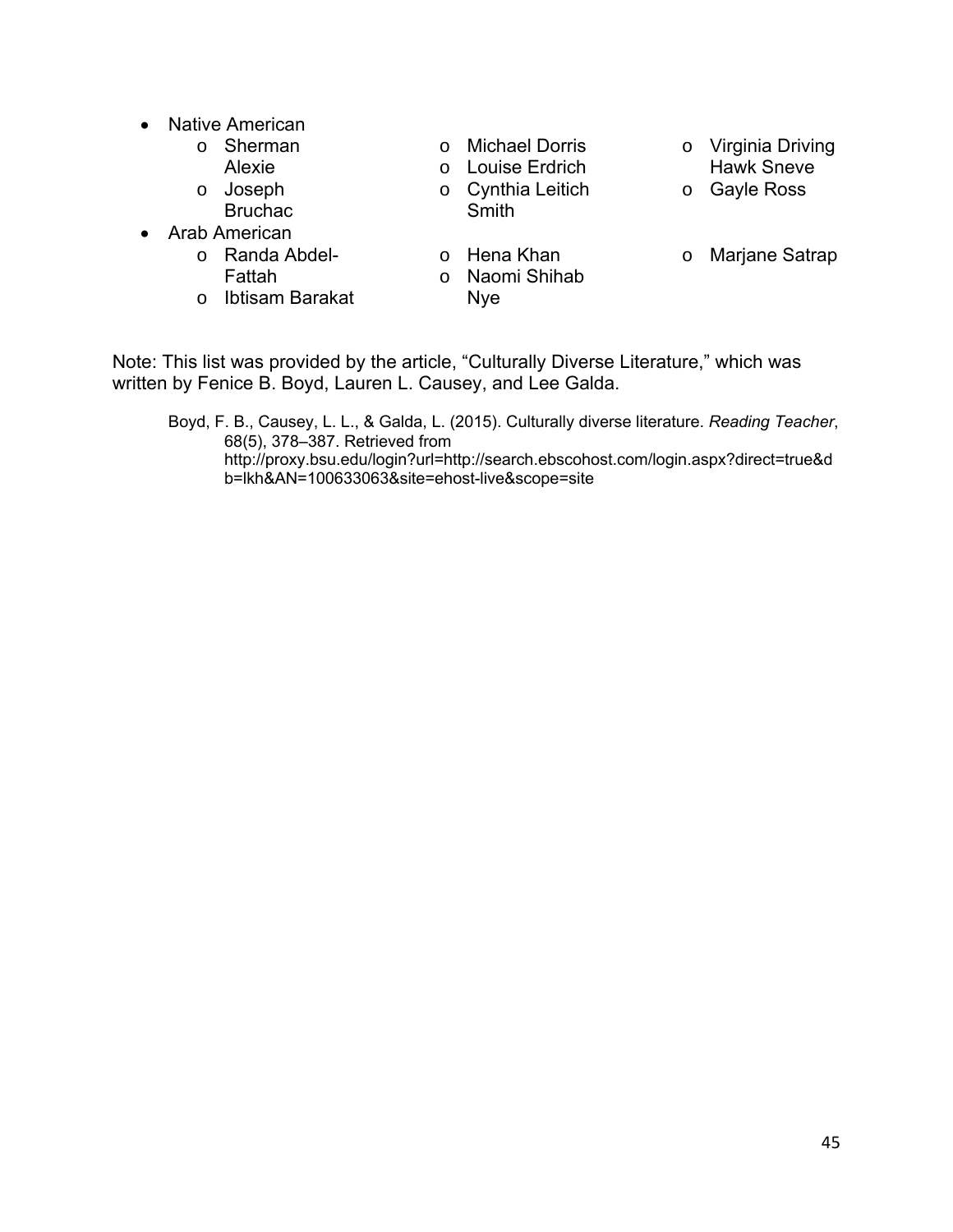# **Illustrators**

| <b>African Americans</b>          |                       |          |                        |          |                      |  |
|-----------------------------------|-----------------------|----------|------------------------|----------|----------------------|--|
| $\circ$                           | <b>Ashley Bryan</b>   | $\Omega$ | E.B. Lewis             | $\Omega$ | James                |  |
| $\circ$                           | R. Gregory            | O        | Christopher            |          | Ransome              |  |
|                                   | Christie              |          | <b>Meyers</b>          | $\circ$  | Synthia Saint        |  |
| O                                 | <b>Bryan Collier</b>  | $\circ$  | <b>Kadir Nelson</b>    |          | James                |  |
| O                                 | <b>Floyd Cooper</b>   | $\circ$  | <b>Brian Pinkney</b>   | $\circ$  | Charles R.           |  |
| $\circ$                           | <b>Donald Crews</b>   | O        | <b>Jerry Pinkney</b>   |          | Smith                |  |
| $\Omega$                          | Leo Dillon            | $\circ$  | <b>Sean Qualls</b>     | $\circ$  | Javaka Steptoe       |  |
| $\circ$                           | <b>Tom Feelings</b>   |          |                        |          |                      |  |
| Latinx                            |                       |          |                        |          |                      |  |
| $\circ$                           | George                | $\circ$  | <b>Enrique Flores-</b> | $\circ$  | <b>Sara Palacios</b> |  |
|                                   | Ancona                |          | Galbes                 | $\circ$  | Enrique O.           |  |
| $\circ$                           | <b>Robert Casilla</b> | $\circ$  | <b>Carmen Lomas</b>    |          | Sanchez              |  |
| $\circ$                           | Joe Cepeda            |          | Garza                  | $\circ$  | Duncan               |  |
| $\Omega$                          | <b>Raul Colon</b>     | $\Omega$ | Susan Guerva           |          | Tonatiuh             |  |
| $\Omega$                          | David Diaz            | O        | Rafael Lopez           | $\circ$  | Eric Velasquez       |  |
| $\Omega$                          | Lulu Delacre          | O        | <b>Yuyi Morales</b>    |          |                      |  |
| Asian and Pacific Island American |                       |          |                        |          |                      |  |
| $\Omega$                          | Yan                   | O        | Allen Say              |          |                      |  |
|                                   | <b>Nascimbee</b>      | O        | Ed Young               |          |                      |  |
| <b>Native American</b>            |                       |          |                        |          |                      |  |
| $\circ$                           | Shonto Begay          | $\Omega$ | Murv Jacob             | $\Omega$ | Leo Yerxa            |  |
| $\circ$                           | Christopher           | $\circ$  | George                 |          |                      |  |
|                                   | Canyon                |          | Littlechild            |          |                      |  |

Note: This list was provided by the article, "Culturally Diverse Literature," which was written by Fenice B. Boyd, Lauren L. Causey, and Lee Galda.

Boyd, F. B., Causey, L. L., & Galda, L. (2015). Culturally diverse literature. *Reading Teacher*, 68(5), 378–387. Retrieved from http://proxy.bsu.edu/login?url=http://search.ebscohost.com/login.aspx?direct=true&d b=lkh&AN=100633063&site=ehost-live&scope=site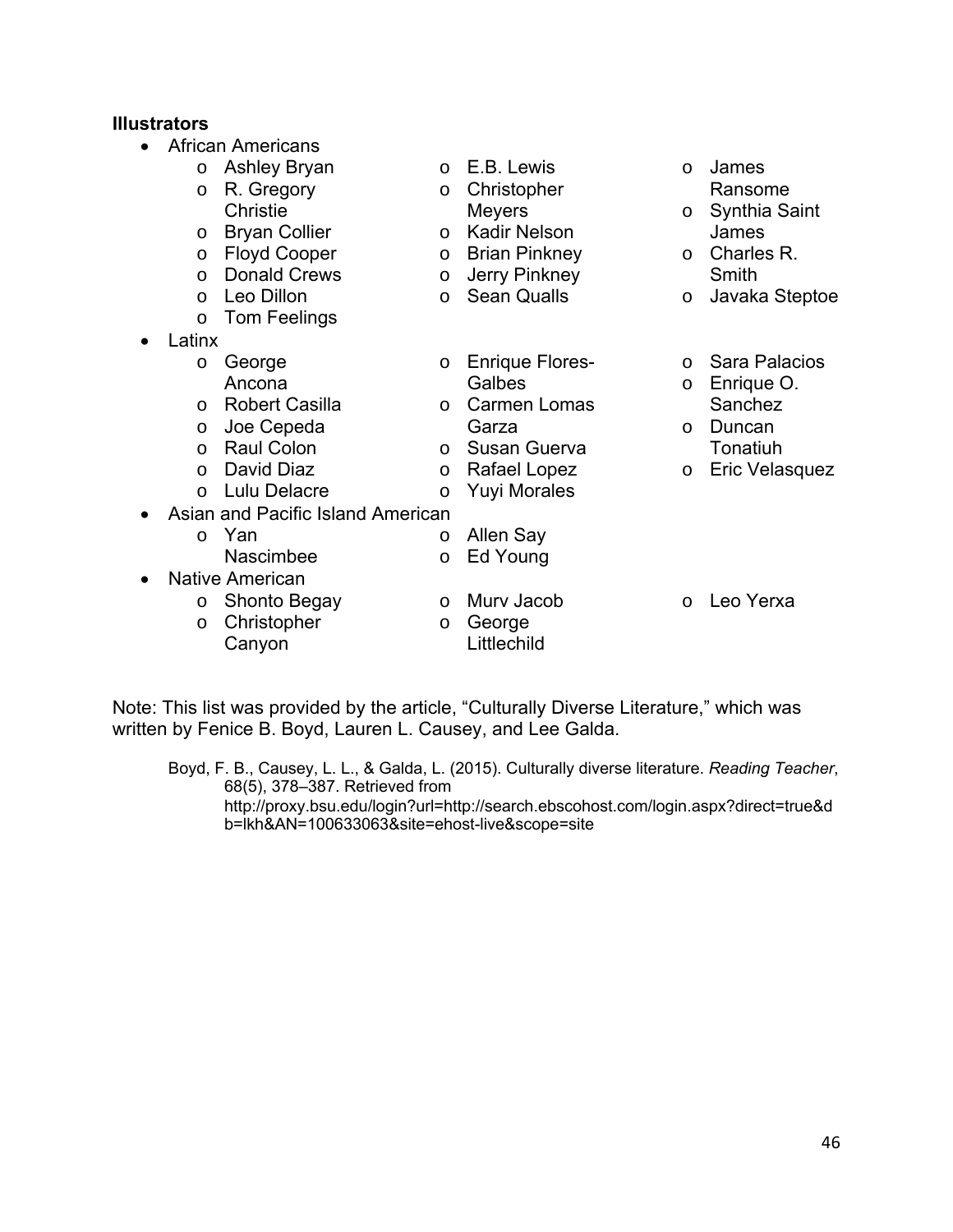## **Awards**

- Américas Book Award honors literature that portrays Latin America, the Caribbean, and Latinos in the U.S.
- American Indian Association Award honors books by and about Native Peoples in North America
- American Indian Youth Literature Award literature by and about American Indians, including the text and pictures
- Arab American Book Award honors books by and about Arab Americans
- Asian Pacific American Award for Literature honors books for Asian Pacific Americans
- Batchelder Award honors outstanding books originally published outside of the U.S. and translated to English
- Coretta Scott King Award and Honor honors authors and illustrators that portray experiences of African Americans
- Children's Choice Book Awards honors books chosen by children and teens
- Jane Addams Children's Book Awards honors "books that promote peace, social justice, and world community" (Martinez, et. al.)
- Middle East Book Awards honors books that are by and about those from the Middle East
- Notable Books for a Global Society honors books that celebrate diversity and spread global awareness
- Pura Belpré Award honors books that celebrate the Latino cultural experience
- Robert F. Sibert Award honors fantastic informational texts
- Schneider Family Book Award honors books that represent the disability experience through artistic expression
- Stonewall Book Award-The Barbara Gittings Literature Award honors books that authentically portray the LGBTQ+ community
- Sydney Taylor Book Award honors books that authentically share the Jewish experience
- Tomás Rivera Mexican American Children's Book Award books about Mexican **Americans**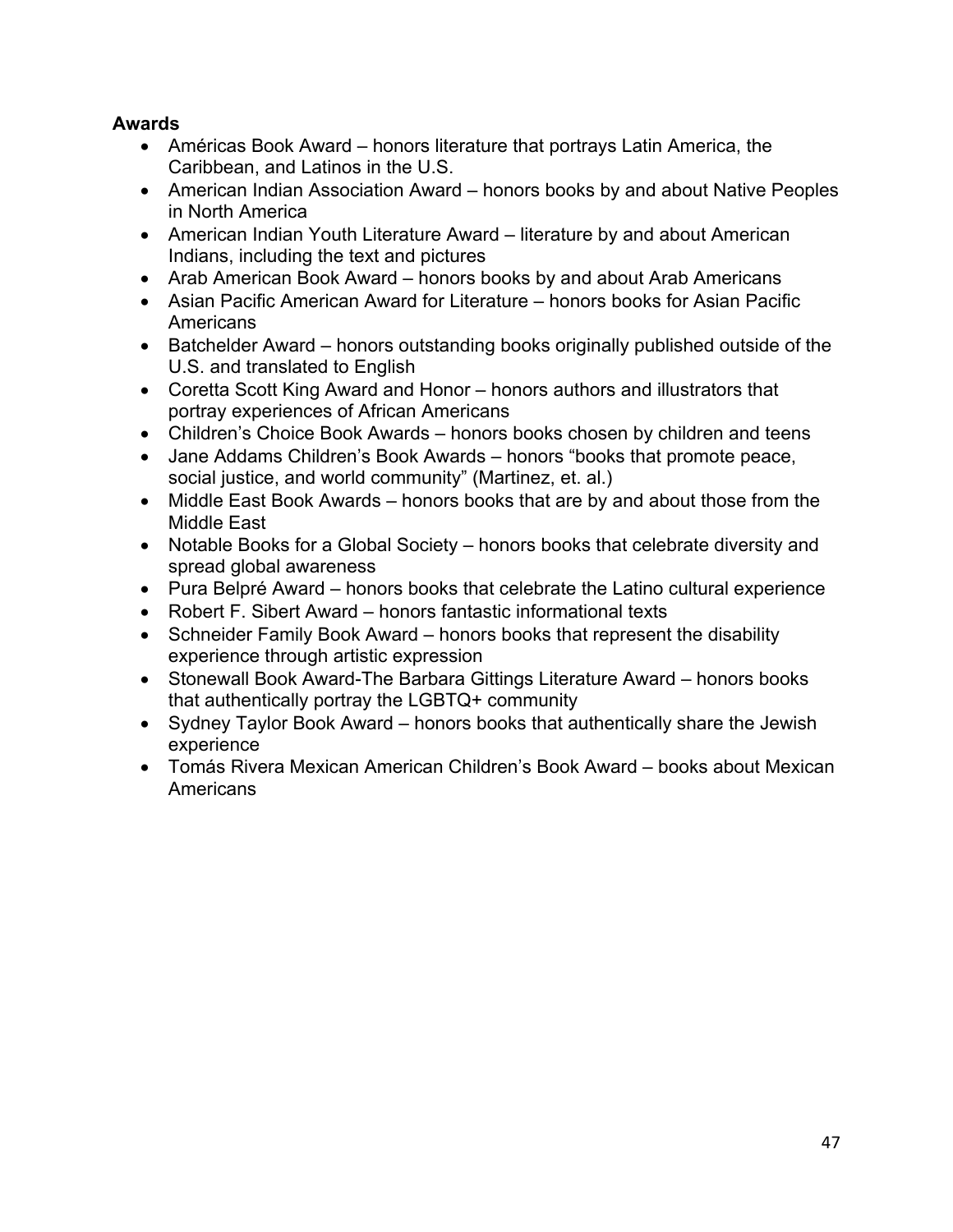### **Other Resources**

- American Indians in Children's Literature: a blog written to help people find highquality literature about American Indians
- Book Outlet: "a discount outlet that has a great selection of racially diverse books across genres" (McNair)
- Cooperative Children's Book Center at the University of Wisconsin-Madison
- International Children's Digital Library
- *Kaleidoscope: A Multicultural Booklist for Grades K-8*
- National Association of Multicultural Education
- Paper Tigers: a website about literature from and about the Pacific Rim and South Asia
- Reading Out: a searchable database for literature for and about the LGBTQ+ community and their allies
- Social Media: follow teachers, schools, educational organizations, and various media brands on your favorite social media (Facebook, Instagram, Twitter, and/or Pinterest) for new lesson, classroom, and book ideas
- Teaching for Change: a website that provides teachers and families with the resources to discuss and learn about the world and social justice
- Teaching Tolerance: a website that offers free lesson plans, curriculum materials, articles, and personal stories amongst other resources
- Thriftbooks: an online, used bookstore that offers great deals for teachers and schools
- #WeNeedDiverseBooks: an online resource for promoting and producing diverse children's literature; also offers insight on where to search for more diverse books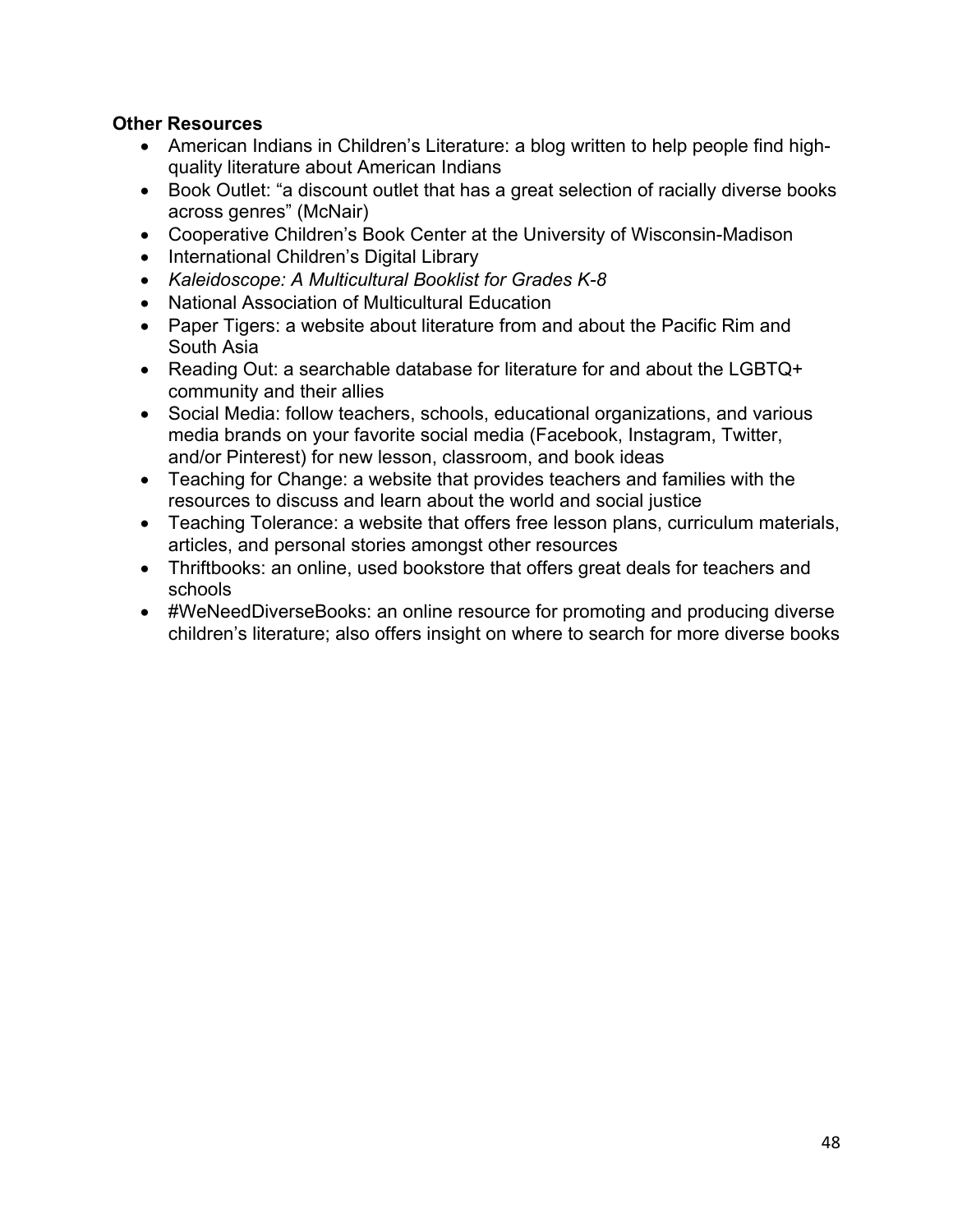## **Appendix F: IRB Exempt Letter**

This is included in my paper copy.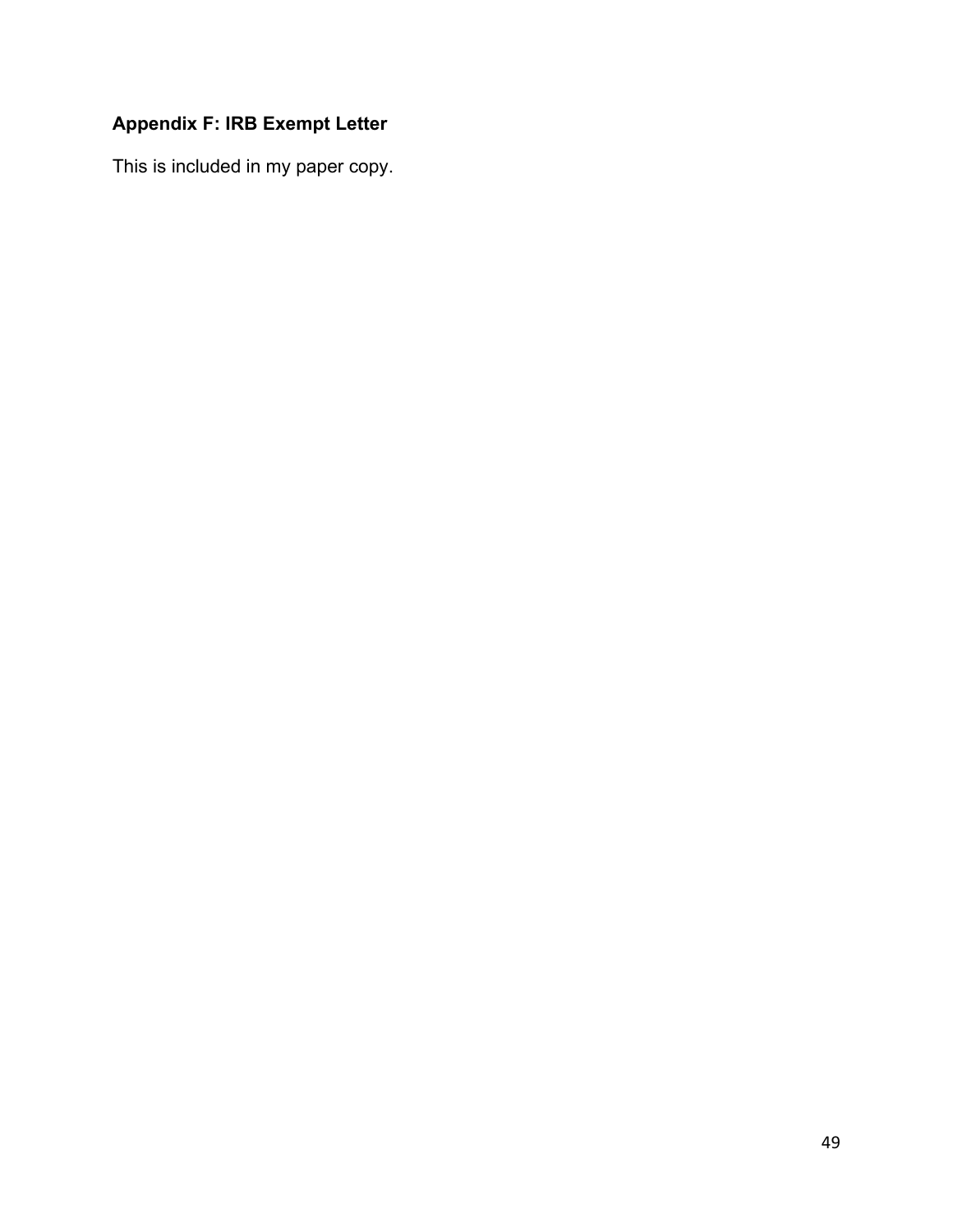#### References

Boyd, F. B., Causey, L. L., & Galda, L. (2015). Culturally diverse literature. *Reading Teacher*, 68(5), 378–387. Retrieved from http://proxy.bsu.edu/login?url=http://search.ebscohost.com/login.aspx?direct=tru e&db=lkh&AN=100633063&site=ehost-live&scope=site

Esteves, K. J. (2018). Fostering global perspectives with children's literature. Kappa Delta Pi Record, (April-June), 72-77. doi:10.1080/00228958.2018.1443673

Gibson, K. M. (2012). Influences on diversity in teacher education: using literature to promote multiple perspectives and cultural relevance. *International Journal for the Scholarship of Teaching and Learning*, 6(1). Retrieved from http://proxy.bsu.edu/login?url=http://search.ebscohost.com/login.aspx?direct=tru e&db=eric&AN=EJ1145198&site=ehost-live&scope=site

Haeffner, C. (2016). MOSAIC multicultural literature selection and promotion. *Teacher Librarian*, 43(4), 32–38. Retrieved from

http://proxy.bsu.edu/login?url=http://search.ebscohost.com/login.aspx?direct=tru e&db=tfh&AN=114825288&site=ehost-live&scope=site

Hughes-Hassell, S., & Cox, E. (2010). Inside board books: representations of people of color. *The Library Quarterly: Information, Community, Policy*, 80(3), 211-230. doi:10.1086/652873

Iwai, Y. (2015). Using multicultural children's literature to teach diverse perspectives. *Kappa Delta Pi Record*, (April-June), 81-86. doi:10.1080/00228958.2015.1023142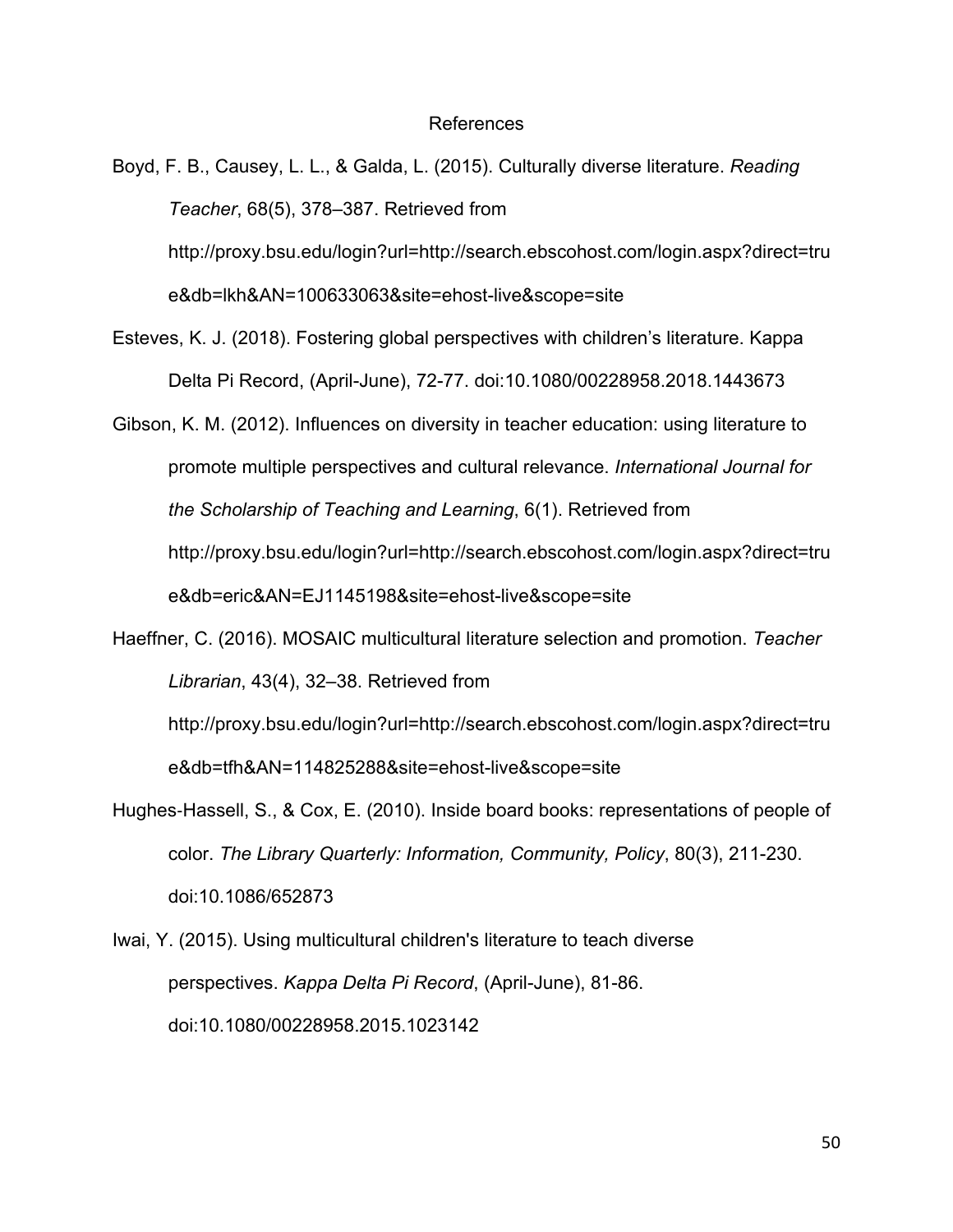- Martinez, M., Koss, M. D., & Johnson, N. J. (2016). Meeting characters in Caldecotts: what does this mean for today's readers? *The Reading Teacher,* 70(1), 19–28. doi:10.1002/trtr.1464
- McNair, J. C. (2016). #WeNeedMirrorsAndWindows: diverse classroom libraries for k-6 students. *The Reading Teacher*, 70(3), 375–381. Retrieved from http://proxy.bsu.edu/login?url=http://search.ebscohost.com/login.aspx?direct=tru e&db=lkh&AN=119088612&site=ehost-live&scope=site
- Meese, R. L. (2012). Modern family: adoption and foster care in children's literature. *The Reading Teacher*, 66(2), 129-137. doi: 10.1002/TRTR.01112
- Mohamed, A. (2016). Voicing the voiceless: including the stories of marginalized students in classroom literature. *Language Arts Journal of Michigan*, 32(1), Article 9. doi:10.9707/2168-149X.2151
- Reese, D. (2018). Critical indigenous literacies: selecting and using children's books about indigenous peoples. *Language Arts Lessons*, 95(6). Retrieved from http://www.ncte.org/library/NCTEFiles/Resources/Journals/LA/0956 jul2018/LA0956Jul18Language.pdf

Sims Bishop, R. & The Ohio State University. (2015). Mirrors, windows, and sliding glass doors. *Reading is Fundamental*. Retrieved from https://scenicregional.org/wp-content/uploads/2017/08/Mirrors-Windows-and-Sliding-Glass-Doors.pdf (Reprinted from *Perspectives: Choosing and Using Books for the Classroom*, 1990, 6(3).)